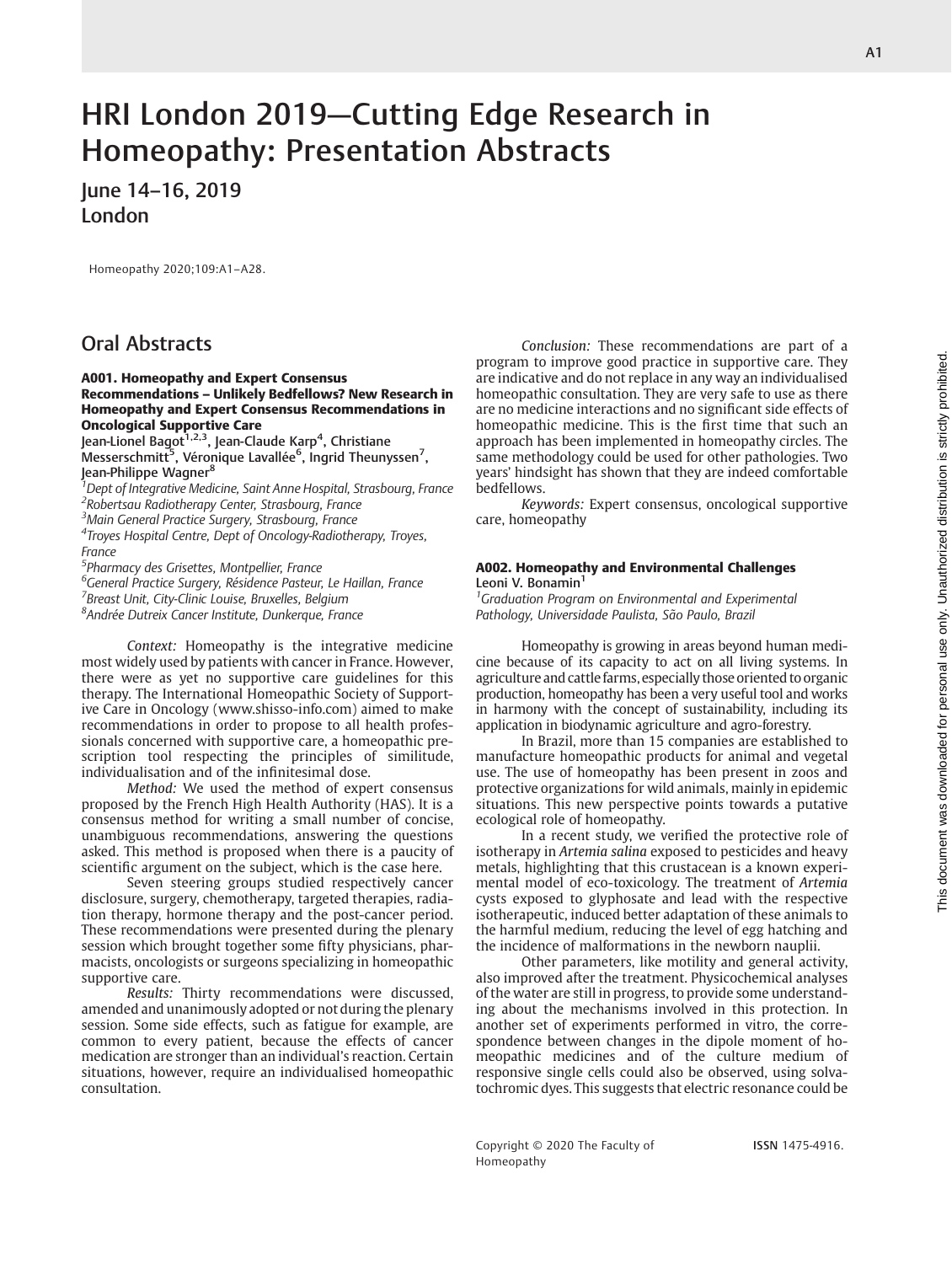a possible mechanism involved in the homeopathic treatment of an aqueous medium.

Under this hypothesis, another field study was set up, using the same method. The treatment of a natural water source with Phos 30 cH produced significant changes of the dipole moment in water samples harvested from different and distant locales of the same environment. That was similar to those effects observed in the medicine itself. The samples were taken before, and at different times after, water treatment. The same signals could be measured, even in distant points of the water flow, up to 72 hours after the immersion of Phos 30 cH into the source.

These studies show the importance of knowing how far the homeopathic signal can reach in nature, mainly in water, and unveils the putative role of homeopathy in recovering environmental disturbances.

Keywords: Environmental sciences, basic research, physicochemical models, high dilutions technology

#### A003. In-vitro Evaluation of the Anti-pathogenic Activity of Okoubaka aubrevillei Mother Tincture/3x in the Human Gastrointestinal Tract Using the SHIME Technology Platform

Susann Buchheim-Schmidt<sup>1</sup>, Uwe Peters<sup>2</sup>, Cindy Duysburgh<sup>3</sup>, Pieter Van den Abbeele<sup>3</sup>, Massimo Marzorati<sup>3</sup>, Thomas Keller<sup>4</sup>, Petra Klement<sup>1</sup>, Stephan Baumgartner<sup>5</sup>

1 Deutsche-Homöopathie-Union DHU-Arzneimittel GmbH & Co. KG, Karlsruhe, Germany

<sup>2</sup>AMT e.V., Breitscheid, Germany

<sup>3</sup>Prodigest, Gent, Belgium

4 ACOMED Statistik, Leipzig, Germany

<sup>5</sup>Institute of Integrative Medicine, University of Witten/Herdecke, Herdecke, Germany

Background/Aim: Okoubaka aubrevillei (Okou.) is known in homeopathy for its action on the gastrointestinal tract, e.g. in gastroenteritis and traveler's diarrhea. Within a Simulator of the Human Intestinal Microbial Ecosystem (SHIME® the modulating effect of Okou. on the activity of physiological human proximal colon microbiota and its preventive effect against gastrointestinal infections was evaluated.

Methods: Upon inoculation with fecal microbiota from a healthy donor, 4 parallel proximal colon compartments of the SHIME® were treated either with Okou. mother tincture or 3x in therapeutic doses, blank and ethanol control for one week. Using the "Okoubaka-adapted" microbial community from SHIME®, 48 hours "challenge tests" were performed with Enterotoxigenic Escherichia coli (ETEC) and Salmonella enteritidis in 4 different doses between  $10^3$ – $10^8$ CFU for ETEC and  $10^3 - 10^6$  for Salmonella, considering the minimum infectious doses. Concentrations of the pathogens and short-chain fatty acids (SCFA) production were measured at 0, 24 and 48 h. The experiments were done in triplicate and normalized to ethanol control.

Results: Both Okou. mother tincture and 3x were capable of restricting the colonization of Salmonella enteritidis and ETEC at 3 of the 4 pathogen doses. A stronger antipathogenic effect was observed for the mother tincture, which included a reduction of 1.1 log-units of Salmonella  $(p < 0.001)$  and 2.0 units of ETEC  $(p < 0.001)$  after 24 h of incubation for the lowest pathogen dose.

Total SCFA levels remained unaffected, but propionate and butyrate slightly increased during the first 24 h and remained high during the 24–48 h time interval, accompanied by a decreased acetate production which indicates a "cross feeding" process from acetate to health-related butyrate.

Conclusion: An activating effect of the intestinal microbiome's resistance can be postulated for both Okou. mother tincture and 3x.

Keywords: Okoubaka, microbiome, SHIME®, in vitro

#### A004. Immobilisation of Solvatochromic Dyes on Transparent Membranes; a Simple and Effective Method for Investigating the Physics of Homeopathic Potencies Steven J. Cartwright<sup>1</sup>

<sup>1</sup> Cherwell Innovation Centre, Oxford, United Kingdom

Background and Aims: Solvatochromic dyes have demonstrated themselves to be effective detectors of homeopathic potencies. Current research is directed at the immobilisation of solvatochromic dyes onto transparent membranes in order to examine in detail the primary interaction between a range of different homeopathic medicines across potency scales.

Methods: It has been found that a number of solvatochromic dyes can be covalently immobilised onto cellulose membranes, thereby allowing a direct examination of the primary interaction between homeopathic potencies and molecular detectors. Immobilisation means that dye aggregation cannot occur and therefore a much clearer picture is beginning to emerge with respect to the kinetics and thermodynamics of potency-dye interactions.

Results: One surprising finding already emerging is that the interaction between dyes and potencies is hysteretic or S-shaped. This behaviour is characteristic of positive feedback loops or auto-catalytic processes where a process selfstrengthens over time before eventually reaching a maximum. Results suggest some kind of resonant interaction between potencies and dyes is taking place, the strength and development of which is dependent upon starting conditions and the electronic and structural features of the dye used. Further findings indicate that potencies are not constant in their strength but fluctuate over time.

Conclusions: What the possible causes of both the hysteretic behaviour of potencies and the fluctuations in potency strength over time are, and what they mean for homeopathy in general, will be discussed, along with what these results may be telling us about the likely identity of potencies.

Keywords: Solvatochromism, immobilisation, feedback, hysteresis, resonance

#### A005. A Homeopathic Medication Can Improve Upper Respiratory Tract Infections in COPD Patients: EPOXILO Cohorts Study

Gualberto Díaz Saez<sup>1</sup>, Susana Conde Diez<sup>2</sup>, Ana Viejo Casas<sup>3</sup>, Sylvaine Balmy<sup>4</sup>

1 CEDH (Centro Enseñanza y Desarrollo Homeopatía), Madrid, Spain <sup>2</sup> Centro de Salud José Barros, Cantabria, Spain

<sup>3</sup>Centro de Salud Pisueña-Cayón, Cantabria, Spain

<sup>4</sup>Boiron SIH, Madrid, Spain

Background: Exacerbations of Chronic Obstructive Pulmonary Disease (COPD) can be triggered by Upper Respiratory Tract Infections (URTIs), viral aetiology being of increasingly higher importance. A homeopathic approach to viral URTI in COPD patients could help reduce its frequency and related exacerbations.

Methods: Prospective, cohorts, multi-center study in Cantabria (Spain), with 219 COPD patients taking a weekly dose of the homeopathic medicine Oscillococcinum (HG  $=$  109) or not (CG  $=$  110) added to conventional treatment and following usual practice. Main objective was measuring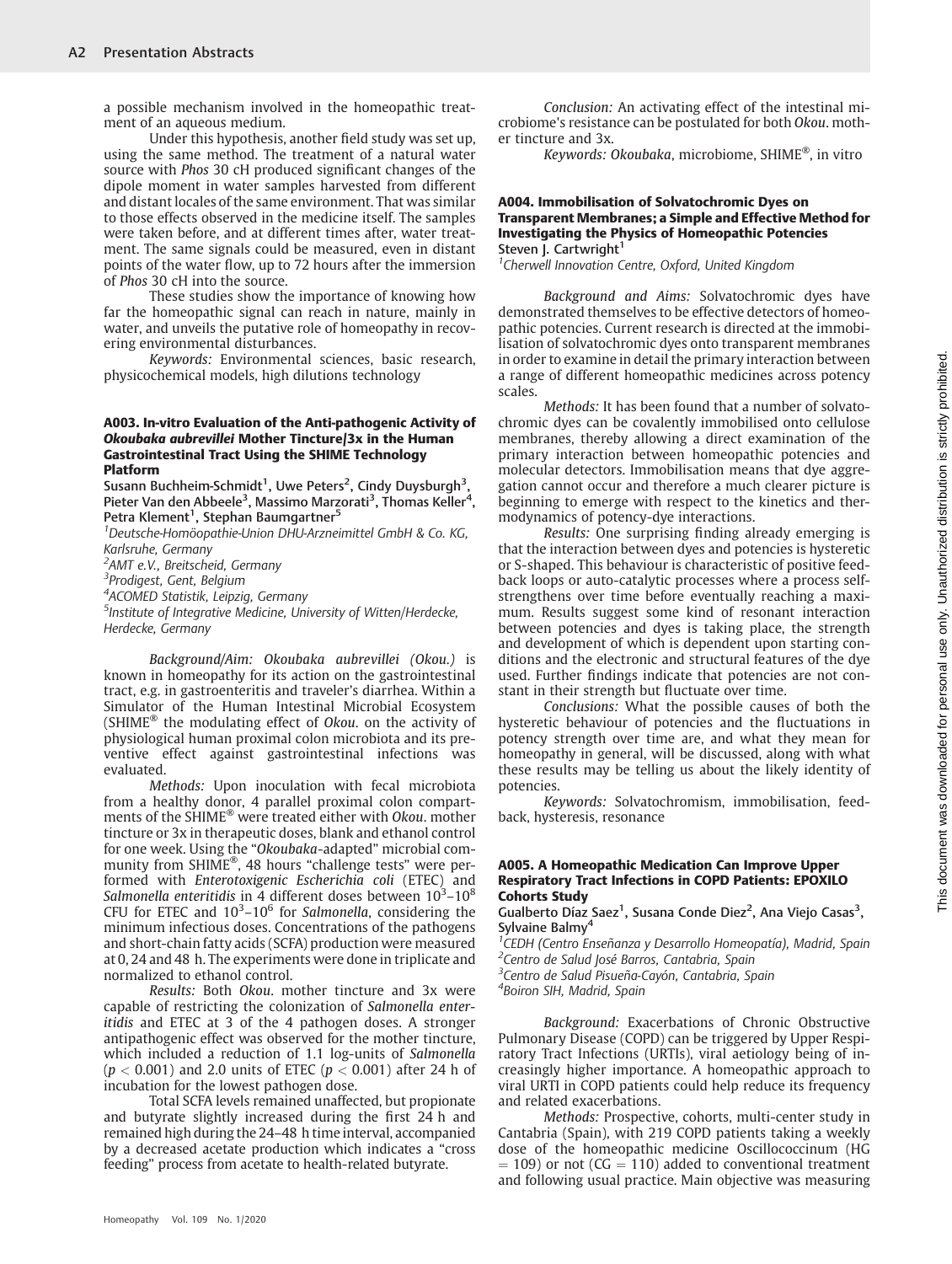the number of URTIs (follow-up of 4–5 months). Secondary endpoints included duration of URTIs, number and duration of COPD exacerbations, use of drugs, quality of life and adverse events.

Results: There was a significant reduction in the mean number of URTIs in HG compared to CG (0.51 vs 1.04), with a difference of  $-0.52$  (CI 95%  $[-0.84; -0.20]$ ,  $p = 0.001$ ) and 3.3 times more likelihood of suffering  $\geq$  URTI episodes in CG  $(p = 0.003)$ . The mean duration of the episodes was reduced in HG patients (3.57 vs 5.22 days;  $p = 0.012$ ). When looking at the exacerbator phenotype patients, there was a significant decrease in number of URTIs (0.54 vs 1.31;  $p = 0.011$ ) and fewer COPD exacerbations (0.9 vs 1.5;  $p = 0.037$ ). The prescription of exacerbation-corticoids was decreased in both groups between baseline and visit 2, but more reduced in HG (22.1% vs 7.5%;  $p = 0.005$ ). Other variables did not reach statistically significant differences between groups.

Conclusions: The use of this homeopathic medicine by COPD patients may have a beneficial impact in reducing the number and duration of URTIs and can positively impact the number of COPD exacerbations in patients with the exacerbator phenotype. Confirmation with studies with a greater sample size and a longer follow-up should be pursued.

Keywords: COPD, homeopathy, URTI, exacerbation, cohorts

#### A006. Replication and Meta-Analysis of Specific Effects of Homeopathically Prepared Tin (Stannum metallicum 30x) with a Cress Seedling, CuCl<sub>2</sub> Crystallisation 'Fingerprint', Approach

Paul Doesburg<sup>1,2</sup>, Jens-Otto Andersen<sup>3</sup>, Claudia Scherr<sup>4</sup>, Stephan Baumgartner<sup>2,4</sup>

<sup>1</sup> Crystal Lab, Landgoed Roepaen, Ottersum, The Netherlands <sup>2</sup>Center for Integrative Medicine, University of Witten/Herdecke, Herdecke, Germany

<sup>3</sup> Biodynamic Research Association Denmark, Herskind, Galten, Denmark

4 Hiscia Research Institute, Arlesheim, Switzerland

Background and Aims: Basic homeopathic research requires stable and reliable test systems to detect biological effects of homeopathic preparations. Baumgartner et al. (2012) described a test system, which revealed specific effects of a potentized Stannum met. 30x preparation (nominal dilution of  $10^{-30}$  of the original substance) compared to water 30x as control in a bio-assay using cress (Lepidium sativum L.). The bio-assay is based on cress seed germination,  $CuCl<sub>2</sub>x2H<sub>2</sub>O$  crystallization of the cress extracts, and subsequent computerized image analysis of the crystallization patterns.

In the present study we performed a replication trial at two independent laboratories, employing meticulous methodology, among which the integration of Systematic Negative Control (SNC) experiments.

Results: Analysis of the data of the replication trial revealed the same data structure in both projects regarding directionality and relative effect size of the homeopathic treatment. SNC experiments did not yield evidence for experimental instabilities, indicative of a robust test system. A meta-analysis of the pooled data of both trials revealed a highly significant treatment effect of Stannum met. 30x, and no interaction with experimental day. In a subgroup analysis we identified that the spatial region of the crystallization patterns, where the potency treatment effect manifests, was predominantly confined to the geometrical centre of the crystallization plates – which is in agreement with the precursor study.

Conclusions: We were able to establish a test system yielding reproducible biological effects of an ultra-molecular homeopathic preparation when replicated in ten independent experiments in two laboratories. Meta-analysis of the data of both trials yielded a highly significant treatment effect. These ground-breaking results point to a promising potential of the method to contribute to basic homeopathic research and call for developing a theoretical model to understand the effects observed.

Keywords: Pattern formation, bio-assay, meta-analysis, reproduction trial, systematic negative control experiments

#### A007. Homeopathic Treatment Ameliorates Fatigue and Attentional Deterioration in Radiotherapy Breast Cancer **Patients**

#### Yakov Freed<sup>1</sup>

<sup>1</sup> Homeopathic Supportive Cancer Care, Institute of Oncology, Sheba Medical Centre, Israel

Patients with breast cancer experience psychosocial distress such as anxiety, depression, fatigue, and cognitive disturbances. Both fatigue and cognitive dysfunction have been observed as post-treatment outcomes of chemotherapy and/or radiotherapy.

The PPI test represents an operational measure of information-protective pre-attentional mechanisms. PPI is a neurological phenomenon in which a weaker acoustic prepulse (delivered via headphones) inhibits the reaction to a subsequent strong startling pulse. The reduction of the response amplitude (measured by electromyographic activity from the orbicularis oculi muscle) reflects the ability of the nervous system to temporarily adapt to a strong sensory stimulus when a preceding weaker signal is given. PPI is an objective tool for fatigue evaluation.

In a randomized, double blind, IBR-approved study, 57 female patients who underwent chemotherapy and adjuvant whole breast radiation in the radiation department at Sheba Medical Centre, and who gave written consent for participation, were included in the study: 38 received homeopathic treatment and 19 received placebo.

All patients were evaluated at the beginning, during, end and one month after completing radiotherapy for: (i) fatigue level, utilizing the Fatigue Symptom Inventory (FSI); (ii) attention performance, utilizing the Pre-Pulse Inhibition (PPI) task; and (iii) anxiety level, utilizing both the startle response test and examining the Galvanic Skin Response (GSR) differences.

At baseline, both treated and placebo groups showed similar impaired level of auditory-sustained attention (ASAT; measured by pre-pulse inhibition), probably as a consequence of recent chemotherapy.

One-month after radiotherapy completion, while the placebo ASAT performance further deteriorated, a significant improvement (to normal performance) was observed in the homeopathic treatment group.

Keywords: Homeopathy, breast cancer, fatigue, radiotherapy

# A008. Outcome-Specific Review of Controlled Clinical Studies with Homeopathic Medicines

Katharina Gaertner<sup>1</sup>

<sup>1</sup>University of Bern, Institute of Complementary and Integrative Medicine, Switzerland

Background: Though there exists a considerable number of systematic reviews of clinical homeopathy studies,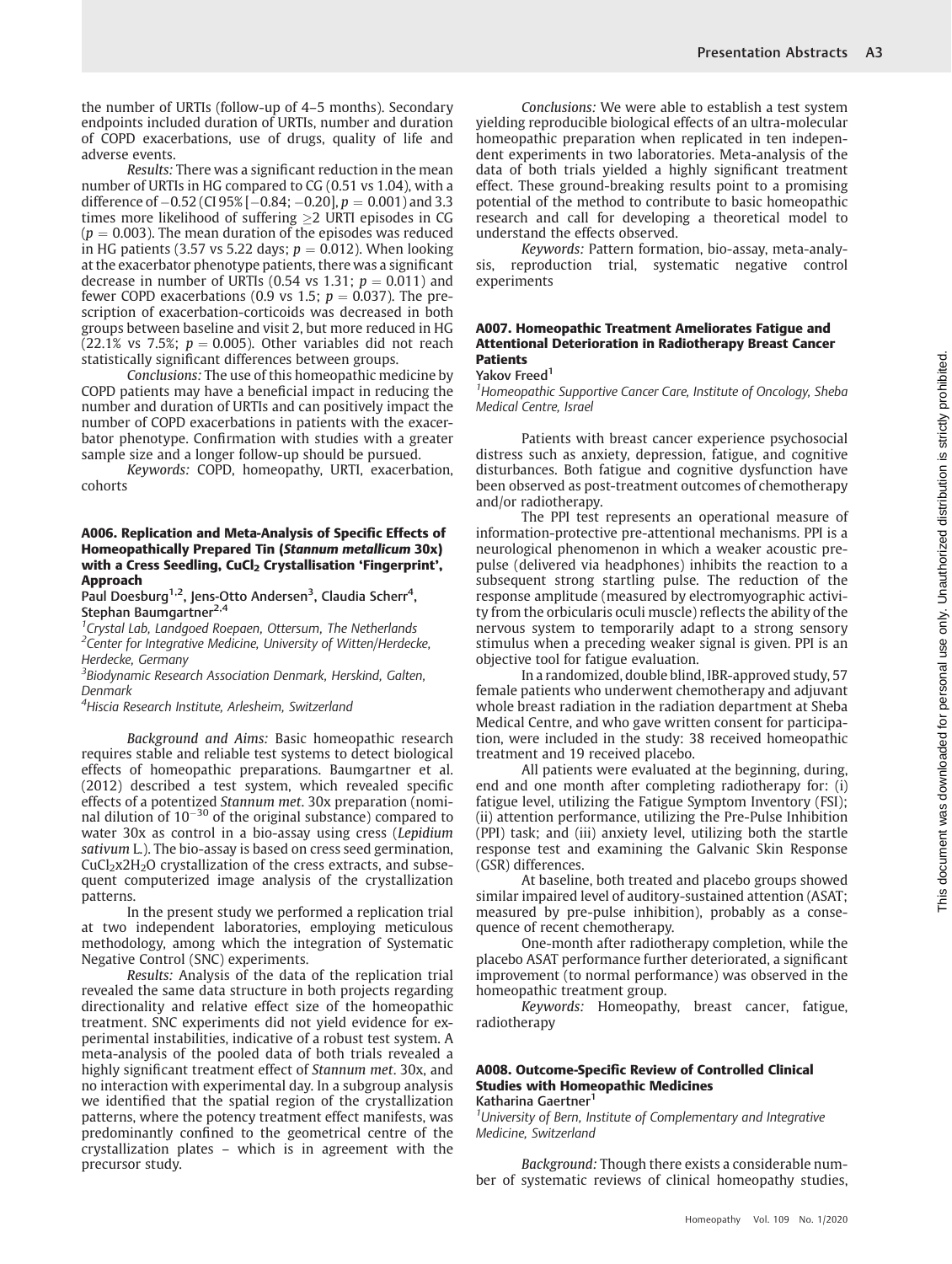they are limited regarding literature sources and study type. Furthermore, a comprehensive update is needed.

Aim: The aim was to conduct an extensive systematic review focusing on the investigated indications and outcomes of the original studies in order to provide a clear view of the existing evidence for each particular indication, to reveal academic voids and to enhance the applicability of the results for therapeutic practice.

Method: In addition to available studies from previous reviews, an extended literature search was conducted considering also 'grey' literature (e.g. theses, conference proceedings). Six medical databases (Medline, Embase, Cochrane Central Register of Controlled Trials, SCOPUS, Science Citation Index Expanded and LILACS), four databases for complementary medicine (CORE-Hom and CAM-Quest®, AMED and CINAHL), as well as 25 databases for theses and dissertations, were searched and complemented by manual references. Search limits were set from 01.01.1980 to 30.06.2017. The study records were managed by means of the citation manager Endnote® and were transferred into a previously piloted and standardized data-handling template (Excel®). Publication type, study aims and target population, study design, sample size and outcomes, as well as intervention details such as potencies, dosage, type of homeopathy and comparator, were extracted from the included reports.

Results: 600 original studies in 202 medical conditions could be included in the review. For 52 conditions, at least two controlled studies for the same homeopathic intervention could be identified. They will be presented, using tables for the different clinical indications, and discussed regarding the study details (e.g. design, sample size, homeopathic method).

Keywords: Review, research methodology, clinical practice

#### A009. How Homeopathy is Treated in Meta-analyses Robert Hahn<sup>1</sup>

<sup>1</sup> Södertälje Hospital, Södertälje, Sweden

Many scientists reject homeopathy because there is no plausible mechanism of action. However, medical care today is evidence-based, where a mechanism is not crucial. With abundant literature, evidence is obtained by metaanalyses and systematic reviews. Sadly, several meta-analyses authored by classical scientists and skeptics, where homeopathic treatment is compared to placebo (water), show evidence of manipulation and bad judgment.

The story starts in 1997 when Klaus Linde and coworkers identified 89 clinical trials that showed an overall odds ratio of 2.45 in favor of homeopathy over placebo. This difference was statistically significant. Linde reported a trend toward smaller benefit from studies of the highest quality, but the 10 trials with the highest quality (highest Jadad score) still showed homeopathy had a statistically significant effect.

These results challenged academics to perform alternative analyses that, to demonstrate lack of effect, relied on extensive exclusion of studies, often to the degree that conclusions were based on only 5-10% of the material, or on virtual data. Such extensive exclusion exercises, created in retrospect, opens the way for the authors to manipulate the outcome by creating statistical Type II errors and flip-flop phenomena. The ultimate argument against homeopathy is the "funnel plot" published by Shang's group in 2005. However, the funnel plot model is flawed when applied to a mixture of diseases, because studies with expected strong treatment effects are, for ethical reasons, powered lower than studies with expected weak or unclear treatment effects.

To conclude that homeopathy lacks clinical effect, scientists must overlook more than 90% of the available clinical trials. Alternatively, flawed statistical methods must be applied.

Keywords: Homeopathy, study quality, meta-analysis, randomized controlled trials

#### A010. Effects of Homeopathic Preparations of Mercurius corrosivus on the Growth Rate of Mercury-Stressed Duckweed Lemna gibba L. as a Function of Different Stress Levels

Tim Jäger<sup>1</sup>, Sandra Würtenberger<sup>2</sup>, Stephan Baumgartner<sup>1</sup> <sup>1</sup> Institute of Integrative Medicine, University of Witten/Herdecke, **Germany** 

<sup>2</sup>Scientific and Regulatory Affairs, Hevert-Arzneimittel GmbH & Co. KG, Nussbaum, Germany

Background and Aims: We developed a bioassay with mercury-stressed duckweed (Lemna gibba L.) to study potential effects of homeopathically potentised mercury(II) chloride (Mercurius corrosivus). Furthermore, the response of this bioassay to homeopathic treatments as a function of stress intensity was also of interest.

Methods: A bioassay with arsenic-stressed duckweed (Lemna gibba L.) was adapted for the use of mercury as stressor. Plants were poisoned with mercury(II) chloride at two different intensities (slight/severe) for 48 hours. Afterwards plants grew in either Mercurius corrosivus (24x to 30x) or water controls for seven days. Growth rates of the frond (leaf) area were determined using a computerised image analysis system. Six independent experiments with potentised Mercurius corrosivus were performed, three for each stress level. Additionally, six systematic negative control (SNC) experiments with water were conducted (three for each stress level) to investigate the stability of the experimental set-up. All experiments were randomised and blinded.

Results: Highly standardised conditions were achieved by using a specific growth chamber, leading to very small coefficients of variance ( $\approx$  2%). The SNC experiments did not yield any significant effects, providing evidence for the stability of the experimental system. Growth rates of slightly stressed duckweed were significantly enhanced after application of Mercurius corrosivus 24x–30x compared to the controls. Growth rates of severely stressed duckweed were significantly reduced compared to the controls.

Conclusion: The test system with Lemna gibba L. yielded evidence for specific effects of Mercurius corrosivus 24x–30x, namely a growth enhancement for duckweed that was slightly stressed and a growth reduction for duckweed that was severely stressed by mercury. The Lemna gibba L. bioassay is developing into a very useful tool for homeopathic basic research, since it revealed specific effects of potentized Arsenicum album after arsenic stress, and effects of potentized Mercurius corrosivus after mercury stress, and might be used in the future for investigation of the Simile principle.

Keywords: Mercury-stressed plant bioassay, stress intensity, Mercurius corrosivus, duckweed, Lemna gibba L.

#### A011. Homeopathic Preparations in the Low Potency Range Studied by Means of Pattern Formation in Evaporating Droplets: Influence of Succussion Stroke Number Maria Olga Kokornaczyk<sup>1</sup>, Sandra Würtenberger<sup>2</sup>, Stephan Baumgartner<sup>1,3</sup>

<sup>1</sup> Society for Cancer Research, Hiscia Institute, Arlesheim, Switzerland <sup>2</sup>Scientific & Regulatory Affairs, Hevert-Arzneimittel GmbH & Co. KG, Nussbaum, Germany

<sup>3</sup> Institute of Integrative Medicine, University of Witten/Herdecke, Herdecke, Germany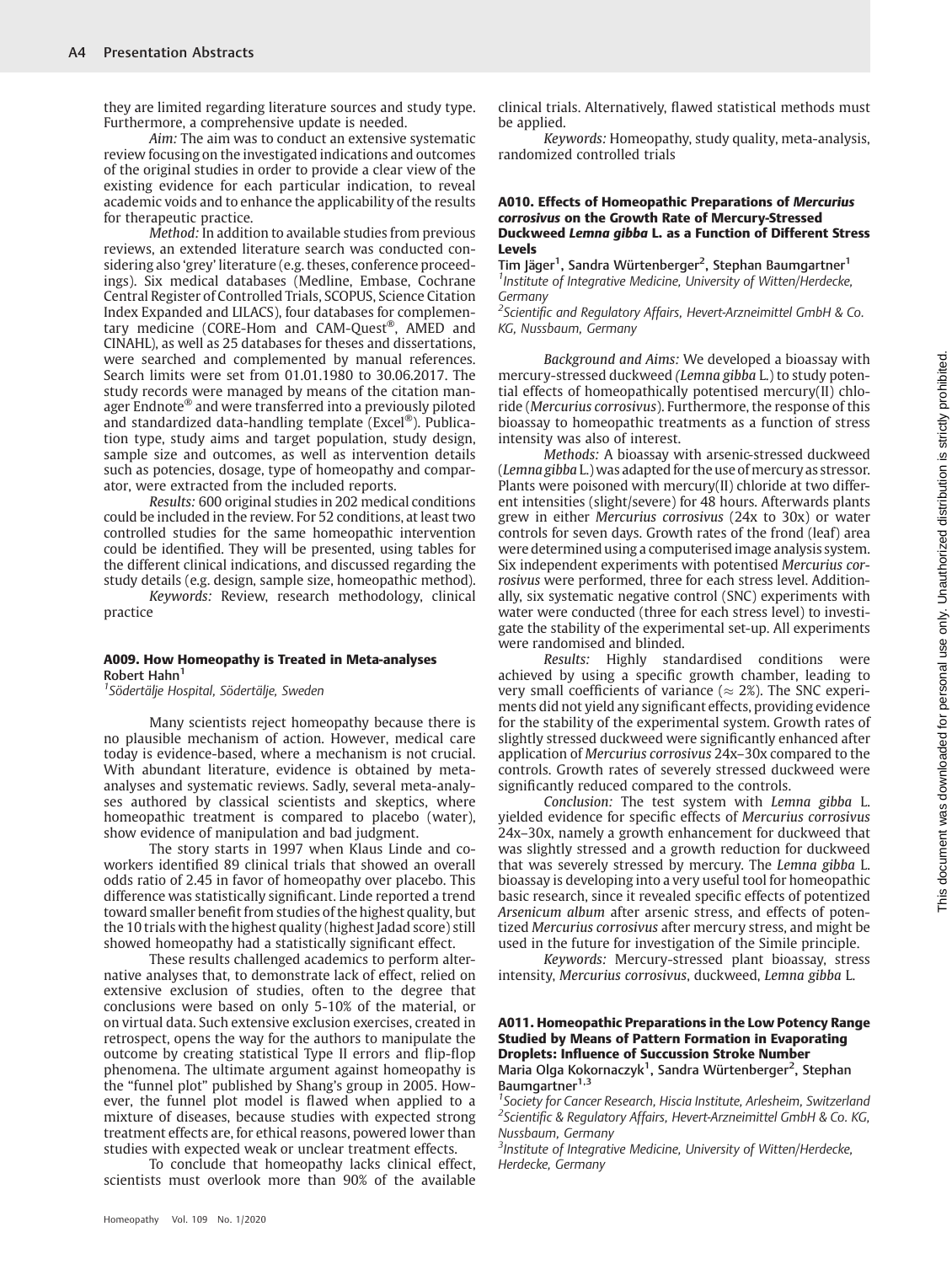Background and Aims: Evaporation-induced pattern formation in droplets has been applied to characterize homeopathic preparations at high and low potency levels. Here we investigated whether the droplet evaporation method (DEM) may identify differences in succussed vs. unsuccussed homeopathic preparations, and in potencies prepared with different succussion stroke numbers in the low potency range.

Materials and Methods: In the present experimentation we analyzed five potencies (Echinacea 2x, Baptisia 3x, Baptisia 4x, Luffa 4x, and Spongia 6x) prepared in three variants each: potentized by the application of (i) 100 or (ii) 10 succussion strokes between the consecutive dilution steps, and (iii) prepared as an unsuccussed, only gently mixed, control. The experimental set-up stability was examined by positive control experiments. The DEM experimental protocol consisted of the evaporation of droplets of the analyzed potency per se, placed on microscope slides and under controlled conditions. The resulting patterns were photographed in dark field. The images (4026 in total) were subjected to computerized pattern evaluation, consisting of the measurement of their grey-level distribution, aspects of texture, and fractality.

Results: In all five analyzed homeopathic preparations, the succussed (100 and 10 times) and unsuccussed variants could be significantly differentiated by means of at least three of the five analyzed image evaluation parameters. Significant differences between all variants were found only for potency levels 4x and higher (Baptisia 4x, Luffa 4x, and Spongia 6x) in one parameter per preparation. In most cases, the application of succussion strokes reduced the size, homogeneity, and complexity of the DEM patterns. The control experiments showed reasonable experimental model stability.

Conclusions: Phenomenological study of homeopathic preparations in the low potency range, prepared with different succussion stroke numbers, may contribute to a better understanding of the changes that the material, which is still present at low potencies, undergoes during successive potentization steps.

Keywords: Evaporation, patterns, homeopathy, low potencies

#### A012. Further Data on Wheat Germination and Silver Nitrate: Low and Medium Dilutions

Corinne Kraus<sup>1</sup>, Waltraud Scherer-Pongratz<sup>1</sup>,

Peter Christian Endler<sup>1</sup>

<sup>1</sup> Interuniversity College Graz/Castle of Seggau, Austria

Background: In pilot studies (GIRI 2016, HRI 2015), wheat grains were observed under aqueous low solutions of silver nitrate, either diluted in distilled water in steps of 1:10 by pipetting only ("e") or diluted and agitated ("x"). Untreated distilled water served as additional control (W0). Probes were applied blindly. Germination rates after 28h were higher under "x" than under "e" ( $p < 0.01$  in both studies). System stability was tested and found adequate (GIRI 2018), silver nitrate concentrations were measured and found correctly prepared (GIRI 2019), and it was shown that agitated water did not lead to enhanced germination versus non-agitated water, thus excluding the possibility of an effect of higher oxygen saturation in x-probes (GIRI 2018).

Aim: Following up on the pilot studies, the aim was to investigate the influence of silver nitrate on wheat germination at low (10<sup>-2</sup> to 10<sup>-10</sup>) and medium (10<sup>-11</sup> to 10<sup>-24</sup>) dilutions.

Method: Experiments were performed in Austria  $(10^{-2}$  to  $10^{-10})$  and Germany  $(10^{-2}$  to  $10^{-24})$ . Experimental conditions were as similar as possible to those in the pilot study, apart from the fact that silver nitrate  $10^{-2}$  (not  $10^{-1}$ ) served as mother tincture.

*Result:* After 28h, germination rates (N grains  $= 2200$ ) were  $54.5{\pm}16.04\%$  of W0 probes,  $44.76{\pm}17.16\%$  of e-probes  $(N = 9100)$  and  $48.12 \pm 17.41\%$  of x-probes  $(N = 9100)$ . Germination rates were thus higher under x than under e, surpassing the e-values by 7.5% for the overall pooled data  $(10^{-2} \text{ to } 10^{-24}) (p < 0.01)$ , and by  $+6.7\%$  for  $10^{-2}$  to  $10^{-10}$ ,  $+8.2\%$  for  $10^{-11}$  to  $10^{-17}$ , and  $+13.7\%$  for  $10^{-18}$  to  $10^{-24}$ .

Conclusion: The experiments suggest that agitation of molecular probes can have effects that would also deserve consideration in mainstream biology and medicine.

Keywords: Low dilution, silver nitrate, wheat

#### A013. Demographic Review of Outcomes in an NHS Homeopathy Clinic

Russell Malcolm<sup>1,2,3</sup> <sup>1</sup>NHS Tayside, United Kingdom <sup>2</sup> Royal London Hospital for Integrated Medicine - UCLH, London, United Kingdom

<sup>3</sup>Faculty of Homeopathy, London, United Kingdom

This qualitative research project has been developed from a data-set whose primary objective was to provide a detailed factual profile of a fully functional National Health Service (NHS) Homeopathy Clinic.

A six-year statistical review of all patients seen at the NHS Tayside Homeopathy Clinic has involved the collation of a) socio-economic and demographic data, b) pre-existing conventional drug data, and c) illness-category data, each measured against outcomes, established by: i) physicianmeasured significance scores in an unselected cohort of 600 patients, and ii) a subset of 120 patient-reported outcomes from actively reviewed cases in 2018.

The observed patterns of outcome are presented in the context of detailed health, social and socioeconomic profiling of attenders at this NHS Clinic.

Keywords: Qualitative, socio-economic, NHS, homeopathy, demographic

#### A014. In-vitroTesting Homeopathic Drugs on Bronchial Cells Marta Marzotto<sup>1</sup>, Shahram Shahabi<sup>2</sup>, Paolo Bellavite<sup>1</sup>

<sup>1</sup>Department of Medicine, University of Verona, Italy

<sup>2</sup>Hyland's, Standard Homeopathic Company, Los Angeles, California, United States

The aim of the research is to assess any protective invitro activity of homeopathic remedies, used in ailments characterized by cough symptoms, on bronchial epithelial cells (16HBE). We are studying the effects on healthy cells and cells intoxicated with cigarette smoke extract (CSE), where CSE intoxication should mimic the pathologic state of airway epithelium associated with cough.

The cells are seeded in 96-well microplates at a density of  $2.5 \times 10^4$  cells/well in 2% FBS-EMEM medium. Liquid extract of cigarette smoke (CSE) is prepared by bubbling smoke into PBS solution, diluted at suitable concentration to obtain sub-maximal toxic effects. Normal and CSEtreated cells are treated for 24h or 48h with various doses of homeopathic drugs (Hyland's, Los Angeles, USA) traditionally indicated for people with upper respiratory tract infections, such as Drosera rotundifolia, Pulsatilla pratensis, Nux vomica, Allium cepa, Natrum muriaticum and Kalium bichromicum and others, or solvent ethanol/water as control. Parameters of cell viability (WST and Crystal Violet) and cytokine production (IL8, IL6, TNF- $\alpha$ , IP-10 and others) are measured.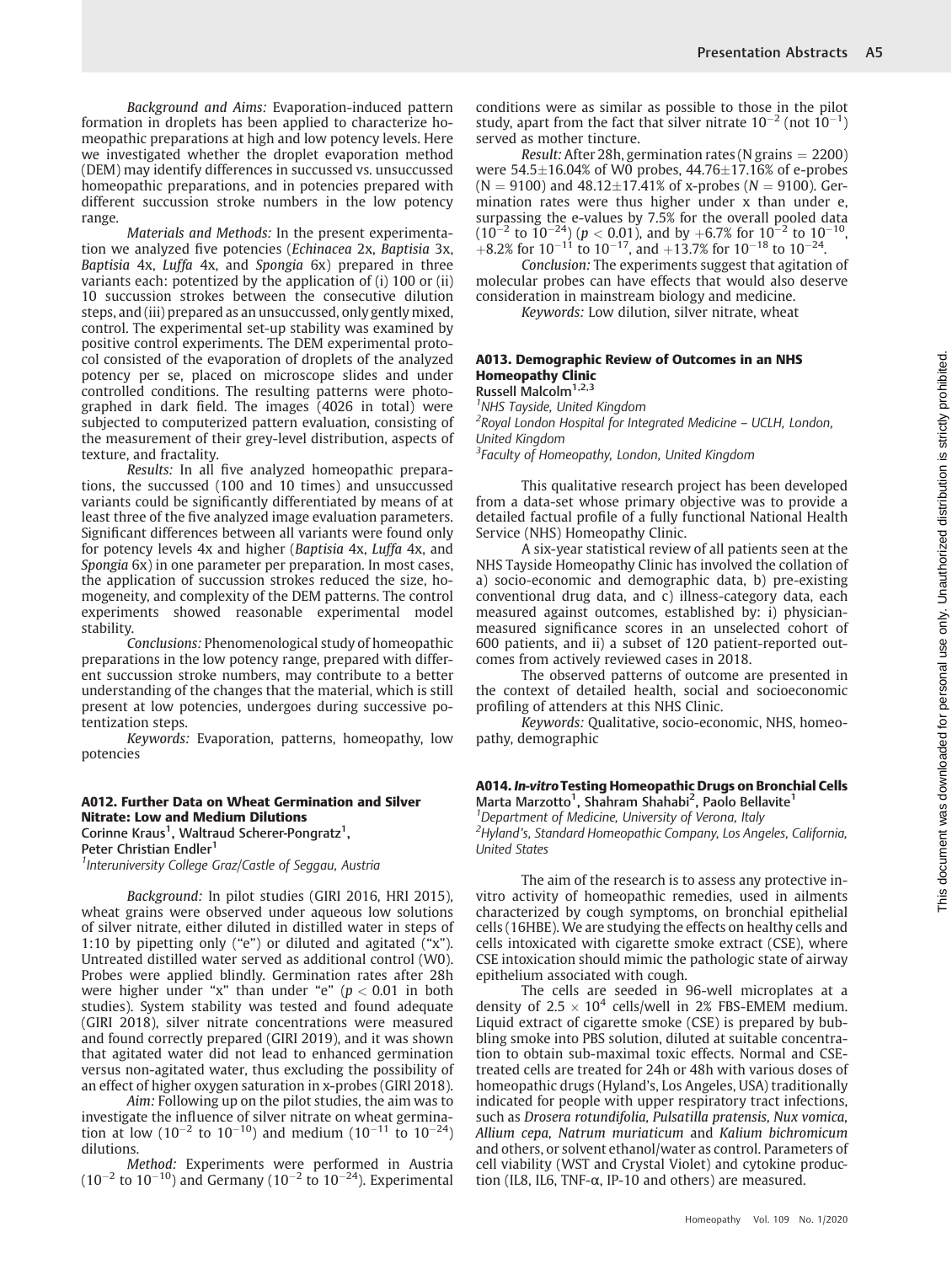Preliminary findings from dose-response studies indicate that most tested drugs have no effects on cell viability, indicating that they are safe. Drosera low dilutions (2x–5x) exert a small but significant protective effect in CSE-challenged cells. Kalium b. 5x and Nux vomica at 3x dilution significantly decrease cell viability in both normal and CSEtreated cells, while the same dose increases the release of IL8 and IL6. Interestingly, the chemokine IP-10, (interferon-induced chemoattractant for monocytes/macrophages and T cells) decreases when the cells are treated with Kalium b. and also with Drosera 5x, suggesting that this chemokine may be a sensitive and specific new target in bronchial cells.

In conclusion, this model provides an interesting tool for the investigation of the therapeutic properties of common homeopathic drugs on normal and CSE-stressed bronchial epithelial cells.

Keywords: Bronchial cells, in vitro, Drosera, Kalium bichromicum

# A015. The High-Quality Randomised Controlled Trials of Homeopathic Treatment, as Defined by Systematic Review and Meta-Analysis

Robert T. Mathie<sup>1</sup>

<sup>1</sup> Homeopathy Research Institute, London, United Kingdom

Background: In our programme of systematic reviews, assessment of internal validity (IV) and model validity (MV) of randomised controlled trials (RCTs) of individualised and non-individualised homeopathic treatment (IHT and NIHT respectively) has enabled us to rate placebo-controlled RCTs as high, moderate or low study quality. Assessments of IV and external validity (degree of pragmatic or explanatory study attitude) have recently been achieved for other-than-placebo (OTP)-controlled RCTs of IHT and NIHT.

Aims: To examine the totality of clinical evidence in homeopathic treatment across the four RCT designs, with particular focus on high-quality studies and their metaanalysis.

Methods: The 90 RCTs that were included in our four prior meta-analyses comprised the data-set. A study was rated 'high quality' if it had high IV and acceptable MV (placebo-controlled trials) or if it had high IV and suitable pragmatic or explanatory attitude (OTP-controlled trials). One main outcome measure per RCT was identified and used in sensitivity analysis based on high study quality.

Results: The quality rating was 'high' for 5 RCTs, 'moderate' for 31, and 'low' for 54. Four of the high-quality trials were placebo-controlled (3 IHT, 1 NIHT): Jacobs et al (Pediatrics 1994; childhood diarrhoea); Jacobs et al (Pediatr Infect Dis J 2001; otitis media); Bell et al (Rheumatology 2004; fibromyalgia); Colau et al (Drugs RD 2012; menopausal syndrome). One was OTP-controlled (a pragmatic study of IHT): Peckham et al (Homeopathy 2014; irritable bowel syndrome, IBS). Analysis of the high-quality trials identified a treatment effect favouring homeopathy over placebo (odds ratio = 2.05; 95% confidence interval, 1.33 to 3.15;  $n = 4$ ;  $p = 0.001$ ; there was no significant difference between homeopathy and usual care for IBS.

Conclusions: There are 5 high-quality RCTs of homeopathic treatment, containing evidence of a distinct effect of homeopathic medicines compared with placebo. Additional high-quality RCT research in homeopathy is necessary to enable more complete and decisive data interpretation.

Keywords: Individualised, non-individualised, randomised controlled trials, systematic review, meta-analysis

#### A016. Control of Liver Enzymes in Magellanic Penguins (Spheniscus magellanicus) Through Ultra-diluted Medicine Franscinne Narita<sup>1,2</sup>, Cidéli Coelho<sup>3,4</sup>

1 Instituto Argonauta para Conservação Costeira e Marinha, Ubatuba (SP), Brazil

<sup>2</sup>Sabina - Escola Parque do Conhecimento, Santo André (SP), Brazil <sup>3</sup>HD Science, Santo André (SP), Brazil

<sup>4</sup>University of Santo Amaro, São Paulo (SP), Brazi

Magellanic penguins reproduce along the coast of Argentina, Chile and the Falkland Islands. Brazil is part of the migratory route of these animals, which are found in a debilitated state on the coast and sent to rehabilitation centers. When they are not able to be reinserted, they are sent to zoos and aquariums. At Sabina, Escola Parque do Conhecimento, the penguins receive check-ups every six months, including blood collection (hemogram and biochemistry).

Objective: To show the results of homeopathic treatment on the liver enzymes (ALT-TGP/AST-TGO) of Magellanic penguins kept in zoos. ALT enzymes are mainly found in the cytosol of hepatocytes and muscle cells, and act on the catabolism of amino acids and the transport of nitrogen between organs (baseline values: 16–140 U/L). AST exists in multiple tissues, mainly in the liver and muscles (baseline values: 90–300 U/L).

Methods: Ten Magellanic penguins presented liver enzyme changes at their annual check-up and were treated with four globules of Carduus marianus 6 cH, once a day, for 30 days, and were assessed again through new tests. The data was analyzed using the Mann-Whitney U-test, with  $p < 0.05$ considered a statistically significant difference.

Results: In animals treated with Carduus, there was a mean decrease in ALT values, from  $141.2 \pm 61.5$  U/L to 65.3 $\pm$ 28.7 U/L ( $p < 0.05$ ), as well as a mean decrease in AST values, from  $394.7 \pm 113.7$  U/L to  $223.2 \pm 116.7$  $(p < 0.05)$ . The response to the homeopathic treatment was similar to the allopathic treatment in previous check-ups, but without any side effects and being easy to administer.

Conclusion: Homeopathic treatment for penguins living in zoos and aquariums is a good option, with excellent results and animal wellbeing.

Keywords: Homeopathy, Carduus marianus, high dilution

#### A017. Effect of Adjuvant Homeopathy with Usual Care in Management of Thrombocytopenia Due to Dengue – a Comparative Cohort Study

Debadatta Nayak<sup>1</sup>, Vishal Chadha<sup>2</sup>, Shruti Jain<sup>1</sup>, Priyanka Nim<sup>1</sup>, Jyoti Sachdeva<sup>1</sup>, Garima Sachdeva<sup>1</sup>, Kumar Vivekanand<sup>1</sup>, Anil ..<br>Khurana<sup>1</sup>, Raj K. Manchanda<sup>1</sup>, Sunil M. Raheja<sup>2</sup>

<sup>1</sup> Central Council for Research in Homoeopathy, New Delhi, India <sup>2</sup>Dr. Hedgewar Aarogya Sansthan, New Delhi, India

Background: Dengue is an emerging threat to public health. At present no clear modalities are available for prevention and management of thrombocytopenia due to dengue. This presentation reports the clinical outcomes of integrative homeopathic care in a hospital setting during a severe outbreak of dengue in New Delhi, India, during the period October to December 2015.

Methods: Based on preference, 138 patients received a homeopathic medicine along with usual care  $(H+UC)$ , and 145 patients received usual care (UC) alone. Assessment of thrombocytopenia (platelet count  $\langle$  100,000/mm<sup>3</sup>) was the main outcome measure. Kaplan-Meier analysis enabled comparison of the time taken to reach a platelet count of 100,000/  $\mathrm{mm}^3$ .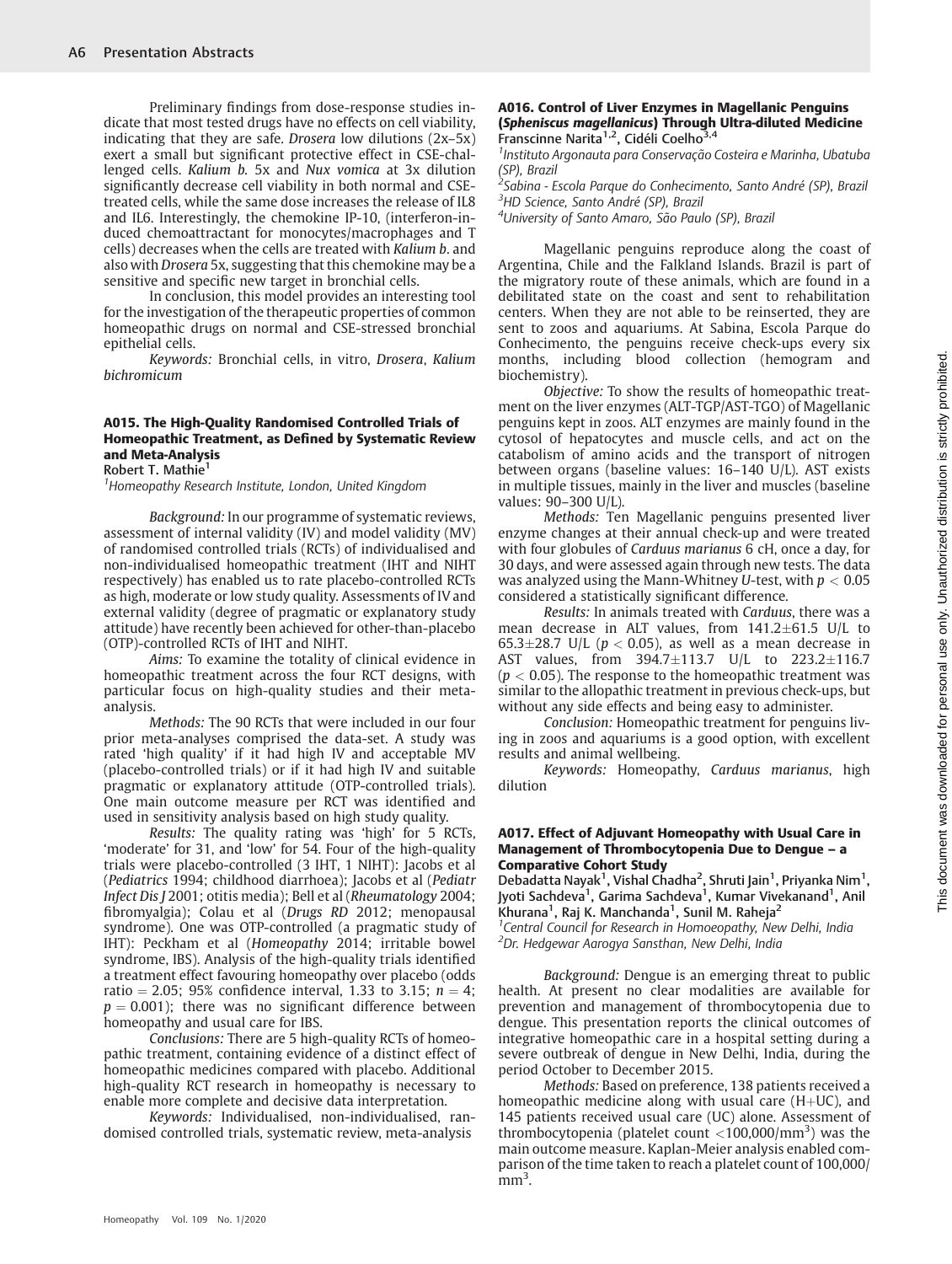Results: There was a statistically significantly greater rise in platelet count on day 1 of follow-up in the  $H+UC$  group compared to UC alone [mean difference  $= 12,337$ ; 95% confidence interval (CI) = 5,421 to 19,252;  $p = 0.001$ . This trend persisted until day 5 [mean difference  $= 14,809$ ; 95%  $CI = 1,615$  to 28,004;  $p = 0.02$ ]. The time taken to reach a platelet count of  $100,000/\text{mm}^3$  was nearly two days earlier in the H+UC group compared to UC alone [H+UC: 3.44 days  $\pm$ standard error of the mean (SE) 0.18;  $95\%$  CI = 3.08 to 3.80; UC: 5.28 days  $\pm$  SE 0.29; 95% CI = 4.71 to 5.86;  $p = 0.0001$ ].

Conclusion: These results suggest a positive role of adjuvant homeopathy in thrombocytopenia due to dengue. Randomised controlled trials may be conducted to obtain more insight into the comparative effectiveness of this integrative approach.

Keywords: Dengue, thrombocytopenia, homeopathy

#### A018. Effectiveness of Homeopathic Medicines as Add-on to Institutional Management Protocol for Acute Encephalitis Syndrome in Children: an Open-Label Randomized Placebo-Controlled Trial

Praveen Oberai<sup>1</sup>, Roja Varanasi<sup>1</sup>, Maya Padmanabhan<sup>1</sup>, Alok Upadhyaya<sup>2</sup>, Supriya Singh<sup>2</sup>, Samarendra Pratap Singh<sup>2</sup>, Deepika Vikram<sup>2</sup>, Tariq Khan<sup>2</sup>, Ramesh Prasad<sup>2</sup>, A. K. Gupta<sup>2</sup>, J. R. Singh<sup>2</sup>, Raj K. Manchanda<sup>1</sup>

<sup>1</sup> Central Council for Research in Homoeopathy, Delhi, India <sup>2</sup>Clinical Trial Unit (H), Gorakhpur, Uttar Pradesh, India

Background: Acute encephalitis syndrome (AES) is endemic to certain parts of India, with limited treatment options. In our initial exploratory comparative observational study of 151 patients with AES, there was significantly reduced mortality with adjunctive homeopathy compared to institutional management protocol (IMP). The present randomized placebo-controlled trial brings more statistical rigor to this research program.

Methods: This study was conducted at a pediatric unit from 2013 to 2015. Children aged  $> 6$  months and  $\leq 18$  years and receiving IMP were randomized to receive adjunctive homeopathy  $(n = 325)$  or placebo as control  $(n = 323)$ . The primary effectiveness analysis was based on Glasgow Outcome Scale (GOS). Morbidity was assessed using the Liverpool Outcome Score for Assessing Children at Follow-up. Analysis was by intention to treat.

Results: A total of 612 children were analyzed (Homeopathy  $[H] = 304$ ; Control  $[C] = 308$ ). The primary outcome, GOS, differed significantly between H and C groups. There was 14.8% death/neuro-vegetative state in the H group compared to 29.8% in the C group. Relative risk was 0.49 (95% confidence interval [CI]: 0.36 to 0.68), with absolute risk reduction of 15.0% (95% CI: 8.6 to 21.6%). Number needed to treat to prevent one additional death/neuro-vegetative state was 6.6 (95% CI: 4.6 to 11.6). Proportional-odds analysis also revealed a greater effect in the H group: odds ratio, 0.40 (95% CI: 0.27 to 0.60). The most frequently used medicines were Belladonna (n = 116), Stramonium (n = 33), Arsenicum album (n = 25), Sulfur (n = 18), Opium (n = 17), and Nux vomica ( $n = 10$ ).

Conclusion: Adjunctive homeopathic medicines may improve clinical outcomes associated with AES. Further randomized and controlled studies, using double-blinded trial design, are recommended to discover if the current findings may be corroborated.

Keywords: Acute encephalitis syndrome, adjunctive homeopathy, India, Glasgow Outcome Scale

# A019. Randomised Controlled Trials Clare Relton $1,2$

<sup>1</sup> Pragmatic Clinical Trials Unit (PCTU), Centre for Primary Care and Public Health, Queen Mary University London, United Kingdom <sup>2</sup>School of Health and Related Research (ScHARR), Faculty of Medicine and Dentistry, University of Sheffield, United Kingdom

There have been over 180 randomised controlled trials of homeopathy published in the English language peer reviewed scientific journals since 1940. Do these trials prove that homeopathy works?

Clare describes her 15-year journey to answer this and other related questions:

What are randomised controlled trials? How are they designed, conducted and interpreted? What is the difference between a randomised controlled trial and an observational study? What are pragmatic trials? What do 'Homeopathy' trials test? Treatment by homeopaths? Homeopathic medicines, or something else? Can we design trials that will help patients, clinicians, and homeopaths make the best decisions?

This talk illuminates this modern 'scientific' tool, and the economic, political and cultural forces that continue to shape trials, and concludes by offering suggestions for homeopathy trials in the future.

Keywords: Randomised controlled trials, pragmatic

#### A020. Challenging Inaccurate Influential Literature on Homeopathy

E. Rachel Roberts<sup>1</sup>, Angelina Mosley<sup>1</sup>, Alexander L. Tournier<sup>1</sup> <sup>1</sup> Homeopathy Research Institute, London, United Kingdom

In recent years, the science and politics of homeopathy have become closely intertwined, with public access to homeopathic treatment and training, as well as regulatory issues, becoming increasingly determined by how the evidence base is interpreted by decision-makers.

It is therefore of great concern that over the same period, we have seen an ever-increasing divergence between the actual status of the homeopathy evidence base as understood by experts in the field, and how this data is reported by academics from other disciplines and in the mainstream media.

The most striking example of academic misreporting is the Overview Report published by the National Health and Medical Research Council (NHMRC) in 2015. This report, commonly known as 'The Australian Report', found 'no reliable evidence' that homeopathy is effective.

Despite being scientifically flawed and highly inaccurate, the Australian Report is currently the most influential clinical research publication on homeopathy, having generated damning headlines and been cited by decision-makers worldwide.

In 2017 this trend of misreporting continued with publication of the European Academies' Scientific Advisory Council's anti-homeopathy position statement, "Homeopathic products and practices: assessing the evidence and ensuring consistency in regulating medical claims in the EU".

Despite claiming to have based its conclusions on 'excellent science-based assessments already published by authoritative and impartial bodies', the 'EASAC Statement' quotes the infamously flawed Shang et al. meta-analysis published in 2005, a non-scientific and widely criticised document produced by a UK Parliament Select Committee in 2010, and the 2015 Australian Report.

In this session we will: review the key scientific flaws in the NHMRC Overview Report and EASAC Statement; look at the impact these publications have had on the homeopathy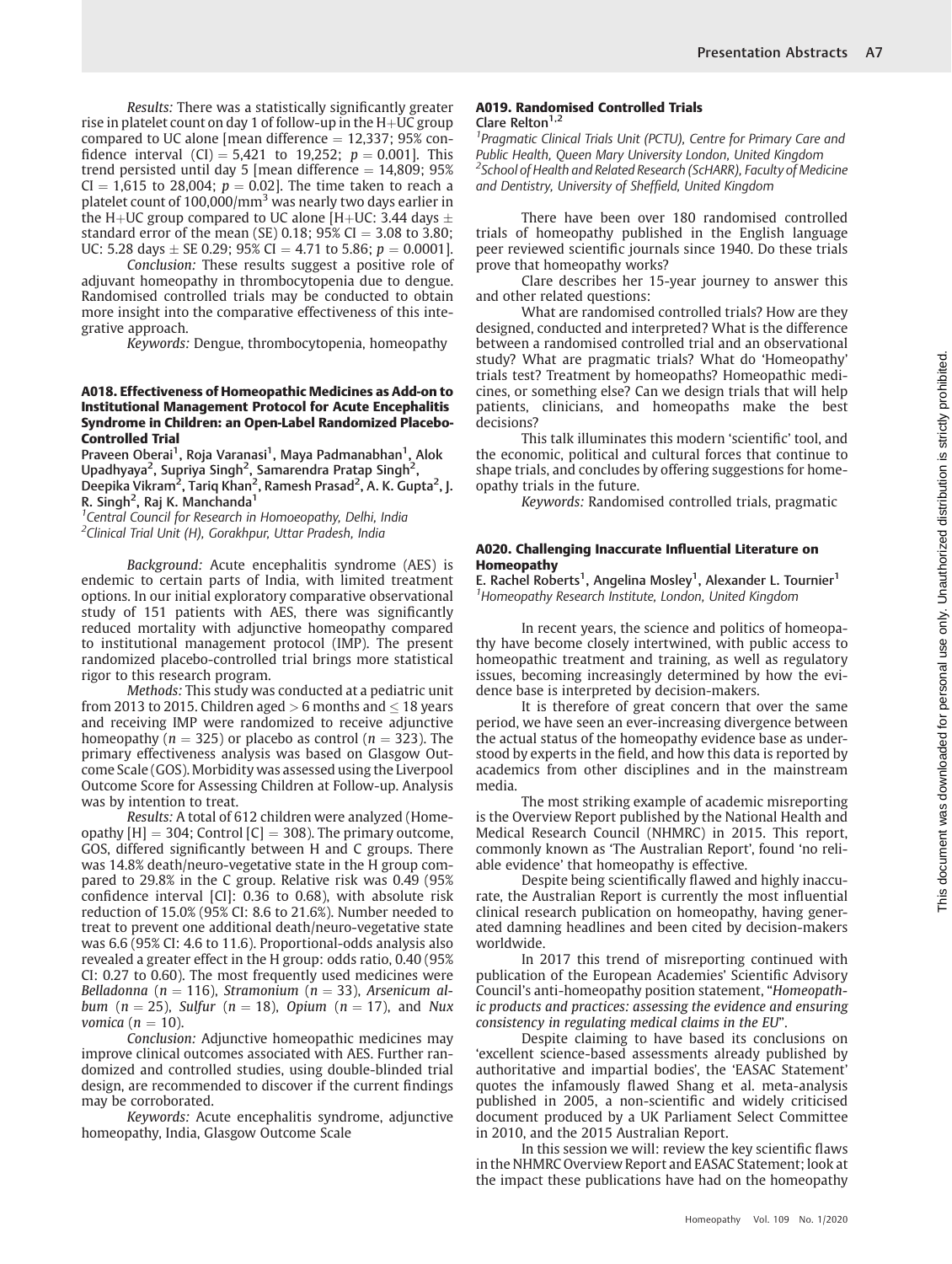sector worldwide; and report on the status of strategies employed by the Homeopathy Research Institute, and our international collaborators, to challenge their inaccurate findings.

Keywords: Homeopathy, Australian Report, NHMRC, EASAC

#### A021. Severity of Radiodermatitis in Breast Cancer Patients with Preventive Treatment with an Homeopathic/ Integrative Protocol Compared with a Control Group

Elio Rossi<sup>1</sup>, Cristina Noberasco<sup>1</sup>, Marco Picchi<sup>1</sup>, Linda Nurra<sup>1</sup>, Mariella Di Stefano<sup>1</sup>

<sup>1</sup> Homeopathic Clinic of Campo di Marte Hospital, Lucca, Italy

Background: To deal with the adverse effects of anticancer treatment, the Homeopathic Clinic of Lucca, in collaboration with the Oncology Department, has set up an Integrative Oncology Outpatient Unit in the Public Hospital Campo di Marte of Lucca (Italy).

Aims: To present the results of homeopathy and complementary integrative medicine treatment targeted towards reducing the radiodermatitis and other adverse effects of radiotherapy (RT).

Methods: This is a retrospective observational study conducted on 30 consecutive breast cancer patients undergoing radiotherapy from September 2013 to December 2018. The severity of radiodermatitis was evaluated with the Radiation Therapy Oncology Group (RTOG) scale. One group was treated with Radium bromatum 6 CH before RT, then Belladonna 6 CH after RT, and also with local application of an alkalinizing agent and Calendula ointment. The control group of patients undergoing RTwithout integrative treatment used only standard care – keratoplastic ointments to promote tissue repair and healing.

Results: The severity of radiodermatitis was evaluated at the beginning and at the end of the treatment; 17 patients with a homeopathic integrative protocol during RT were compared with a control group of 13 patients without treatment. Preliminary results show that 15 patients with integrative treatment had G1, 1 patient had G2 and 1 patient had G3 toxicity. In the group of patients who did not receive complementary treatments, 5 patients had G1; 2 patients G2; 3 patients G3, and finally 3 patients G4 (Mann-Whitney Utest: two-tailed significance  $p \leq 0.01$ ).

Conclusion: The integration of evidence-based homeopathy and complementary treatments allows for an effective response to the demand from cancer patients to reduce many side effects of anti-cancer therapies, in particular radiodermatitis due to RT, as well as to improve their quality of life.

Keywords: Homeopathy, radiodermatitis, radiotherapy, integrative oncology, breast cancer patients

#### A022. Homeopathic Treatment of Atopic Diseases: Shortand Long-Term Results in a Cohort of 563 Atopic Adult Patients

#### Elio Rossi<sup>1</sup>, Marco Picchi<sup>1</sup>, Marialessandra Panozzo<sup>1</sup>, Linda Nurra<sup>1</sup>

<sup>1</sup> Homeopathic Clinic of Campo di Marte Hospital, Lucca, Italy

Background: Atopic diseases are the most common chronic conditions in childhood but, in recent decades, asthma and allergy have reached epidemic proportions among adults in most Western societies.

Aims: To study the effect of homeopathic treatment on adult patients with atopic diseases who visited the Homeopathic Clinic of Lucca (Italy) and long-term evolution of the disease over approximately an 8-year period.

Materials and Methods: Data derive from an observational longitudinal study carried out on 563 atopic adult patients who consecutively visited from 1998 to 2017: 202 (35.9%) suffered from atopic dermatitis, 204 (36.2%) from allergic rhinitis, and 157 (27.9%) from asthma. Moreover, a long-term study was conducted on a subset of 45/104 adult patients with  $\geq$ 5 years follow-up, who consecutively visited from 2006 to 2012. The study also investigated the evolution of overall symptoms in patients with a complex atopic symptomatology: that is, patients suffering with more than one atopic disease.

The outcomes were evaluated according to ORIDL (Outcome in Relation to Impact on Daily Living). Statistical evaluation was conducted via Wilcoxon's test applied to matched-pair samples, associated with a two-tailed significance test. The most frequently prescribed remedies were: in asthma, Nat-s and Ars; in allergic rhinitis, Puls and Ars-i; in atopic dermatitis, Sulph and Nat-s.

Results: 69.3% of atopic adults had moderate or major improvement (71.1% with asthma as the primary disease; 69.8% rhinitis; 67.1% dermatitis). At re-evaluation after 5–12 years, complete remission of atopic symptoms was observed in 69.6% of adult patients: dermatitis, 100%; allergic rhinitis, 59.2%; asthma, 75% ( $p < 0.001$ ). Adult patients with more than one atopic disease at the first visit were completely cured in 54.3% of cases.

Conclusion: The results seem to confirm that homeopathic medicine produces positive therapeutic responses in atopic adults, and not only in paediatric atopic patients.

Keywords: Homeopathy, atopic diseases, asthma, allergic rhinitis, dermatitis, short- and long-term results

#### A023. Subcutaneous Isopathic Immunotherapy of Allergic Asthma in a Mouse Model of Allergic Asthma Shahram Shahabi<sup>1,2</sup>, Ebrahim Mazloomi<sup>1</sup>, Behrooz

Ilkhanizadeh<sup>3</sup>, Ahad Zare<sup>4</sup>

<sup>1</sup> Cellular and Molecular Research Center, Urmia University of Medical Sciences, Urmia, Iran

<sup>2</sup>Standard Homeopathic Company, Los Angeles, California, United **States** 

<sup>3</sup>Department of Pathology, School of Medicine, Urmia University of Medical Sciences, Urmia, Iran

4 Immunology, Asthma and Allergy Research Institute, Tehran University of Medical Sciences, Tehran, Iran

Background and Aims: Allergen immunotherapy is a promising potential disease-modifying treatment for allergic patients. Subcutaneous immunotherapy is more effective than sublingual immunotherapy, but subcutaneous immunotherapy is ineffective at a low dose, whereas at high doses it can result in an unacceptably prominent level of systemic reactions. Isopathy is one of the approaches of homeopathy which means employing causative agents or products of a disease to treat the same disease. In the current study, we evaluated the efficacy of subcutaneous isopathic immunotherapy with high diluted ovalbumin (HD OVA) in the treatment of OVA-induced allergic asthma in BALB/c mice.

Methods: All the experiments were conducted in accordance with the Animal Care and Use Protocol of Urmia University of Medical Sciences, Urmia, Iran. HD OVA was prepared in 6C homeopathic dilutions,  $10^{-12}$  wt/vol, and succussed according to HPUS specifications for centesimal scale potencies. During the first week, BALB/c mice were sensitized with OVA and alum. Two weeks later, the mice received HD OVA subcutaneously on days 21, 22, 32 and on day 41 (eight hours after the last challenge) as the treatment. The mice were challenged with OVA (5%) aerosols on days 35,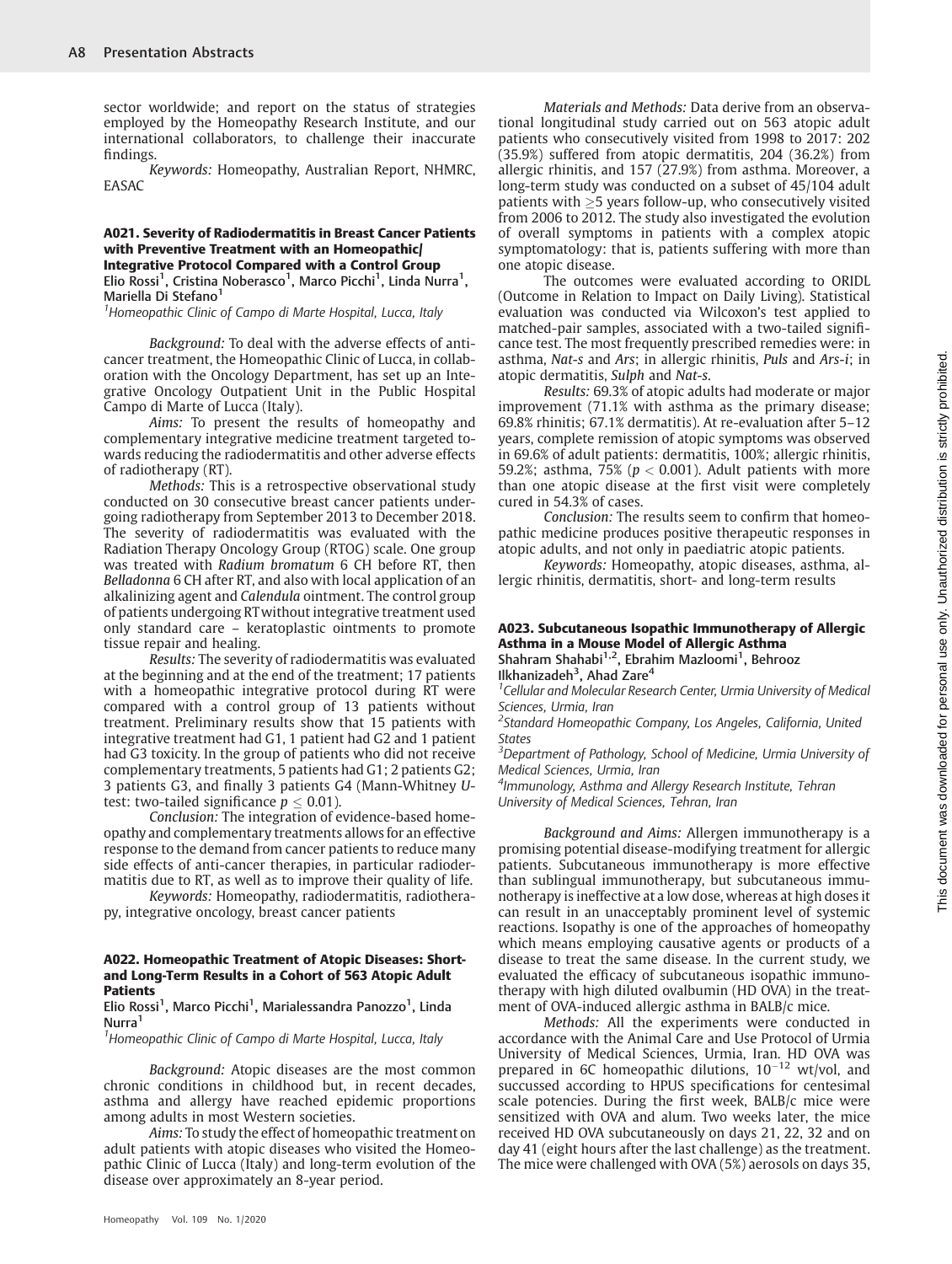38 and 41 for 20 min using an ultrasonic nebulizer, and euthanased on day 42.

Results: Our results revealed that subcutaneous isopathic immunotherapy significantly reduced lung-tissue inflammation, number of eosinophils in bronchoalveolar fluid, allergen-specific IgE and IL-4 production. It also insignificantly increased the production of TGF-β and specific regulatory T cells population against the allergen.

Conclusion: Such data suggest that subcutaneous isopathic immunotherapy may be a suitable candidate for the treatment of allergic asthma.

Keywords: Homeopathy, isopathy, asthma, allergy, immunotherapy

#### A024. An Assessment of a Public Health Initiative of Homeopathy for Primary Teething

Divya Taneja<sup>1</sup>, Anil Khurana<sup>1</sup>, Anil Vichitra<sup>1</sup>, Sarabjit Sarkar<sup>2</sup>, Arun Kumar Gupta<sup>3</sup>, Renu Mittal<sup>1</sup>, Ramesh Bawaskar<sup>4</sup>, Amulya Ratan Sahoo<sup>5</sup>, Umakanta Prusty<sup>6</sup>, Shweta Singh<sup>1</sup>, Meera Sharma<sup>1</sup>, Richa Pant<sup>4</sup>, Udaiveer Singh<sup>7</sup>, Shruti Sehgal<sup>8</sup>, Alok Kumar Upadhyay<sup>9</sup>, Satyashree Patnaik<sup>6</sup>, Tapan Nath<sup>9</sup>, Raj K Manchanda<sup>1</sup>

<sup>1</sup> Central Council for Research in Homoeopathy (CCRH), Delhi, India <sup>2</sup>Regional Research Institute (Homoeopathy), CCRH, Guwahati, Assam, India

<sup>3</sup>Homoeopathic Drug Research Institute, CCRH, Lucknow, Uttar Pradesh, India

<sup>4</sup>Regional Research Institute (Homoeopathy), CCRH, Mumbai, Maharashtra, India

<sup>5</sup>Drug Proving Research Institute (Homoeopathy), CCRH, Bhubaneswar, Odisha, India

<sup>6</sup>Regional Research Institute (Homoeopathy), CCRH, Puri, Odisha, India

<sup>7</sup>Dr DP Rastogi Central Research Institute (Homoeopathy), Noida, India

 ${}^{8}$ Dr DP Rastogi Headquarters, CCRH, Noida, Uttar Pradesh, India <sup>9</sup>Clinical Trial Unit for Homoeopathy, Gorakhpur, Uttar Pradesh, India

Background: A public health initiative, 'Homoeopathy for the Healthy Child', was undertaken focusing promotion of healthy teething by provision of home-based care through pre-identified homeopathic medicines for complaints during primary teething. The paper reports the impact on teething and episodes of diarrhoea and upper respiratory tract infection (URTI) in children.

Methods: Accredited Social Health Activists (ASHAs) were trained in child care and usage of a kit comprising six medicines: namely Calcarea phosphoricum (CP) 6x, Ferrum phosphoricum 3x, Magnesium phosphoricum 6x, Belladonna 30C, Chamomilla 30C and Podophyllum 30C. Children aged between 6 months to 1 year, and those who still had no teeth between the ages of 1 to 3 years, received CP.

Home-based care for diarrhoea, URTI and mild fever was provided using the other five medicines. Dentition pattern and diarrhoea/URTI episodes, as reported by parents to the ASHAs, were recorded for 12 months. Outcome assessed was change in dentition pattern, diarrhoea/URTI episodes, and feedback by the ASHAs.

Results: 11,426 children aged 6 months to 1 year, and 100 children aged 1-3 years with no teeth, were followed up for 12 months and dentition pattern was recorded. 0.255 proportion of children ( $p < 0.001$ ) enrolled at 6 months, as compared to 0.039 enrolled at 12 months, had 6 teeth at 12 months. Incidence of diarrhoea showed progressive decline with Podophyllum or Chamomilla; likewise, URTI with Belladonna. Out of 581 ASHAs' feedback, 566 observed homeopathy as beneficial and 3 observed no effect; 12 did not respond.

Conclusion: To our knowledge, there has previously been no study reporting dentition pattern in children after using CP. This program, with regular use of CP and homebased care with homeopathy and accepted by the community, opens avenues for further validation in studies using a comparator group.

Keywords: Calcarea phosphoricum, children, dentition, diarrhea

#### A025. Ferrum phosphoricum D12 Treatment Affects J774A.1 and 3T3-L1 Cells Proliferation and Gene Expression of Inflammation, Oxidative Stress and Iron Metabolism-Related Proteins

Oskan Tasinov<sup>1</sup>, Yoana Kiselova-Kaneva<sup>1</sup>, Desislava Ivanova<sup>1</sup>,<br>Milena Pasheva<sup>1</sup>, Deyana Vankova<sup>1</sup>, Diana Ivanova<sup>1</sup> <sup>1</sup>Department of Biochemistry, Molecular Medicine and Nutrigenomics, Medical University "Prof. Dr. P. Stoyanov", Varna, Bulgaria

Ferrum phosphoricum (FP), the so-called "cell salt", is prescribed as a homeopathic remedy to treat the early stage of fever and inflammation in cases of cold or flu, muscle fatigue and anemia. We aimed to analyse the molecular mechanisms of action of FP D12 tablet solution in vitro, on cell proliferation and gene expression of inflammation, oxidative stress and iron metabolism-related proteins in mouse J774A.1 macrophages and 3T3-L1 pre-adipocytes.

Cell proliferation was examined using the MTT test. RT qPCR analyses followed by the  $2^{-\Delta\Delta Ct}$ calculation method were performed to estimate gene expression changes. Statistical analyses were done by GraphPad Prism V6 software;  $p < 0.05$  was considered as significant. FP effects were compared to placebo treatment (PT) and to untreated cells.

FP significantly stimulated proliferation of J774A.1 and 3T3-L1 cells, by 11% and 15% respectively, in contrast to PT in the respective concentrations.

FP vs. PT significantly induced gene expression of Ferritin FTH1 and Beta-2-Microglobulin proteins (by 8-fold and 2.5-fold respectively) and IREB2 transcription factor (by 4-fold), and induced a slight decrease in myosin 1E (by 0.4 fold) gene expression levels in macrophages; whereas in preadipocytes FTH1 (by 3-fold) and IREB2 (by 15-fold) gene expression was induced. Significant stimulation of antioxidant enzymes GPX-1 (by 1.2-fold) in macrophages and GCL (by 11-fold) in pre-adipocytes by FP was observed. Significant induction in the gene expression of IL-1 $\beta$  (by 3.5-fold) in macrophages and of IL-6 (by 20-fold), TNFα (by 16-fold) and NOXO1 (by 17-fold) in pre-adipocytes was measured.

Results indicate that FP in D12 potency may exhibit immunostimulatory, antioxidant and increased iron uptake potential, possibly by inducing changes in gene expression levels.

Keywords: Ferrum phosphoricum, proliferation, gene expression, macrophages, pre-adipocytes

#### A026. Rethinking Homeopathic Research Methodology: Why Comparative Effectiveness Research Matters Michael Teut<sup>1</sup>

<sup>1</sup> Institute for Social Medicine, Epidemiology and Health Economics, Charité Universitätsmedizin Berlin, Germany

In the last decades, a main focus of homeopathic research initiatives was experimental efficacy research to investigate specific effects of homeopathic drugs compared to placebo. Depending on inclusion and exclusion criteria, some meta-analyses have shown small specific effects of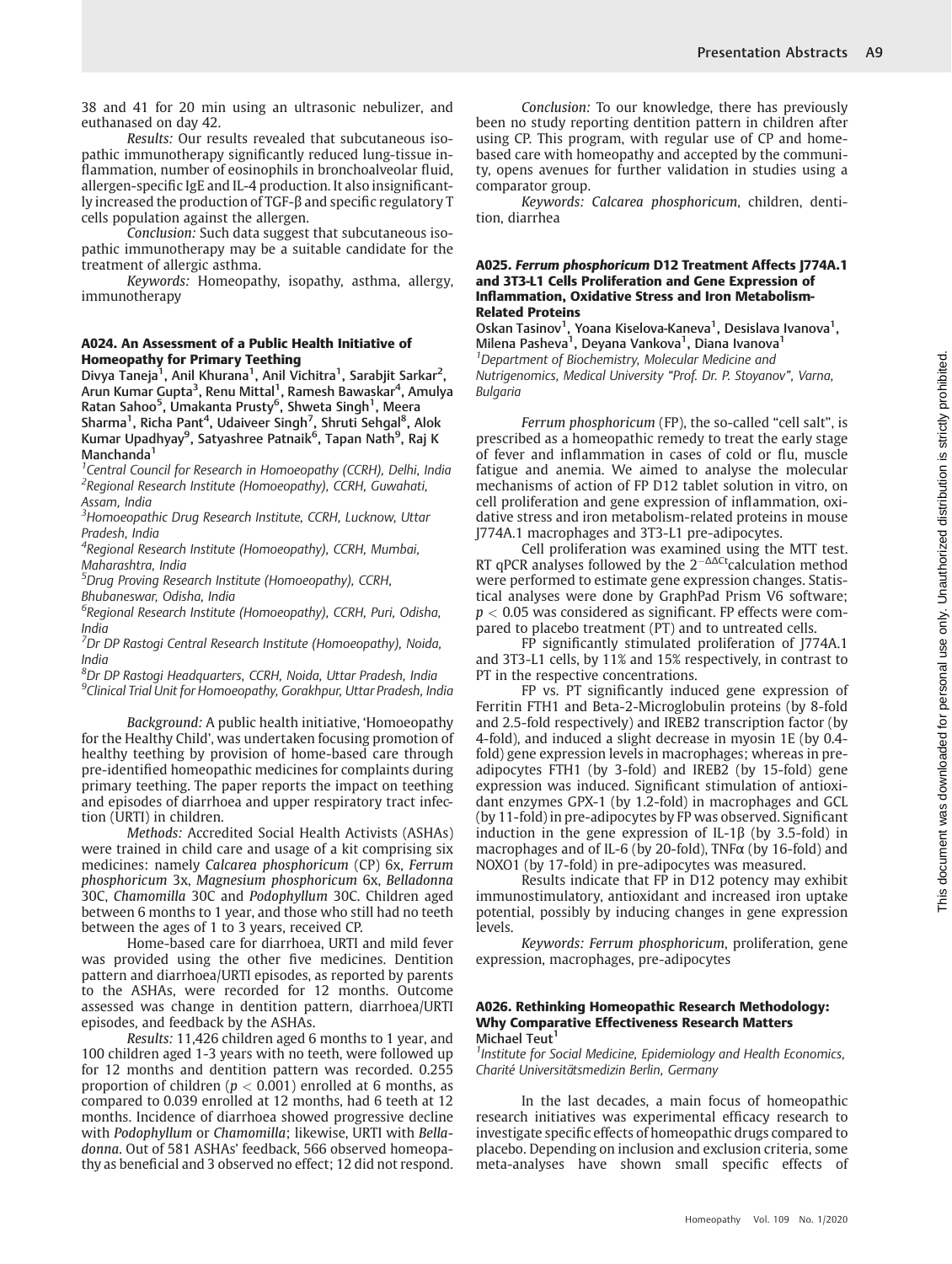homeopathic drugs, but altogether evidence remains unreliable due to high risk of bias and methodological shortcomings.

Possible beneficial therapeutic strategies of the complex homeopathic treatment setting as a "whole medical system", such as therapeutic relationship, empathy, triggering expectations, hope, use of suggestions and metaphors, resource activation, lifestyle advice, changing conventional medication and others, were reduced to experimental comparators in the classical approach.

Homeopathic observational and outcome studies under real medical life conditions have repeatedly shown that homeopaths yield comparable effects to those of conventional therapists, but with less conventional drugs exposure and often less costs. Those "unspecific effects" are still a blind spot in the researcher's eyes but may in fact be highly beneficial for patients and a resource for the health care system.

Comparative effectiveness research (CER) strategies have been developed in the last decade to measure the extent to which an intervention, when deployed in the field in routine circumstances, does what it is intended to do for a specific population. CER methodology offers a wide range of research designs and advanced techniques, including pragmatic trials, cluster randomized trials, Bayesian approaches, observational research, and also registries. In addition, participatory stakeholder involvement is used to develop more practically relevant research questions, designs and outcomes. CER is a research strategy that would help homeopaths to better investigate and present its benefits and advantages under real life conditions, including the contribution of "unspecific effects".

Advantages and disadvantages of this approach will be presented and discussed.

Keywords: Comparative effectiveness research, homeopathy, outcome studies, pragmatic studies

#### A027. Cutting Edge Research – What are the Priorities for Clinical Research and Evaluation for Homeopathy to Become a Valued Part of the Integrative Medicine Model? Elizabeth Thompson<sup>1</sup>

<sup>1</sup>National Centre for Integrative Medicine, Bristol, United Kingdom

Integrative Medicine is a model of healthcare which combines conventional, lifestyle and holistic approaches, informed by high-quality evidence, to improve health and wellbeing. Homeopathic researchers can struggle to get ethical approval to deliver trials of homeopathic interventions and create the kind of evidence that will allow it to become part of this growing movement for change in health care across the globe.

Dr Thompson will review the politics of homeopathic research and share her experience of designing, running and publishing a range of clinical evaluation and research studies. Within the healing model that underpins homeopathic theory and practice, the challenge remains to identify underlying mechanisms for the action homeopathic dilutions and their specific effects which we aim to identify within a placebocontrolled trial. Dr Thompson will discuss how an understanding of complexity, models of healing and local or entanglement effects, is key to designing research in complex interventions and to test the hypothesis that homeopathy can stimulate self-regulating responses to build resilience.

This presentation will contribute to an overarching question about the direction of travel needed to activate highquality global homeopathy research programmes.

Keywords: Integrative medicine, homeopathy, trial design

#### A028. Safety and Efficacy of Individualised Homeopathic Treatment in Sciatica – a Phase I Pre-Post Comparison Study Aaron Ka Lun To<sup>1</sup>, Yvonne Fok<sup>1</sup>

<sup>1</sup> Hong Kong Association of Homeopathy, Hong Kong

Background: Cochrane reviews in 2008 and 2016 both showed that the efficacy of NSAIDs in sciatica for pain reduction and disability were comparable to placebo. A systematic review in 2011 failed to show any long-term benefit from surgery after 1–2 years. We developed a set algorithm for individualized homeopathic treatment, which can potentially contribute to the reproducibility of the method. The algorithm was developed based on the principles of classical repertorization of local and general symptoms and differential diagnosis of 10 commonly used remedies in sciatica.

Objectives: A phase I trial of a set of algorithms for sciatica is being conducted, in which the primary objective is to compare the difference in the pain intensity of sciatica patients at baseline, day 3, day 7 and at 1 month. The secondary objectives include comparing the effects on acute, sub-acute and chronic sciatica, documenting the frequency and direction of any modification of the standardized dosage regimen, any aggravation, adverse event, or rescue medications used.

An RCT focusing first on acute sciatica will be done when these data are available, and the potential for further studies in chronic cases will be revealed. The data from the study will be able to provide more information about the effect size and dosage regimen for a more sensitive RCT design.

Methods: A prospective observational single group pre-post comparison study is being carried out from April 2018 to April 2019. The pain score pre- and post- treatment will be compared to baseline using paired  $t$ -test (Normal distribution) or the Wilcoxon signed-rank test (non-Normal). Comparison with relevant controls in other studies will be referred in the discussion.

Results: In the data updated in January 2019, 42 participants had been recruited and 34 (81%) of them had finished the follow up at day 7. 64.5% of them reported improvement/significant improvement. The most commonly indicated remedies were Rhus toxicodendron, Colocynthis and Lycopodium clavatum, representing 45.2% of all prescriptions. 16.7% of the subjects had reported an aggravation; 2.4% had reported the use of rescue medications. The final results are due in May 2019.

Keywords: Homeopathy, sciatica, individualized, algorithm

#### A029. Physicochemical Investigations of Homeopathic Preparations: A Systematic Review

Alexander Tournier<sup>1,2</sup>, Sabine Klein<sup>1</sup>, Sandra Würtenberger<sup>3</sup>,<br>Ursula Wolf<sup>1</sup>, Stephan Baumgartner<sup>1,4,5</sup>

<sup>1</sup> Institute for Complementary and Integrative Medicine, University of Bern, Switzerland

<sup>2</sup>Water Research Lab, Heidelberg, Germany

<sup>3</sup> Hevert-Arzneimittel GmbH & Co. KG, Nussbaum, Germany <sup>4</sup>Society for Cancer Research, Arlesheim, Switzerland

<sup>5</sup>Institute of Integrative Medicine, University of Witten/Herdecke, **Germany** 

Objectives: The aim of our review program is to update and expand the current state of knowledge in the area of physicochemical properties of homeopathic preparations.

Methods: We identified relevant publications of sufficient reporting quality for further in-depth analysis. We reviewed all identified publications in terms of the individual experiments they describe. We extracted information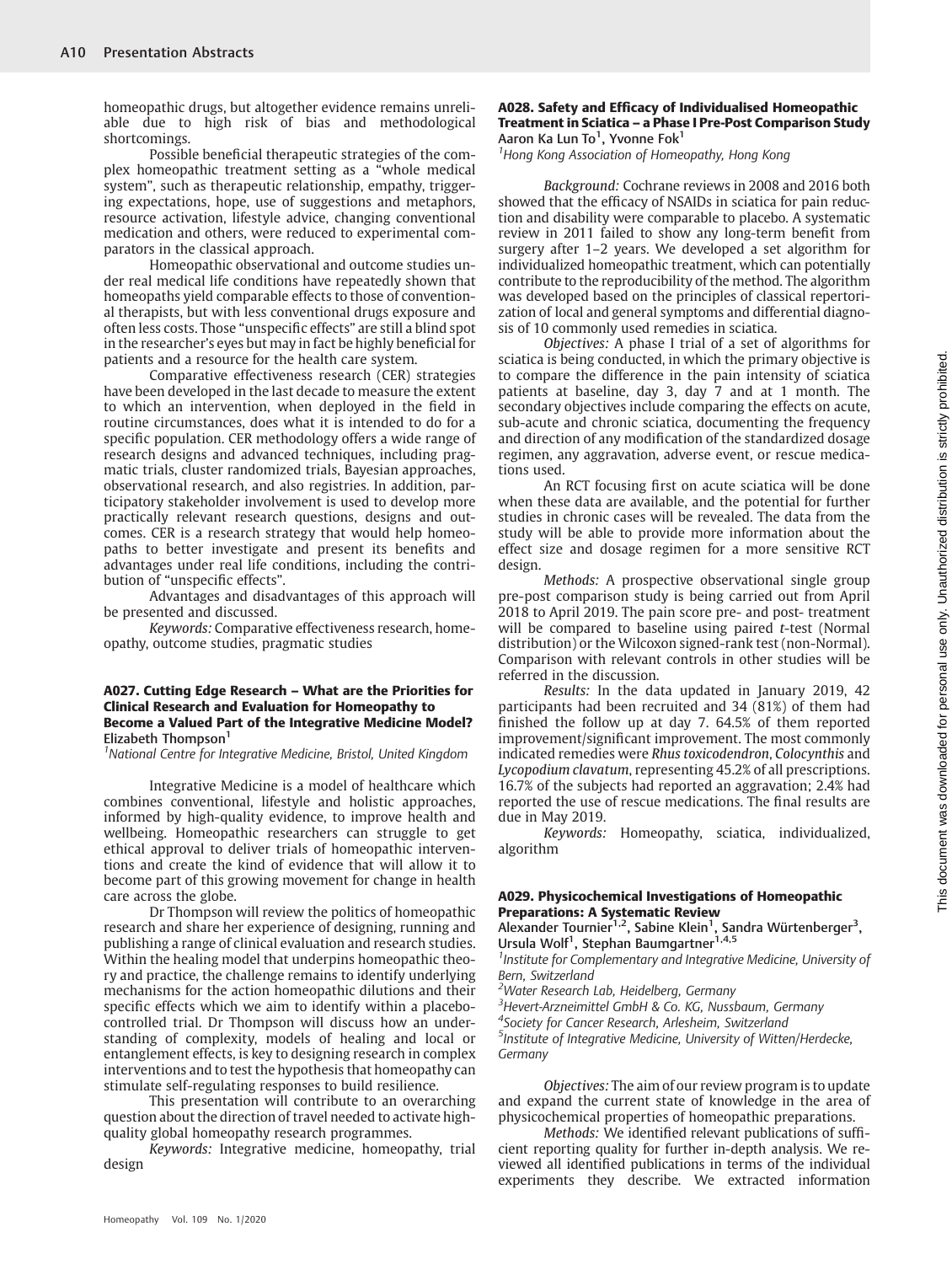regarding methodological criteria such as blinding, randomisation, statistics, controls, sample preparation, and replications, as well as regarding experimental design and measurement methods applied. Scores were developed to identify experimental techniques with most reliable outcomes.

Results: We identified 134 publications of sufficient reporting quality to be analysed in detail. These publications described 203 experiments. Less than 25% used blinding and/ or randomisation, and about one third used adequate controls to identify specific effects of homeopathic preparations. The most promising techniques used so far are NMR relaxation, spectroscopy and electrical impedance measurements. In these three areas, several sets of replicated high-quality experiments provide evidence for specific physicochemical properties of homeopathic preparations.

Conclusions: For future experiments, we generally recommend using succussed controls, or comparing different homeopathic preparations with each other to reliably identify any specific physicochemical properties. Further in-depth analysis of the experiments is necessary to explore different hypotheses regarding a possible mode of action of potentised remedies.

Keywords: Systematic review, homeopathy, physics

#### A030. Use of Papaver somniferum and Arnica montana in Ultra-diluted Form to Assist in Anesthesia Recovery and as Analgesia for Dogs having Undergone Ovariohysterectomy David Ronald Travagin<sup>1</sup>, Cidéli Coelho<sup>2,3</sup>

<sup>1</sup> Integrated University Center Campo Mourão (PR), Brazil <sup>2</sup>University of Santo Amaro, São Paulo (SP), Brazil <sup>3</sup>HD Science School, São Caetano do Sul (SP), Brazil

Ovariohysterectomy is one of the most frequently performed procedures in veterinary surgery. The objective was to assess the effects of using Papaver somniferum 200 cH and Arnica montana 30 cH in the recovery room and as a postoperative analgesia in dogs that had undergone an ovariohysterectomy. This study was approved by the Ethics Committee for Animal Experimentation of the Integrated University Center (No. 2124/2017).

A total of 40 dogs were considered ASA I (American Anesthesiology Association) after physical and laboratory examinations, and were randomly divided into four groups: Arnica, Papaver, hydroalcoholic and physiological solution, receiving 4 drops of each treatment every 10 minutes over a period of 1 hour. Anesthesia recovery time (in minutes), as well as the duration of the postoperative analgesia (in hours), was measured using the modified Glasgow scale. Heart rate, respiratory rate, systolic blood pressure and rectal temperature were also evaluated during the recovery period. The study was blinded. The data was analyzed using ANOVA, followed by the Tukey test, with  $p < 0.05$  considered a statistically significant difference.

The Papaver-treated group recovered from anesthesia  $(41\pm7.6 \text{ min})$  faster than the others: Arnica (65.8 $\pm$ 17.3 min), hydroalcoholic solution  $(68.8 \pm 15 \text{ min})$  and physiological solution (55.3 $\pm$ 12.5 min);  $p \le 0.05$ . The Arnica group required rescue analgesia later than the others  $(17.8 \pm 3.6 \text{ h})$ : *Papaver* (6.6 $\pm$ 0.9 h), hydroalcoholic solution (5.1 $\pm$ 1.2 h) and physiological solution (4.1 $\pm$ 0.9 h);  $p \le 0.05$ . There were no statistically significant differences among the other physiological parameters.

The findings of this study coincide with other studies in the literature. It was concluded that Papaver 200 cH is effective in accelerating anesthesia recovery time in dogs and that Arnica 30 cH can be an alternative in the protocol for acute pain management in these animals.

Keywords: Homeopathy, Papaver, Arnica, dogs

#### A031. Systematic Review of Plant-Based Homeopathic Basic Research: an Update

Annekathrin Ücker<sup>1,2</sup>, Stephan Baumgartner<sup>2,3</sup>, Anezka Sokol<sup>2</sup>, Roman Huber<sup>1</sup>, Paul Doesburg<sup>2,4</sup>, Tim Jäger<sup>1,2,5</sup>

<sup>1</sup> Institute for Infection Prevention and Hospital Epidemiology, Medical Center – University of Freiburg, Faculty of Medicine, University of Freiburg, Germany

<sup>2</sup>Institute of Integrative Medicine, University of Witten-Herdecke, Germany

<sup>3</sup>Society for Cancer Research, Hiscia Institute, Arlesheim, Switzerland <sup>4</sup>Crystal Lab, Landgoed Roepaen, Ottersum, Netherlands 5 Institute of Complementary and Integrative Medicine IKIM, University of Bern, Switzerland

Background and Aims: Plant-based test systems have been described as a useful tool for investigating possible effects of homeopathic preparations. The last reviews of this research field were published in 2009/2011. Due to recent developments in the field, an update is warranted. Publications on plant-based test systems were to be analysed with regard to publication quality, reproducibility and potential for further research.

Methods: A literature search was conducted in online databases and specific journals, including publications from 2008 to 2017 dealing with plant-based test systems in homeopathic basic research. To be included, they had to contain statistical analysis and fulfil quality criteria according to a pre-defined manuscript information score (MIS), ranging from 0–10. Publications scoring at least five points were included. They were analysed for use of adequate controls, outcome and reproducibility.

Results: 74 publications on plant-based test systems were found. 26 reached an MIS of 5 or higher. Adequate controls were used in 13 of these publications. All of them reported on specific effects of homeopathic preparations. The publication quality is still varied: a substantial number of publications (23%) did not adequately document the methods used. Four reported on replication trials. One replication trial found effects of homeopathic preparations comparable to the original study; three replication trials failed to confirm the original study but identified possible external influencing factors. Five publications described novel test systems. Eight trials used systematic negative control experiments to investigate test system stability.

Conclusions: Quality of publications has increased continuously in the period investigated. Regarding research design, future trials should implement adequate controls to identify specific effects of homeopathic preparations and include systematic negative control experiments to document test system stability. Further external and internal reproduction trials, and control of influencing factors, are needed to verify results.

Keywords: Homeopathy, plant-based test systems, review

#### A032. Effects of Individualized Homeopathic Intervention in Stage I Essential Hypertension: A Single-Blind Randomized, Placebo-Controlled Trial

Roja Varanasi<sup>1</sup>, Raju Kolli<sup>2</sup>, Yogendra Rai<sup>3</sup>, Ramesh Dubashi<sup>4</sup>, G. Ravi Chandra Reddy<sup>5</sup>, Tejaswini Patole<sup>6</sup>, Priyanka Shrivastava<sup>1</sup>, Arvind Dayal<sup>1</sup>, Praveen Oberai<sup>1</sup>, Raj K. Manchanda<sup>1</sup>

<sup>1</sup> Central Council for Research in Homoeopathy (CCRH), New Delhi, India

<sup>2</sup> Homoeopathy Research Institute for Disabilities, Chennai, India <sup>3</sup>Dr DP Rastogi Central Research Institute (Homoeopathy), Noida, Uttar Pradesh, India

4 Drug Standardization Unit, Hyderabad, Telangana, India

5 Regional Research Institute (H), Gudivada, Andhra Pradesh, India <sup>6</sup>Regional Research Institute (H), Mumbai, Maharashtra, India

Homeopathy Vol. 109 No. 1/2020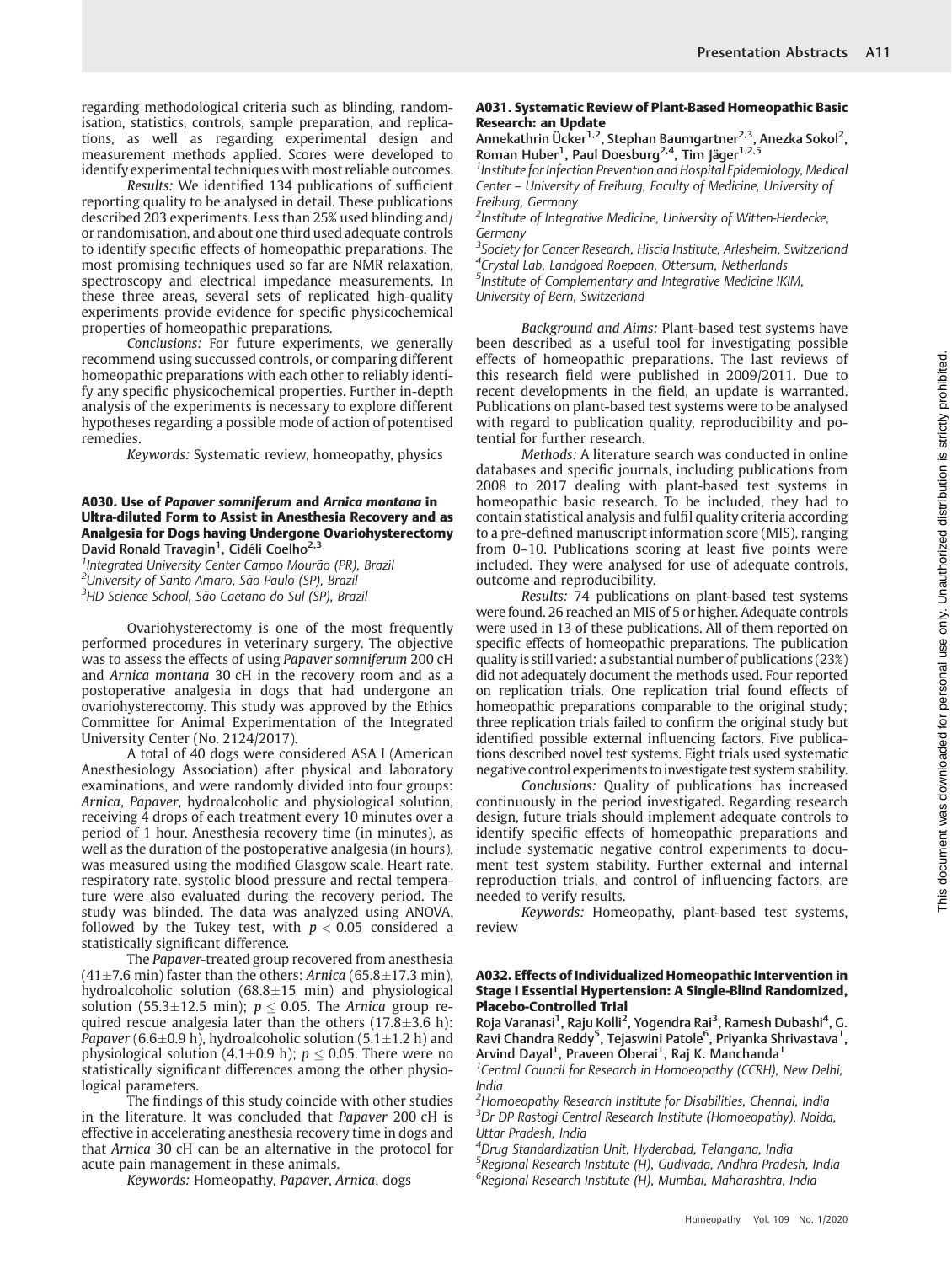Background: Hypertension is the fourth-leading risk factor for death and disability and responsible for over 1.6 million deaths in India. Clinical case reports, observational studies and RCTs have shown homeopathy's effectiveness in managing hypertension. The results of this study will add to the evidence of effectiveness of individualized homeopathic medicine in stage I hypertension.

Material and Methods: A randomised placebo-controlled single-blind pilot trial was undertaken at five research institutes, under the auspices of the CCRH, from October 2013 to March 2018. Out of 1946 patients screened, 217 patients suffering from Stage I hypertension and fitting the inclusion criteria were randomized to receive either Homeopathy  $+$ life-style modification  $(H+LSM) = 116$  or Placebo + LSM  $= 101$ . Patients in the verum arm were administered individualized homeopathic medicine in Q potency. The primary outcome measure to evaluate the change in systolic blood pressure (SBP) and diastolic blood pressure (DBP) were assessed every month for three months. Analysis was by intention to treat.

Results: Repeated measure ANOVA between the groups showed statistically significant differences (Wilk Lambda 0.85,  $F = 12.12$ ,  $df = 213$ ;  $p = 0.0001$ ) in both SBP and DBP, favouring the  $H+LSM$  group. Post-hoc independent t-test showed a significant mean reduction of SBP [mean diff. 7.12; 95% CI, 4.72 to 9.53;  $p = 0.0001$  and mean reduction in DBP [mean diff 5.76; 95% CI, 4.18 to 7.23;  $p = 0.0001$ ] favouring the H+LSM group. Sulphur ( $n = 24$ ), Natrum mur.  $(n = 21)$ , Lycopodium  $(n = 16)$ , Nux vom.  $(n = 12)$  and Phosphorus  $(n = 10)$  were the most frequently prescribed medicines.

Conclusion: Individualized homeopathy  $+$  LSM was found effective over placebo  $+$  LSM in patients suffering from Stage I hypertension. Further trials in a rigorous setting are warranted.

Keywords: Stage I hypertension, individualized homeopathy, Q potency

# A033. Disperse and Dissipative Nature of Aqueous Systems – a Possible Foundation of Homeopathy?

Vladimir Voeikov<sup>1</sup>, Alexander Konovalov<sup>2</sup>

<sup>1</sup> Lomonosov Moscow State University, Faculty of Biology, Moscow, Russia

 ${}^2$ Arbuzov Institute of Organic and Physical Chemistry, Kazan Scientific Centre RAS, Kazan, Russia

One of the major claims against homeopathy is that ultra-high dilutions (UHDs) of biologically active substances are identical to a pure solvent and therefore cannot possess biological activity. Thus, it is necessary to find out if UHDs differ from the solvent in their physical-chemical properties. Recently revolutionary discoveries concerning the properties of aqueous systems with "normal" concentrations of solutes, as well as of UHDs prepared from them, were made.

Contrary to the current opinion that solutions are homogenous systems, it turned out that sub-micrometer "domains", consisting of both solute and solvent molecules, emerge after dissolution of solutes in water. Upon dilution, even to ultra-high degrees, sub-micrometer structures do not disappear; on the contrary, their size usually increases.

These structures in UHDs – called "nano-associates" (NAs) by Konovalov – are negatively charged; their charge and sizes change non-monotonically with serial dilutions. Patterns of NA parameters correlate with biological effects produced by UHDs. Shielding of UHDs from ambient electromagnetic fields (EMF) prevents NA emergence in UHDs; paradoxical properties differentiating them from pure water, including biological activity, also disappear. Therefore, aque-

ous systems containing domains and NAs (in UHDs nonshielded from EMF) should be considered disperse systems rather than classical solutions.

Emergence of domains and NAs in them represents the process of self-organization, turning them into dissipative non-equilibrium entities. Dynamic structuring of aqueous disperse systems with charge separation in them is provided by energy supplied by environmental EMF and redox reactions, with the participation of reactive oxygen species permanently proceeding in aqueous systems.

We propose that newly discovered properties of UHDs, representing disperse systems of a "water in water" type, prove that they are basically different from a pure solvent, affirming that homeopathy has scientific foundations.

Keywords: Ultra-high dilutions, nano-associates, electromagnetic field

#### A034. Prevalence and Likelihood Ratio of Six Common Objective Homeopathic Signs in Patients Responding to Muriatic medicines – Multicentre Prospective Observational Study

Silvia Waisse<sup>1</sup>, Lex Rutten<sup>2</sup>, José Enrique Eizayaga<sup>3</sup> <sup>1</sup> São Paulo Homeopathic Medical Association (APH), São Paulo, Brazil

<sup>2</sup>Independent researcher, The Netherlands

<sup>3</sup>Department of Homeopathy, Maimonides University, Buenos Aires, Argentina

Assessment of prevalence and likelihood ratio (LR) of symptoms in responders to specific homeopathic medicines appears currently to be the best scientific method to confirm or rule out guiding indicators for such medicines.

The aim of the present study is to assess these parameters for 6 common objective homeopathic signs, believed to be indicators of muriatic medicines. Each of these signs was defined in advance. Their presence was assessed in every new consecutive patient by 8 homeopathic physicians in 3 different countries. This patient group was considered as the control population.

The target population consisted of patients responding to a muriatic homeopathic medicine. Patients were considered as responders when fulfilling all the following criteria: more than 3 months of treatment with only one homeopathic muriatic medicine; no other intervention during this period; ORIDL score  $+2$  or higher (as assessed by the patients themselves); and the physician's impression that clinical improvement was attributable to the medicine. The same signs were assessed in this population.

Up to the time of writing, 52 responders to a muriatic medicine, 39 of whom received Natrum-mur, were compared to 846 controls. LR significantly higher than 1 was found in 3 of the signs (LR; 95% confidence interval): cracked lips (1.79; 1.14 to 2.82); recurrent herpes (1.96; 1.08 to 3.55); and skin eruptions on the frontal hairline (2.44; 1.42 to 4.18). In the Natrum-mur sub-group, which exhibited similar results to those overall, a fourth sign showed  $LR>1$ : dry palms (1.89; 1.08 to 3.30). The remaining 2 signs, accentuated substernal fossa and geographic tongue, could not be associated to the responding population.

Conclusions: 3 of the 6 assessed homeopathic signs could be associated to muriatic homeopathic medicines, and a fourth one specifically to Natrum muriaticum, by using a relatively simple, fast and conservative protocol.

Keywords: Likelihood ratio, objective signs, muriatic medicines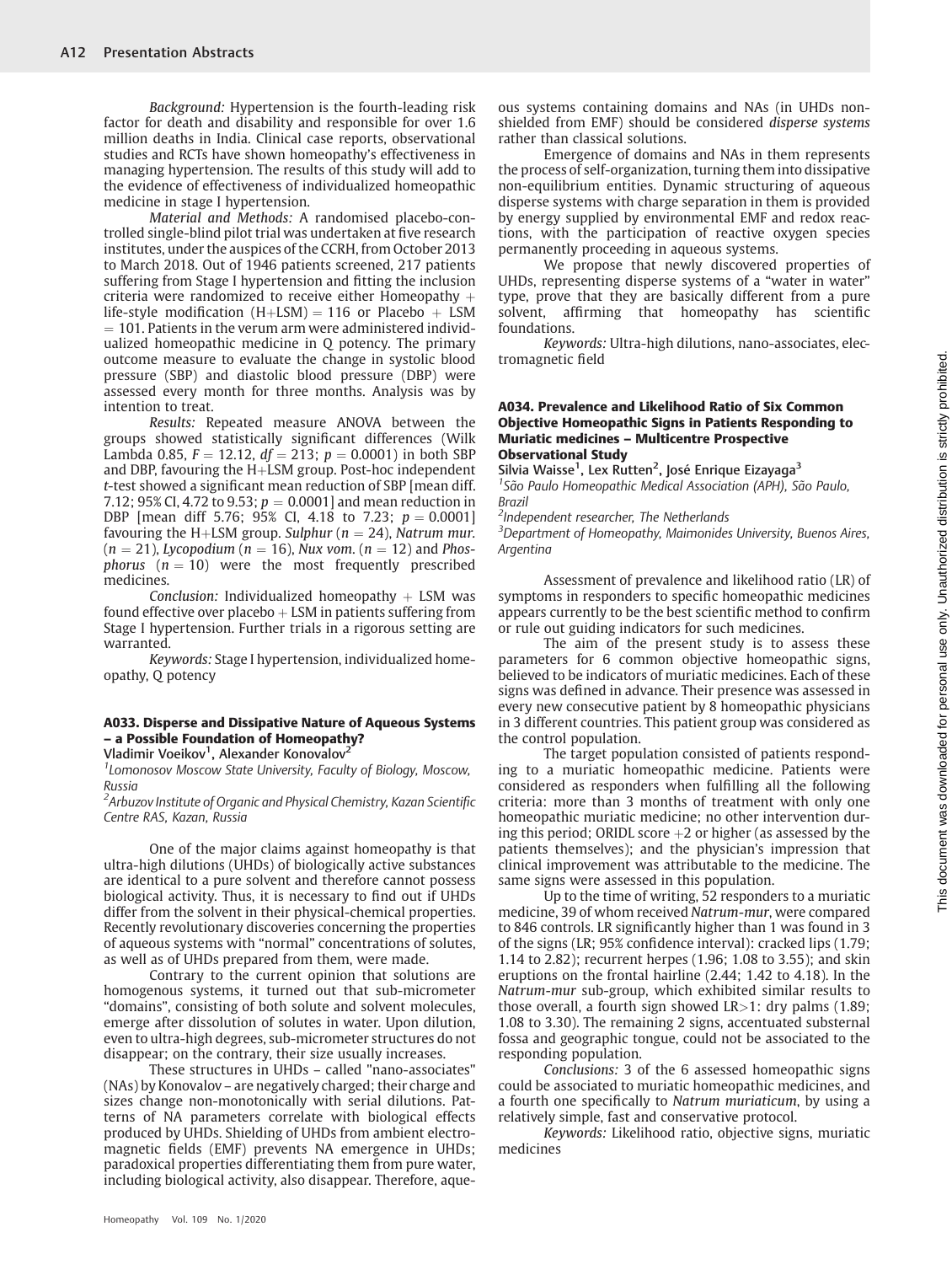# Poster Abstracts

# P001. A New Area of Scientific Validation of Homeopathy: Systems Theory

Peter Adams<sup>1</sup>

<sup>1</sup> Stroud Natural Health Clinic, United Kingdom

Homeopathy is gradually receiving scientific validation. But there is an area of science where validation is available, and which is currently not being considered.

There are remarkable parallels between the homeopathic principles of health and disease and complex systems theory. The law of cure, the value of symptoms, organisms' optimisation of their responses and other homeopathic principles can be derived from systems theory and cybernetics. These remarkable correlations provide extra scientific support for homeopathy and new ways of looking at some longestablished homeopathic principles. They can also help to lead orthodox medicine to a new understanding of health and illness based on systems science.

Keywords: Systems science, scientific validation, cybernetics

#### P002. Biochemical Bases of Suppression

Gustavo Aguilar-Velazquez1

<sup>1</sup>Department of Immunology, School of Medicine, National Autonomous University of Mexico, Mexico

A recent literature review provided a number of studies with experimental information to support the phenomenon of suppression proposed by homeopathy. This phenomenon states that when a treatment is focused only towards local symptomatology, it may deepen the disease originating mental symptoms. Since the inflammation process could help understand the suppression phenomenon, this article will describe it in detail. Experimental studies reveal that inflammation is a cyclic process that does not end when the inflammatory stimulus disappears, but when specific mechanisms stop this process in order to return to homeostasis. For example, inflammatory cells can change their enzymatic systems from pro-inflammatory to antiinflammatory, producing molecules called lipoxins and resolvins. Such molecules cease inflammation, generating antiinflammatory mediators, promoting the exit of phagocytes from inflammation sites, eliminating chemokines and stimulating tissue repair. Using anti-inflammatory drugs (suppression) to stop inflammation may interfere with this physiological process, continuing with pro-inflammatory cytokine blood levels, such as IL-1, IL-6, IL-18, TNF-α and INF-γ, which activate receptors in the hypothalamus. Once these are released in the brain, they affect neural circuits that regulate behavior. The presence of these molecules decreases the availability of serotonin, dopamine and norepinephrine in the brain, increasing their re-uptake and stopping their synthesis by inducing the enzyme indoleamine 2,3-dioxygenase, which breaks tryptophan, a precursor of these amines. The events mentioned can cause significant emotional changes found in clinical depression, for instance – so much so it has been observed that the severity of depression is proportional to these cytokine levels. This mechanism could support the phenomenon whereby suppression of physical symptoms causes the appearance of mental symptoms, given that the suppression of a local inflammatory process is not solved at its origin.

Keywords: Suppression, mental symptoms, inflammation, cytokines

# P003. Aspirin: From High Doses to High Dilutions – A Historical Critical Review and New Proposals

Adalberto von Ancken<sup>1</sup>, Francisco Eizayaga<sup>2</sup>, Leoni V. Bonamin<sup>1</sup> 1 Universidade Paulista, Brazil

<sup>2</sup>Universidade de Maimónides, Argentina

Platelets and vessel walls interact to retain blood flow homeostasis during inflammatory conditions. Rebound effects of anti-thrombotic agents, such as prostanoids and COX inhibitors can lead to thrombosis, infarct and stroke. Aspirin has been prescribed for decades due to its powerful antiplatelet action, but it is also related to withdrawal syndrome peaks, resistance and thrombogenesis. Moreover, other paradoxical effects have also been described. A single high dose of aspirin can generate thrombus eight to ten days later; however, highly diluted aspirin can also produce the same effect in one hour, by unknown pathways, though it is known that high dilutions of aspirin can reduce PGI2 activity. Additionally, aspirin anti-thrombotic effects are also reversed by its high dilutions. Despite the fact that COX-2 selective inhibition and highly diluted aspirin have pro-thrombotic properties, the simultaneous administration of both does not further increase thrombus formation. Metabolic changes in platelets, rebound effect, delayed inhibition of COX-2 and residual endothelial aspirin accumulation are plausible hypotheses, since these patterns lead to the concept of hormesis. However, other fields of investigation, such as the characterization of nanostructures and electronic field properties of high dilutions, have not been studied yet for aspirin. Further studies involving the participation of COX-2 in macrophages, and the description of high dilution physicochemical properties and their putative relationships, are promising areas for follow-up in this subject.

Keywords: Aspirin, high dilutions, experimental models

#### P004. High Dilution Medicine in the Treatment of Separation Anxiety in Dogs: A Descriptive Double-Blind Placebo-Controlled Study

Adalberto von Ancken<sup>1</sup>, Giovani Peres<sup>2</sup>, Cidéli Coelho<sup>1</sup> <sup>1</sup>Universidade de Santo Amaro, Brazi <sup>2</sup>Universidade Paulista, Brazil

Separation anxiety in dogs causes great distress, which leads to many clinical symptoms. Homeopathy diagnoses susceptibilities in sick individuals and treats them globally with a single medicine through the law of similarity, according to Samuel Hahnemann's unicism. The aim of this study was to quantify the behavioural changes seen in dogs treated with a high dilution medicine for separation anxiety. The demographic profiles of the dogs and their changes in cortisol levels during treatment were also to be documented. By means of a qualitative questionnaire filled in by their owners, 23 dogs diagnosed with separation anxiety were selected and repertorized according to classical homeopathy and treated with verum high dilution medicine or placebo, besides blood collection. On the 30th day, dogs were reappraised and could undergo changes in their medicines and potencies. On the 60th day a new blood sample was collected for comparison. The pharmacist was responsible for randomizing and dispensing verum medicine or placebo. In the verum group, 11 dogs (68.75%) were classified as having received effective treatment. There was no significant difference in cortisol levels between the groups ( $p < 0.05$ ). The mean age of the dogs was 4 years and 7 months, and destructiveness was the most common clinical symptom. Most of the dogs were male, mixed breed, not neutered, living with a couple without children, hyper-attached to their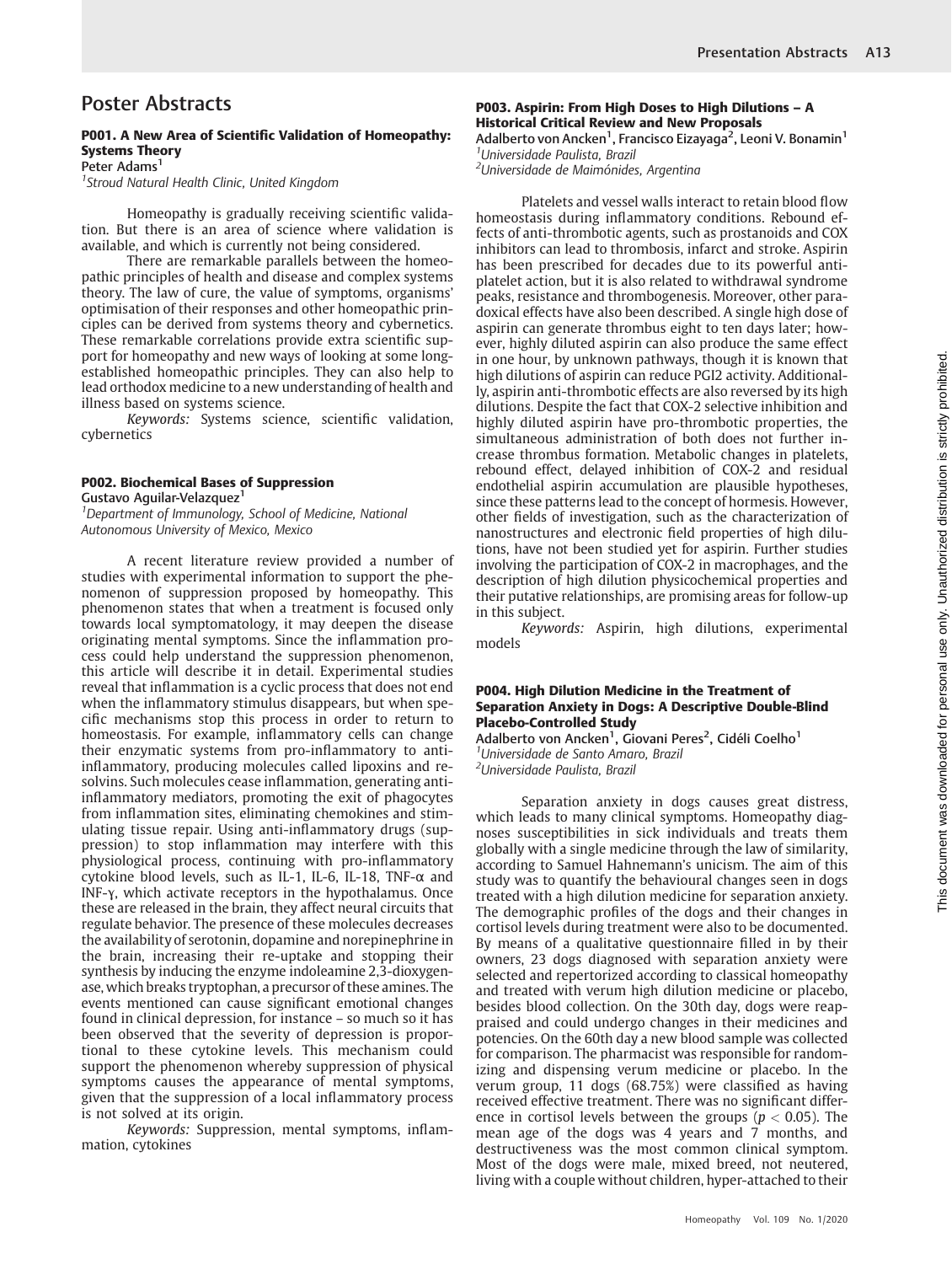owner and had been obtained as puppies from pet stores. Though it is possible to conclude that high-dilution medicine was able to modify dogs' behaviour, and as a feasible alternative to separation anxiety treatment, it is not possible to conclude any connection between high-dilution medicine and cortisol.

Keywords: Homeopathy, High dilution, Dogs, Behavioural Disturbance, Hyper-attachment

#### P005. A Randomised Controlled Trial Using Individualised Homeopathic Treatment for Modifying Anger and Blood Pressure in Patients with Essential Hypertension – Comparison Against Standard Care Treatment Leena Bagadia<sup>1,2</sup>

1 Maharashtra University of Health Sciences, Nashik, Maharashtra, India

<sup>2</sup>Smt. Chandaben M. Patel Homeopathic Medical College, Mumbai, India

Background: Hypertension (HT) is the most pervasive disease worldwide, causing multiple chronic conditions without apparent symptoms. Global burden of disease is extremely high due to HT. The Framingham study tells us that about 90% of people after the age of 65 years have a lifetime risk of developing HT. The aetiology of hypertension is various and complex, involving both genetic and behavioural factors. More and more people experience increased anger, anxiety and depression brought on by globalization, cultural changes, socioeconomic changes, and stress at the work place. Anger is a critical contributing factor in essential hypertension (EHT). In our research, we tried to correlate anger with EHT and to treat anger – and thus the level of hypertension – with homeopathic simillimum.

#### Objectives:

- 1. To investigate the relationship between level of anger and level of hypertension.
- 2. To evaluate the safety and efficacy of homeopathic treatment on anger – and thereby on blood pressure (BP) – in comparison with standard care treatment for hypertension.

Methods: 300 patients with EHTwere screened, 172 of whom (108 men, 64 women) were enrolled after informed, voluntary consent. They were divided into two equal groups by simple randomisation. After thorough case-taking, all patients were advised regarding DASH (Dietary Approaches to Stop Hypertension), life-style modification and anti-hypertensives, as per individual requirements. The STAXI-2 scale was applied to measure anger at the beginning and after six months' study period. One group was kept on placebo and the other on individualised homeopathic medicine. Regular follow-up was every two weeks. Data generated was analysed by SPSS v.21.

Results: Except state anger and its components, all other variables of anger, as well as systolic and diastolic BP, were remarkably reduced ( $p < 0.001$ ) by homeopathy. Also, 89% of patients in the homeopathy group experienced relief in the symptoms of co-morbidities such as diabetes mellitus, rheumatoid arthritis, psoriasis, gastro-esophageal reflux disorder and chronic obstructive pulmonary disorder. Standard care with anti-hypertensives had little impact on anger or the general psychopathology of patients, and had no effect on comorbidities.

Conclusion: The patients treated with individualised homeopathic treatment showed statistically significant im-

provement in anger and hypertension, and also showed notable relief in the symptoms of co-morbidities.

Keywords: Essential hypertension, state anger, trait anger, STAXI-2

#### P006. 19th Century Homeopathic Materia Medica Texts Predict Source Materials Whose Physiology Influences Thyroid Activity Janice Block<sup>1</sup>

<sup>1</sup> Kupat Cholim Leumit, Beit Shemesh, Israel

Background: The homeopathic materia medica contains hundreds of thousands of observations collected over the course of centuries. It includes both clinical observations of potentized medicines and also observations of the actions of potentized medicines on healthy subjects (provings). This study was undertaken to determine the degree to which observations within the materia medica could be correlated with the physiological mechanisms for thyroid inhibiting substances in their undiluted state.

Method: Four of the most specific symptoms for iodine deficiency were selected to describe the hypothyroid state. Symptom representation for the four selected symptoms within the homeopathic materia medica was compared for two halogen inhibitors, for three substances which influence thyroid hormone target tissues, for six substances known or suspected to increase thyroid stimulating hormone or decrease thyroid hormone levels, and for eleven substances not known to inhibit thyroid activity. To avoid knowledge bias, only those compilations of materia medica whose publication dates preceded the discoveries of crucial aspects of thyroid physiology were used as source materials for investigation.

Result: Homeopathic medicines derived from 11 substances with mechanisms for inhibition of thyroid activity were more likely to exhibit selected symptoms than the medicines derived from the 11 substances without known physiological mechanisms for thyroid inhibition. The difference between groups was analyzed via the Mann-Whitney non-parametric U test and was statistically significant to  $p < 0.01$ . After observations obtained from provings alone were removed from analysis, the difference between groups of clinical symptoms remained significant to  $p < 0.01$ . Only the two halogen inhibitors of iodine (bromine and fluoric acid) and one influencer of thyroid hormone target tissue (calcium carbonate) were significantly goitrogenic.

Conclusion: With respect to thyroid inhibition, there is a significant correlation between observations recorded within the homeopathic materia medica and the purported physiological mechanisms for the corresponding undiluted substances.

Keywords: Thyroid, hypothyroidism, homeopathy, materia medica

#### P007. The Use of Telemedicine in Complementary Medicine Consulting: A Survey of Homeopaths and Naturopaths in Ontario, Canada

David Brulé<sup>1</sup>, Nadine Ijaz<sup>1</sup>, Elise Paradis<sup>1</sup>, Heather Boon<sup>1</sup> <sup>1</sup> Leslie Dan Faculty of Pharmacy, University of Toronto, Canada

Background and Aims: Telemedicine, defined as the use of online and telephone-based technologies in health service delivery, holds great potential for the delivery of care in both conventional biomedicine and in traditional, complementary and alternative medicine. These technologies have promise for reaching underserved populations, providing access to non-local specialists, and being convenient for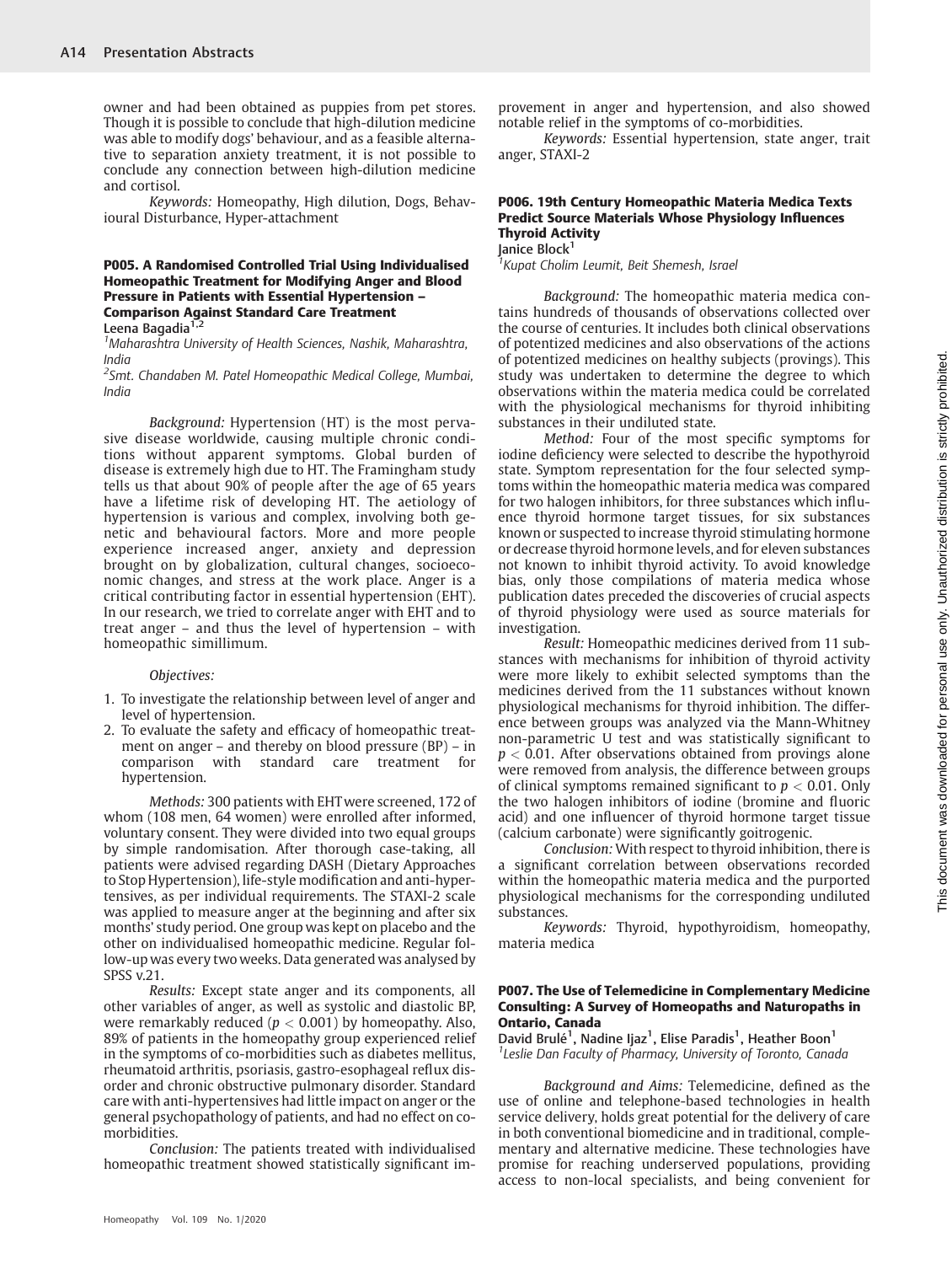patients. This research aims to investigate the extent of, rationale for, as well as strengths and challenges associated with, telemedicine-based consulting by homeopaths and naturopathic doctors in active clinical practice.

Methods: Using a census-based approach, state-regulated homeopaths ( $n = 502$ ) and naturopathic doctors  $(n = 1502)$  in Ontario, Canada were surveyed using the online Qualtrics survey tool. Survey questions captured demographic and socio-economic data of respondents as well as opinions regarding respondents' motivations behind telemedicine use.

Results: The survey is ongoing with a current response rate for the homeopathy email respondents of over 30%, and over 60% of homeopaths reporting having performed a homeopathic consultation with a patient using face-to-face online video in the past 6 months. Preliminary analysis indicates that for respondents who reported telemedicine use, the average percentage of their practice devoted to faceto-face online video was approximately 20%. In contrast, approximately 35% of naturopaths who have responded to date reported having performed a consultation with a patient using online video in the past 6 months, with approximately 10% of their practice devoted to online video consultations.

Conclusions: Face-to-face online video appears to be used by a majority of homeopaths in Ontario, Canada. Ontario homeopaths are nearly twice as likely to engage in online video consultations as naturopaths. Future analysis of the data will explore the motivations behind telemedicine use amongst homeopaths and naturopaths in Ontario as well as any demographic or socio-economic factors influencing telemedicine usage.

Keywords: Homeopathy, naturopathy, telemedicine, survey

#### P008. Physical-Chemical Analysis of Different Homeopathic Medicines Using Solvatochromic Dyes as Indicators of Solvent Dipole Moment Changes

Ana Carla Caparica Aparicio<sup>1</sup>, Jefferson de Souza Silva<sup>1</sup>, Larissa Helen Silva de Oliveira<sup>2</sup>, Sandra Augusta Gordinho Pinto<sup>1</sup>, Hannah Maureen G. Mota<sup>1</sup>, Ivana B. Suffredini<sup>1</sup>, Steven J. Cartwright<sup>3</sup>, Leoni V. Bonamin<sup>1</sup>

<sup>1</sup>Postgraduate Program in Environmental and Experimental Pathology of Paulista University UNIP, Brazil 2 Paulista University, UNIP, Brazil

<sup>3</sup>DiagnOx Laboratory, Cherwell Innovation Centre, United Kingdom

Introduction: Homeopathy is a recognized science throughout the world, but the lack of knowledge about its mechanism of action still renders it controversial. Currently, several theories are proposed, one of which is that specific electromagnetic fields of the solvents can convey information to biological systems, from the diluted raw material. Recently, the use of solvatochromic dyes has been proposed to identify changes in the solvent dipole moment, along successive dilutions, by solute interference. The present research proposes the evaluation of the dielectric activity of homeopathic drugs by means of the absorbance curve obtained by different solvatochromic dyes, using different potencies.

Methods: Samples of Antimonium crudum, Phosphorus, Zincum metallicum and Silicea terra, in potencies ranging from 6 to 200 cH (as well as the controls: pure water, dynamized pure water and vehicle [30% ethanol solution]), were analyzed by the solvatochromic dye method to establish an absorbance curve. The dyes used were: ET33, BDN and Violet Methylene. The analysis was performed in a FEMTO™ spectrophotometer (Brazil), with high sensitivity for optical density variations and with a wavelength scan of at least 1 nm. All samples were analyzed in triplicate and the results

were evaluated by one-way ANOVA and Tukey's post-test, with  $p < 0.05$ .

Results: Preliminary data from tested samples of Antimonium crudum 120 cH and Phosphorus 30 cH showed an increase in the peak of absorbance of Methylene Violet, but not the other dyes. On the other hand, only Antimonium crudum 30 cH showed an increase in the absorbance of the ET33 dye. The analyses of other samples, potencies and dyes are still in progress.

Conclusions: Preliminary results indicate that variation of different solvatochromic dyes might be useful in the characterization of different potencies of homeopathic medicines, according to changes in the peak of absorbance obtained in the visible light spectrum.

Keywords: Ultradilutions, homeopathy, spectrophotometry, electrical resonance

#### P009. Physico-Chemical Characterization of High Dilutions of Symphytum officinale and Therapeutic Effect in Hepatic and Osteosarcoma Cells

Neha Chandrakar<sup>1</sup>, Jayesh Bellare<sup>1</sup>, Akkihebbal Suresh<sup>1</sup> <sup>1</sup>Department of Chemical Engineering, Indian Institute of Technology Bombay, Mumbai, Maharashtra, India

Background and Aim: Symphytum officinale (SO) root and leaf extracts are used as a remedy for bone fracture healing, anti-inflammation, and also prescribed clinically in high dilution as a homeopathic medicine. These extracts have lycopsamine, rosmarinic acid, symphytine and coumaric acid as major pyrrolizidine alkaloids. The objective of this study was to characterize SO mother tincture (SOMT), 6c, 30c and 200c, and to study biological responses with hepatic epithelial WRL-68 and osteosarcoma Saos-2 cells.

Methods: Physico-chemical characterization of SO were studied with high resolution liquid chromatogram mass spectrometer (HRLCMS), nuclear magnetic resonance spectroscopy (NMR), Fourier transform infrared spectroscopy, scanning electron microscopy and transmission electron microscopy (TEM). In-vitro drug efficacy was studied in WRL-68 and Saos-2 cells using a confocal microscope, MTT cell viability assay and flow cytometer techniques with commercially available SOMT, 6c, 30c and 200c.

Results: Lycopsamine mass peak of 300.47 Da, symphytine 381.075 Da, symviridine 382.45 Da and other pyrrolizidine fragments were detected using HRLCMS for SOMT, 6c, and 30c. Chemical shifts of 58.49ppm and 18.47ppm in 13C NMR confirm the presence of carbonyl, alkyl, amines, alkanes and alcohol functional groups. Silicates and micro-elements (K, Na, Mg, P, S) were detected in SO samples using high resolution TEM. Hepatotoxicity and anti-proliferative effects of SOMT were observed in WRL-68 and Saos-2 cells, whereas cell proliferation and hormesis were confirmed by MTT assay when treated with 6c to 200c for 48hrs. Morphology of Saos-2 and WRL-68 cells showed cytoskeletal disorientation with intact plasma membrane and nucleus with SOMT, 6c, 30c after 24hrs in confocal micrographs.

Conclusions: SO retained lycopsamine, symviridine and other pyrrolizidine alkaloids in high dilution up to 30c potency. This corresponds to silica encapsulation of starting material as shown in TEM micrographs. Significant proliferation of Saos-2 cells treated with SOMT to 200c confirms SO efficacy for bone healing.

Keywords: Symphytum officinale, HRLCMS, high dilution, lycopsamine, TEM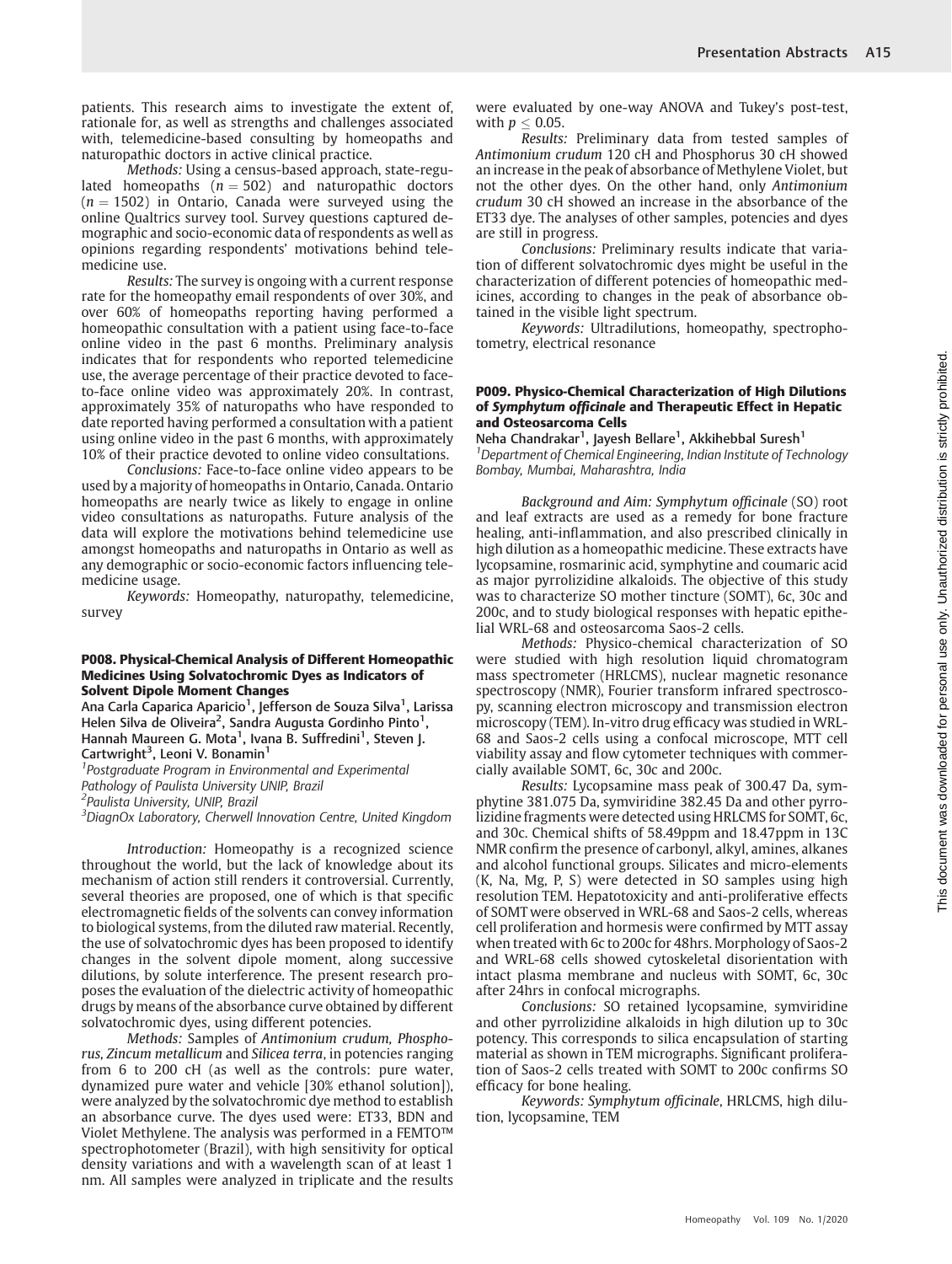P010. Homeopathic Immunotherapy against Cancer Eneida Da Lozzo<sup>1</sup>, Edvaldo da Silva Trindade<sup>2</sup>, Carolina De Oliveira<sup>2</sup>, Dorly de Buchi<sup>2</sup> 1 Homeoterapica, Brazil <sup>2</sup>Federal University of Paraná, Brazil

Introduction: Our research team at Federal University has studied, in vitro and in vivo, cancer cells treated with homeopathy in the last 20 years. After using different products and analysing the different results carefully, we arrived at two complexes produced with homeopathic techniques, coded as M1 and M8. The results obtained using these two products were surprising and some were published in scientific journals with good impact.

Methods and Results: The most appropriate and diverse methodology was used, with several controls: Confocal, Histochemistry, Electron Microscopy, Flow Cytometry, Slide Scanner, Matrigel matrix invasion, ImageJ software, etc. Our studies, in vitro and in vivo, have demonstrated that the medicines M1 and M8: prevented lung and subcutaneous melanoma growth; decreased angiogenesis inside tumors  $(p < 0.01)$ ; decreased some extracellular matrix molecules, such as perlecan and hyaluronic acid, decreasing metastasis (in Transwell plates,  $p < 0.01$ ); activated macrophages, that can activate other cells in the immune system as well as endothelial cells and fibroblasts; modulated cytokines such as TNFα, IFNγ and IL10; increased not only the differentiation of NK cells (in flow cytometer,  $p < 0.001$ ) but also the cytotoxicity of NK cells ( $p < 0.05$ ); modulated reactive oxygen species (ROS) and nitric oxide (NO) production.

Conclusions: M1 and M8 are homeopathic complex medicines with immunomodulatory properties, without toxicity or mutagenic effects. This homeopathic immunotherapy can gently restore the immune system to recognize tumor cells; thus, they can be used to help in all cancer immunephenotypes without acting on a specific molecular target and without toxicity, since the self-healing is stimulated through the immune system. However, the absence of clinical trials has limited their extensive use in cancer immunotherapy, despite the promising results in vitro as well as in vivo. Moreover, because in homeopathy we do not have a molecule to track, there is an impediment to further progress with these medicines without greater understanding of their physiological mechanism of action.

Keywords: Cancer, immunotherapy, homeopathic complexes, immune system

## P011. Homeopathic Treatment of Psoriasis: A Case Series

Francisco Eizayaga<sup>1</sup>, Carolina Aguilar<sup>1</sup>, Adriana Ceballos<sup>1</sup> <sup>1</sup>Department of Homeopathy, Universidad Maimonides, Buenos Aires, Argentina

Background and Aims: Psoriasis is a chronic disease frequently treated in homeopathic practice. However, there is only one prospective uncontrolled multi-centric study published, with 2 years of follow-up. The aim of this paper is to evaluate retrospectively the treatment results of patients with psoriasis in the Department of Homeopathy of Universidad Maimonides.

Methods: The totality of cases of psoriasis who attended the Homeopathic clinic was searched. Forms were created and examined with EpiInfo software. Evaluated outcomes: type of psoriasis, severity, presence of arthritic psoriasis, prescription criteria, homeopathic remedy used, skin outcome, presence of aggravation, outcome of psoriatic arthritis, safety of the treatment. Follow-up was evaluated for 1 year. Patients without at least 1 follow-up visit were excluded from analysis.

Results: A total of 94 patients presented a clinical record of psoriasis: 49 returned once for follow-up and 18 had follow-up visits up to and including one year. Plaque psoriasis was 86% and guttate psoriasis represented 14%. Psoriatic arthritis was present in 15% of the cases. The predominant criteria for prescription was the totality of symptoms and the most frequently prescribed potency the 6 cH. A small or large improvement in psoriasis was observed in 57% of the patients at the second consultation and in 64.7% of the patients after 1 year of treatment. The most frequently used remedies were Sulphur, Lycopodium, Pulsatilla and Arsenicum album, but the variation was high. Four of 6 patients with arthritis reported to be better at the second consultation, but only 2 of 6 after one year of treatment. No serious adverse events were observed.

Conclusions: Homeopathic treatment of psoriasis, including psoriatic arthritis, appears to be safe and to have some positive outcome. Prospective controlled trials should aim to verify these results.

Keywords: Homeopathy, psoriasis, psoriatic arthritis

#### P012. Efficacy of Homeopathic Herd Health Management in Antibiotic Resistant Dairy Cattle in Northern Spain María Fernandez Portales<sup>1</sup>

<sup>1</sup> International Association for Veterinary Homeopathy and Veterinary College of Asturias, Spain

Background: Milk yield in dairy farms worldwide has improved due to advances in genetics, feeding and cattle handling. Maximum yields lead to stress and immunosuppression of the animal, having to rely heavily on antibiotics to preserve health. Consequently, there is an ever-increasing level of antibiotic resistance and chronic disease in dairy farms.

Objectives: To demonstrate the effectiveness of homeopathy-based treatments in dairy farms with above average disease incidence and antibiotic resistance.

Study Design: Longitudinal, observational, and prospective.

Methods: The study was conducted in three Holstein farms (average: 25 animals/farm) in semi-extensive systems, fed concentrated feed, silage and pasture. The measured variable was SCC (somatic cell count per millilitre), taken from the milk tank every 48 hr. and analysed with SPSS software. The cut-off number for an acceptable sample was SCC250.

From 2013 to 2015 the animals were treated individually with classical homeopathy, and from 2015 until 2017 a preventative homeopathy herd health program was implemented. Choice of treatment program was based on disease aetiology in each herd, blood work, and SCC.

Treatment administration was the Plus Method (3 pills/125 ml of mineral water) of 6, 30 or 200 cH potency. Administration route was P.O. or in concentrated feed.

Results: Prior to homeopathy treatment (2007–2013), only 22%, 25% and 27% of the samples from each farm had an SCC below 250. Once homeopathy treatment was started (2013-2017), these farms reached 66%, 56% and 46% (respectively) of days with SCC below 250.

Main Limitations: Lack of proper assessment by the farmer and sub-optimal nutrition.

Conclusions: When comparing treatments in dairy farms, homeopathy is more effective at keeping SCC below the 250 threshold.

Keywords: Dairy, homeopathy, SCC, antibiotic resistance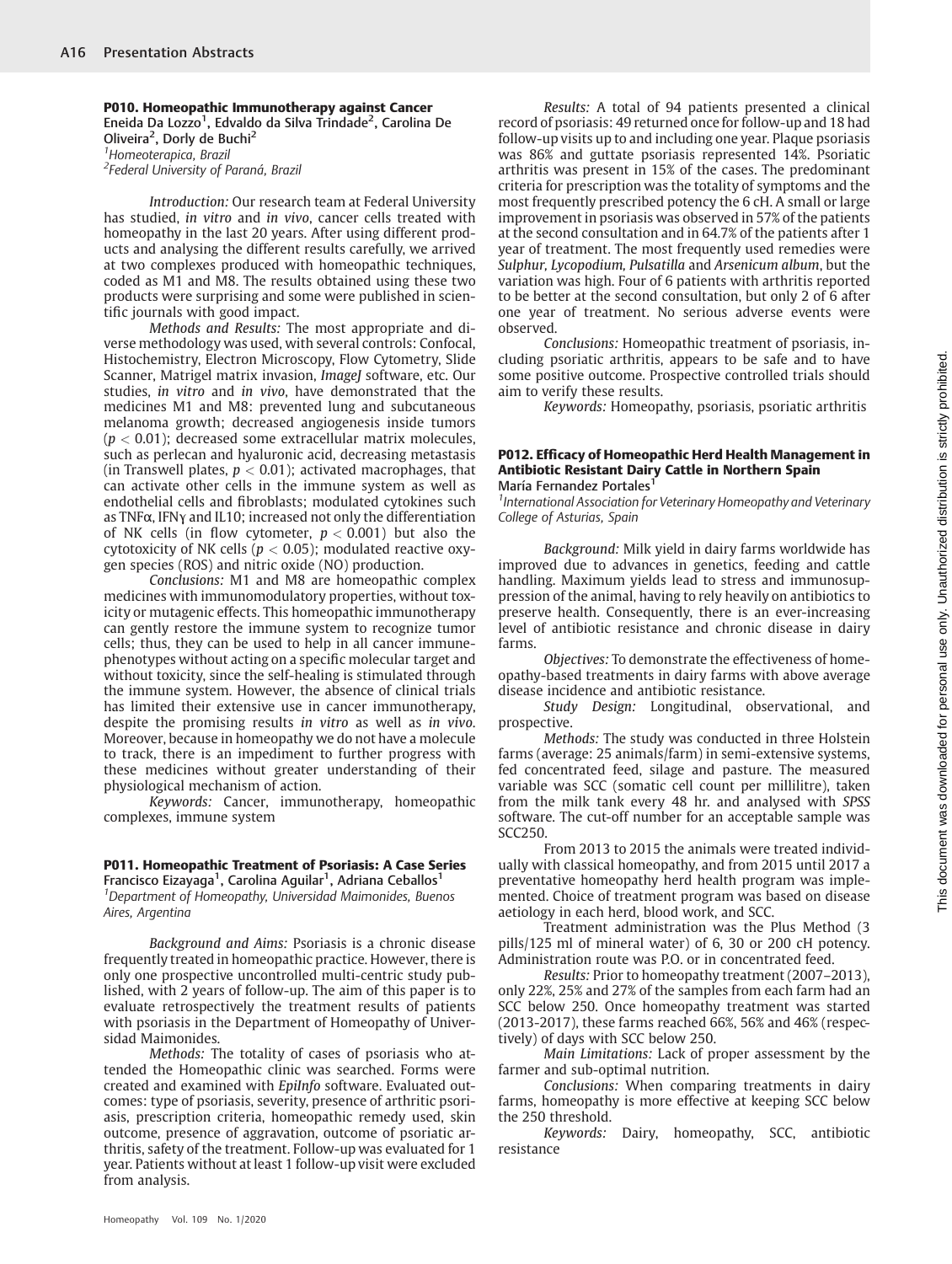#### P013. Physicochemical Characterization of Dynamized Solid **Drugs**

Clarissa Fontes<sup>1</sup>, Carla Holandino<sup>1</sup>, Adriana Passos<sup>1</sup>, Fortune Homsani<sup>1</sup>, Juliana Paiva<sup>1</sup>, André Rossi<sup>2</sup>, Paulo Enrique Picciani<sup>3</sup> <sup>1</sup> Research and Development Laboratory of Integrative and Complementary Practices, Federal University of Rio de Janeiro, Brazil <sup>2</sup>Brazilian Center for Physical Research, Rio de Janeiro, Brazil <sup>3</sup>Institute of Macromolecules Professor Eloisa Mano, Federal University of Rio de Janeiro, RJ, Brazil

Homeopathic medicine is defined as the pharmaceutical form obtained by the method of dilutions followed by successive succussions or crushing. Clinical homeopathic results have proven the efficacy of these drugs by different experimental models. However, with regard to the dynamics of solid systems, scientific knowledge is still very undeveloped.

In this context, in 2013, a Multicentric Project (Brazil-Italy) was started with the objective of expanding the studies of this system using dynamized solid systems prepared with metallic zinc in lactose (ZnMet). In this way, the present work evaluated the physical-chemical and structural changes resulting from the trituration process. The X-ray diffraction results indicated no changes in the crystalline structure of the lactose after the grinding process and also the presence of the zinc signal in the first potency (ZnMet 1dH).

Evaluation of differential exploratory calorimetry data shows that both the presence of zinc and the dynamization process alter the enthalpy values of the solid system as well as the dehydration temperature. In the Raman spectroscopy analysis, the amplitude and area of ZnMet (3 dH and 6 dH) samples were observed, especially in the region with the highest truss vibration (from  $200 \text{ cm}^{-1}$  to 500  $\text{cm}^{-1}$ ).

In the infrared spectroscopy analyses, a decrease in signal intensity due to the dynamization process and the presence of zinc was observed, suggesting the formation of a complex between the metal and lactose. The scanning electron microscopy evaluation showed small particles with rough appearance on the lactose surface, indicating the adsorption of zinc to lactose.

This set of results suggests that the presence of zinc and the grinding process alter the enthalpy, polarization and vibration of chemical bonds of the dynamized solid system, and these methodologies are sensitive enough to characterize these homeopathic systems.

Keywords: Physical-chemistry, Homeopathy, Zinc, lactose, dynamization

# P014. Feasibility of Homeopathic Treatment for Symptom Reduction in an Integrative Oncology Service

Yakov Freed<sup>1</sup>

<sup>1</sup> International Institute for Homeopathic Research, HodHasharon, Israel

Background: Homeopathy has the potential to reduce symptoms related to cancer treatment. The present study examined the feasibility of a homeopathic consultation and treatment program, provided as part of an integrative oncology service.

Methods: The electronic medical files of patients undergoing a homeopathic consultation in an integrative oncology service clinic were examined retrospectively. Adherence to the homeopathic treatment regimen and perceived response to the treatment were evaluated.

Results: The files of 124 patients (34 males, 90 females) were examined, of which two-thirds reported acquiring and self-administering the homeopathic remedy as prescribed, and nearly three-quarters reporting a beneficial effect. Adherence to the homeopathic treatment regimen was greatest among patients attending a second visit, as opposed to having only telephone/e-mail follow-up ( $p < 0.005$ ). An association was found between a perceived beneficial effect of treatment with attending a follow-up visit ( $p = 0.04$ ), female gender ( $p = 0.02$ ), younger age ( $p = 0.048$ ), diagnosis of breast cancer ( $p = 0.014$ ), and current radiation treatment (vs. chemotherapy;  $p = 0.003$ ). Patients reporting chemotherapy-induced peripheral neuropathy were also more likely to report a beneficial effect ( $p = 0.004$ ), as were female patients reporting hot flashes ( $p = 0.005$ ) and those referred by an oncologist ( $p = 0.046$ ). No adverse effects were attributed to the homeopathic treatment.

Conclusions: Homeopathy can be successfully incorporated within a supportive care integrative oncology service. In addition to demographic and cancer-related characteristics, as well as symptoms, patients attending a second visit (vs. only telephone/e-mail follow-up) were more likely to adhere to and perceive a beneficial effect from the homeopathic regimen.

Keywords: Homeopathy, oncology service, symptom reduction

#### P015. Individualized Homeopathic Treatment in Women with Recurrent Cystitis: A Retrospective Case Series Katharina Gaertner<sup>1</sup>

<sup>1</sup>University of Bern, Institute of Complementary and Integrative Medicine, Switzerland

Background: Approximately 13% of women develop recurrent urinary tract infections (rUTI) in their lifetime. Most clinicians are faced with repeated and long-term administration of broad-spectrum antimicrobial agents. This leads, however, to increased presence of drug-resistant bacteria and the disruption of normal levels of intestinal and vaginal flora and might lead to persistent infections and/or damage of the urinary tract. A new strategy is therefore warranted.

Methods:

Design: Case series of all patients treated with individualised homeopathy (iHOM) for rUTI at the Institute of Complementary Medicine, IKOM, at the University of Bern, Switzerland.

Subjects: Four females, aged 30–79.

Observation time: November 2013 to August 2018. Analysis: Frequency of UTI and of antibiotic (AB) treatment were documented in the patients' files. Additionally, treatment outcomes were assessed retrospectively in a validated questionnaire on Impact on Daily Living (ORIDL).

Results: The frequency of UTI and the need for AB reduced from at least monthly to less than 3 times a year. Three of the four women had no cystitis and related intake of AB for more than 2 years. In two of these patients, a relapse of symptoms could be treated efficiently with a repetition of the same homeopathic remedy. The subjective outcome assessments of all patients was reported positive. Three patients appraised major improvement for the main complaint.

Discussion: The treatment options for rUTI are limited and not always successful. Within this case series a new approach, iHOM, results in a positive outcome, both objectively (by reducing the frequency of UTI and the amount of AB courses) and subjectively as per patients' assessments.

Conclusion: The evolution of the disease in the analysed patients suggests that iHOM might be a reasonable approach for the treatment of rUTI. It should be further investigated with prospective open-label and controlled studies.

Keywords: Urinary tract infections, antibiotic resistance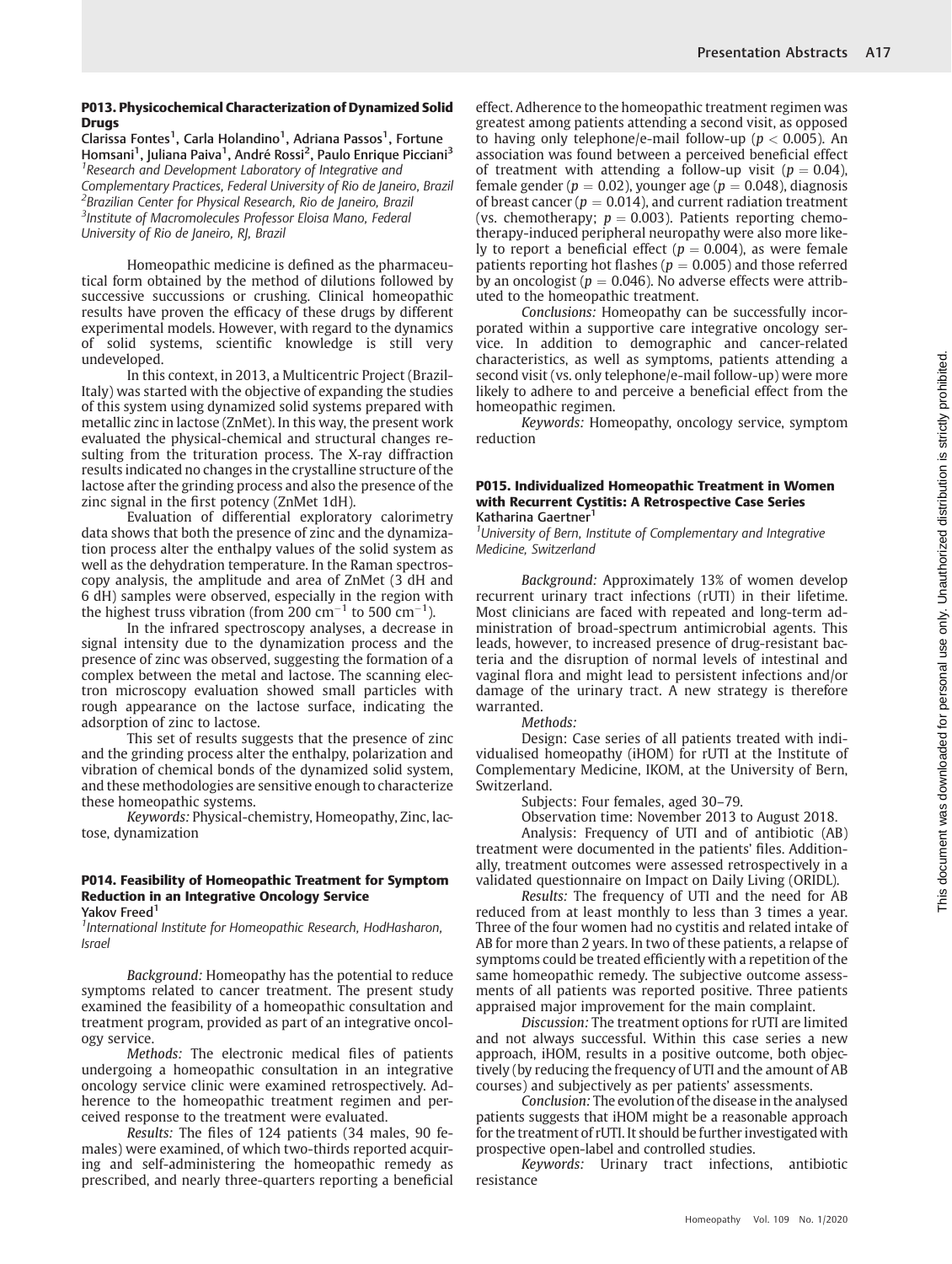#### P016. Analysing the Conflict between Biomedicine and Homeopathy Joanne Greenland<sup>1</sup>

<sup>1</sup>The Aurum Project, Brookvale NSW, Australia

The broad objective of this research project is to understand conflict and conflict management and to apply that knowledge to the conflict between biomedicine and homeopathy. My presentation examines a variety of theoretical frameworks around conflict. Initially examining conflict as a topic and its historical role in war and politics alongside new strategies used currently, I bring to light an understanding of conflict in general. Using the perspective of Gandhi's non-violent resistance, Clausewitz's strategy on war, Machiavelli's political strategic considerations and Sun Tzu's Art of War, I disclose how conflict has been managed historically, what strategies have been used to succeed and what mistakes have resulted in defeat. I have chosen to study military and political conflict strategies because biomedicine currently has the power to marginalise other therapeutic approaches, such as homeopathy, using strategies usually reserved for war and politics.

Through the available body of information from the NHMRC report, I will disclose how orthodox medicine is using its dominant position to write reports and make claims as a mechanism of exclusion, a strategic plan to marginalise homeopathy. I will look at the strategies used by orthodox medicine to gain dominance and the deficiency of homeopathy's approach culminating in its lost position.

Homeopathy fundamentally challenges the implicit assumption of biomedicine (that disease is to be fought) with its intrinsic principle of symptom similarity. Ironically, vaccination sits as a centerpiece expression of this principle. From my own experience as a homeopath I suggest the Law of Similars as a mechanism for conflict resolution.

Conclusions drawn from this investigation may provide novel approaches to conflict resolution and a theoretical framework where rapprochement between biomedicine and homeopathy may be possible.

Keywords: Conflict, strategy, biomedicine, homeopathy, rapprochement

#### P017. Understanding the Extent and Diversity of Homeopathic Practice in Australia

Joanne Greenland<sup>1</sup>, Celeste Salter<sup>1</sup>, Gabrielle Brodie<sup>1</sup>, David  ${\rm Levy}^1$ , Shilpa Bhouraskar $^1$ , Ann Manning $^1$ , Lorena Mattiolo $^1$ , Linlee Jordan<sup>1</sup>

<sup>1</sup>The Aurum Project, Brookvale NSW, Australia

The broad objective of this project is to understand the extent and diversity of professional homeopathic practice in Australia. A snapshot of clinical practice taken over an eightweek period is reported. The demographics of patients, conditions treated, and remedy prescriptions are studied. This pilot study is approved through the Ethics Committee process. Informed consent is obtained by both the homeopath and the patients in their practices. The data tool used to collect patient data, HomeoStats, is an online interface allowing homeopaths to enter limited information about their patients for the study. Data added included patients': age, gender, ethnicity, place of birth and current residence, presenting condition(s) as defined by the International Classification of Primary Care-II, and remedy and potency prescribed. All the patient data is deidentified at the point of collection. The population of homeopaths in Australia is an unknown number. The industry is unregulated. However, the Australian Register of Homoeopaths (ARoH) is a self-regulating body defining minimum standard of practice for homeopaths in Australia. Registration

with ARoH is used as an essential requirement for homeopaths to participate in this study. The total population of ARoH members is 513 at the start of the survey. The project's secondary aims include practitioner education and research upskilling through the use of Practitioner Based Research Networks. The primary aim of these networks is to engage practitioners to increase their skills in research and transfer learning into clinical practice, contributing to an increase in capacity for homeopathy in Australia.

Keywords: Clinical practice, homeopathy survey, demographics, Australia, health conditions

#### P018. Improving Decision-Making in Homeopathic Clinical **Practice**

Robbert van Haselen<sup>1</sup>, Lefteris Tapakis<sup>2</sup>, Theodoros Lilas<sup>3</sup> <sup>1</sup> International Institute for Integrated Medicine, United Kingdom 2 Vithoulkas Compass Team, Greece <sup>3</sup>University of the Aegean, Greece

Background: Decision-making in homeopathic practice is a highly complex process. Although guidelines for a successful prescription have been set, homeopathic practitioners consciously and unconsciously make use of heuristics ('rules of thumb' /mental shortcuts) in order to reduce this complexity and reach a remedy decision. Whilst biases affecting the reliability of repertory rubrics are now better understood, biases associated with the actual decision-making process are still under-researched.

#### Objectives:

- To identify and explain the main biases affecting decision making in homeopathic practice.
- To illustrate the role that decision support systems can play in reducing these biases.

Methods: The literature on heuristics and biases that can affect decision-making was searched. Those deemed relevant for decision-making in homeopathic practice were identified. The role that a clinical decision support system (Vithoulkas Compass) can play in minimizing the identified biases was assessed.

Outcomes: The role and implications of the availability heuristic, the representativeness heuristic, the anchoring heuristic as well as confirmation bias will be explained. Repertory software and decision support systems are important tools for improving the quality of homeopathic decisionmaking. The most important proposed and illustrated innovations are:

- 1. Prompts about potential biases during the symptom selection process.
- 2. Visualization of the prevalence (base rate) of the selected symptoms in the general patient population during the decision process.
- 3. Prompts during the differential diagnosis not to exclude a particular remedy in the absence of particular keynote symptoms.
- 4. Delaying the shortlisting of potentially indicated remedies, and to base the shortlist on multiple analytical strategies.

Conclusions: The Vithoulkas Compass online homeopathic platform aims to integrate the latest knowledge on reducing biases in clinical decision-making. Optimal decision-making involves blending the useful aspects of heuristics with a slow thinking process that balances the tendency to 'jump to the wrong conclusions' as and when needed.

Keywords: Decision-making, heuristic, bias, Vithoulkas Compass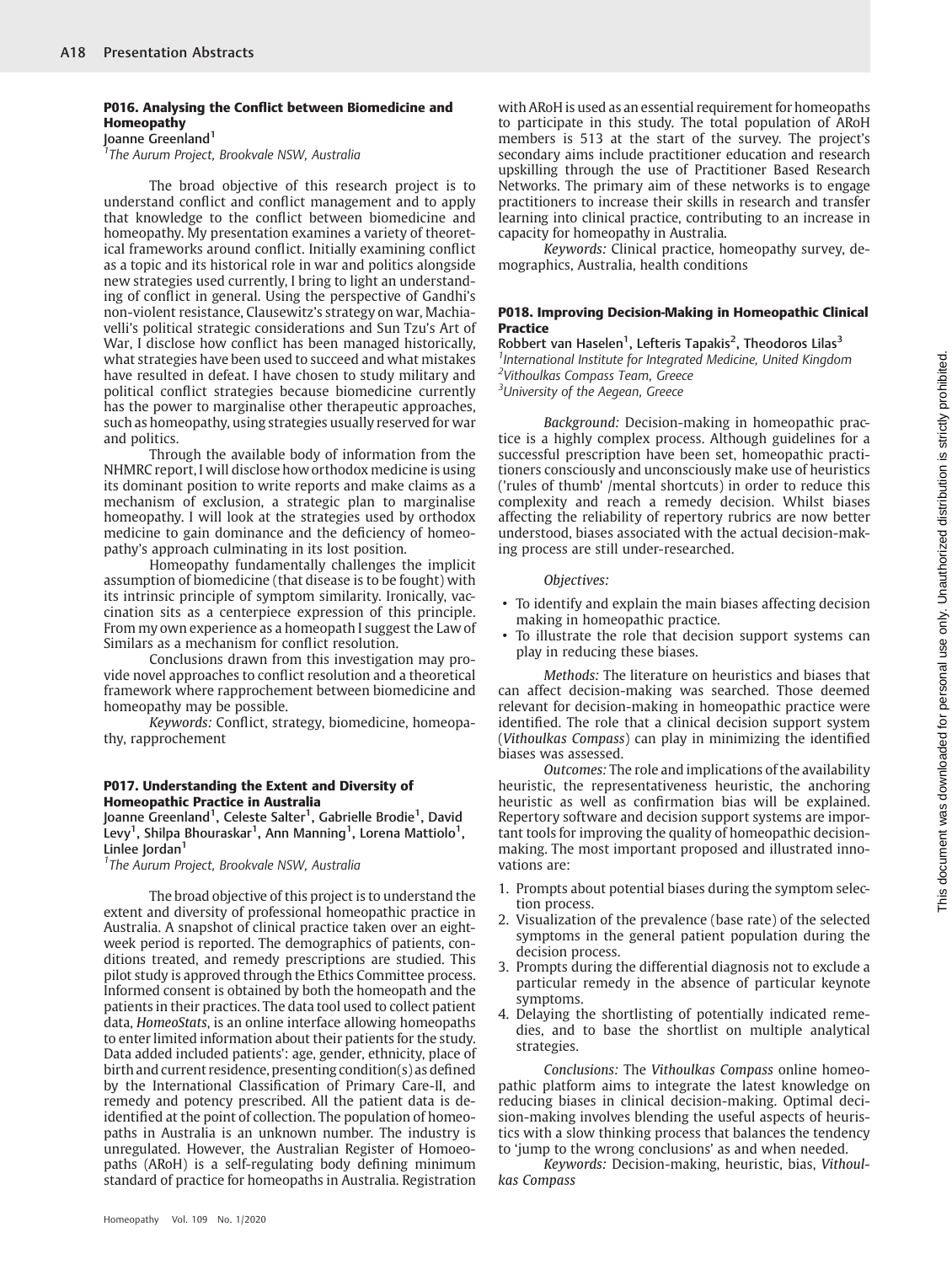#### P019. Wound Healing Following Tooth Extraction and Arnica montana C30

Birgit Keip $^1$ , Peter Christian Endler $^1$ , Wilhelm Mosgoeller $^1,$ Peter Kiefer<sup>1</sup>, Heinz Spranger<sup>1</sup>

<sup>1</sup>Interuniversity College for Health and Development, Graz/Castle of Seggau, Austria

Background: Pursuing suggestions from empirical medicine, a pilot study in 2015 investigated and described effects of Arnica montana C30 on wound healing. 23 subjects received the verum, 23 received placebo. One day after tooth extraction, 15 verum and 10 placebo-treated subjects were pain-free, 13 and 5 respectively showed smooth (versus jagged) wound edges and 20 and 22 presented pink (versus livid) wound edges. After one week, all 23 subjects in the verum group and 21 in the control group were pain-free, none had post-operative bleeding, 20 and 17 showed smooth and 19 and 6 showed pink wound edges. Although statistically non-significant, this outcome indicated some beneficiary effect on wound healing of Arnica C30.

Objective: To replicate the pilot study on Arnica C30 and the course of healing after tooth extraction.

Methods: The study design was unicentric, controlled, randomised, double-blind. All 117 recruited subjects completed their participation: 58 received Arnica C30, 59 received non-medicinal globuli. We recorded pain, bleeding, and wound status postoperatively on day 2 and day 7.

Results: On day 2, 42 verum and 40 placebo-treated subjects were pain-free, 50 and 42 respectively had no postoperative bleeding, 28 and 24 showed smooth and 8 and 4 presented pink wound edges. After one week, all subjects were pain-free and had no post-operative bleeding, 40 and 43 showed smooth and 26 and 22 pink wound edges. None of these trends was significant ( $p > 0.05$ ). On pooling the results of this and the pilot study, the only statistically significant trend was on pink wound edges ( $p < 0.01$ ).

Conclusion: The trends found in the present study are largely in agreement with those of the pilot study. Further research on the effects of Arnica montana C30 thus appears worthwhile.

Keywords: Tooth extraction, wound healing, Arnica montana, high potency

# P020. Emotional and Mental Causes as Catalysts in the Development of Cancer

Hardik Khamar<sup>1,2</sup>

<sup>1</sup>Department of Homeopathy, MBK Bhavnagar University, Gujarat, India

<sup>2</sup>PG Dept of Materia Medica, Dr. V. H. Dave Homeopathic Medical College, Anand, Gujarat, India

Substances that cause cancer have been identified both by studies in experimental animals and by epidemiological analysis of cancer frequencies in human populations (e.g. the high incidence of lung cancer among cigarette smokers). Since the development of malignancy is a complex multi-step process, many factors may affect the likelihood that cancer will develop, and it is overly simplistic to speak of single causes of most cancers. Nonetheless, many agents, including radiation, chemicals and viruses, have been found to induce cancer in both experimental animals and humans.

However, all the persons exposed to potential carcinogens do not necessarily develop cancer. Often it has been observed that some mental or emotional traumas act as trigger factor or act as catalysts in development of cancer. The present research focuses on studying cancer cases by evaluating the time frame of the mental or emotional traumas that patients may have suffered and the time duration in

which cancer developed. 100 patients have been studied from the time of an emotionally or mentally traumatic episode and any development of cancer within 0–6 months, 0–12 months or 0–24 months.

Appropriate non-parametric tests are being applied to analyse the data.

The context of the research is to widen the possibility of homeopathic treatment in cancer. Various homeopathic medicines are known to treat effects of mental trauma and its ailments. It can be a valuable tool for homeopaths to utilize the data and further enhance the management of cancer with homeopathy.

Keywords: Cancer, emotional causes, homeopathic management

#### P021. Homeopathic Preparations in the Low Potency Range Studied by Means of Pattern Formation in Evaporating Droplets: Screening Experiments, Sample-Differentiation and Repeatability

Maria Olga Kokornaczyk<sup>1</sup>, Sandra Würtenberger<sup>2</sup>, Stephan Baumgartner<sup>1,3</sup>

<sup>1</sup> Society for Cancer Research, Hiscia Institute, Arlesheim, Switzerland <sup>2</sup>Scientific & Regulatory Affairs, Hevert-Arzneimittel GmbH & Co. KG, Nussbaum, Germany

<sup>3</sup>Institute of Integrative Medicine, University of Witten/Herdecke, Herdecke, Germany

Background and Aims: Here we propose, for the first time, the droplet evaporation method (DEM) as a tool to distinguish low potencies prepared from different substances on a qualitative and quantitative basis. Low potencies ( $\leq 6x$ ) contain measurable quantities of the starting substance and so give the possibility to study the changes this very substance undergoes in the course of successive potentization steps.

Materials and Methods: The experimentation consisted of: (i) screening of 1x–6x potencies deriving from 19 different substances of mineral, vegetal, and animal origin; (ii) experiments aiming at the differentiation of homeopathic preparations at the same potency level prepared from 4 prechosen substances (Echinacea, Baptisia, Luffa, and Spongia) in the potency range 2x–6x; and (iii) control experiments. The DEM experimental protocol consisted of the evaporation of droplets of the analyzed potency per se, placed on microscope slides and under controlled conditions. The resulting patterns were photographed. Images from main and control experiments (ii and iii; in total 2331 images) were evaluated by measuring their grey level distribution and texture.

Results: Potencies of mineral origin showed the greatest form variety, whereas potencies of vegetal origin in the potency range 2x–4x created fractal patterns, probably in the course of diffusion-limited aggregation. The differentiation of homeopathic preparations at the same potency level prepared from 4 pre-chosen substances (Echinacea, Baptisia, Luffa, and Spongia) was possible in the potency range 2x– 4x, whereas patterns from higher potencies could no longer be differentiated and resembled the pattern of pure solute. The control experiments showed reasonable experimental model stability.

Conclusions: DEM seems to represent a promising tool for further studies on homeopathic preparations in the low potency range: for instance, comparison of potencies versus dilutions, or qualitative studies on complex homeopathic preparations regarding the influences of single compounds on the DEM patterns.

Keywords: Evaporation patterns, homeopathy, low potencies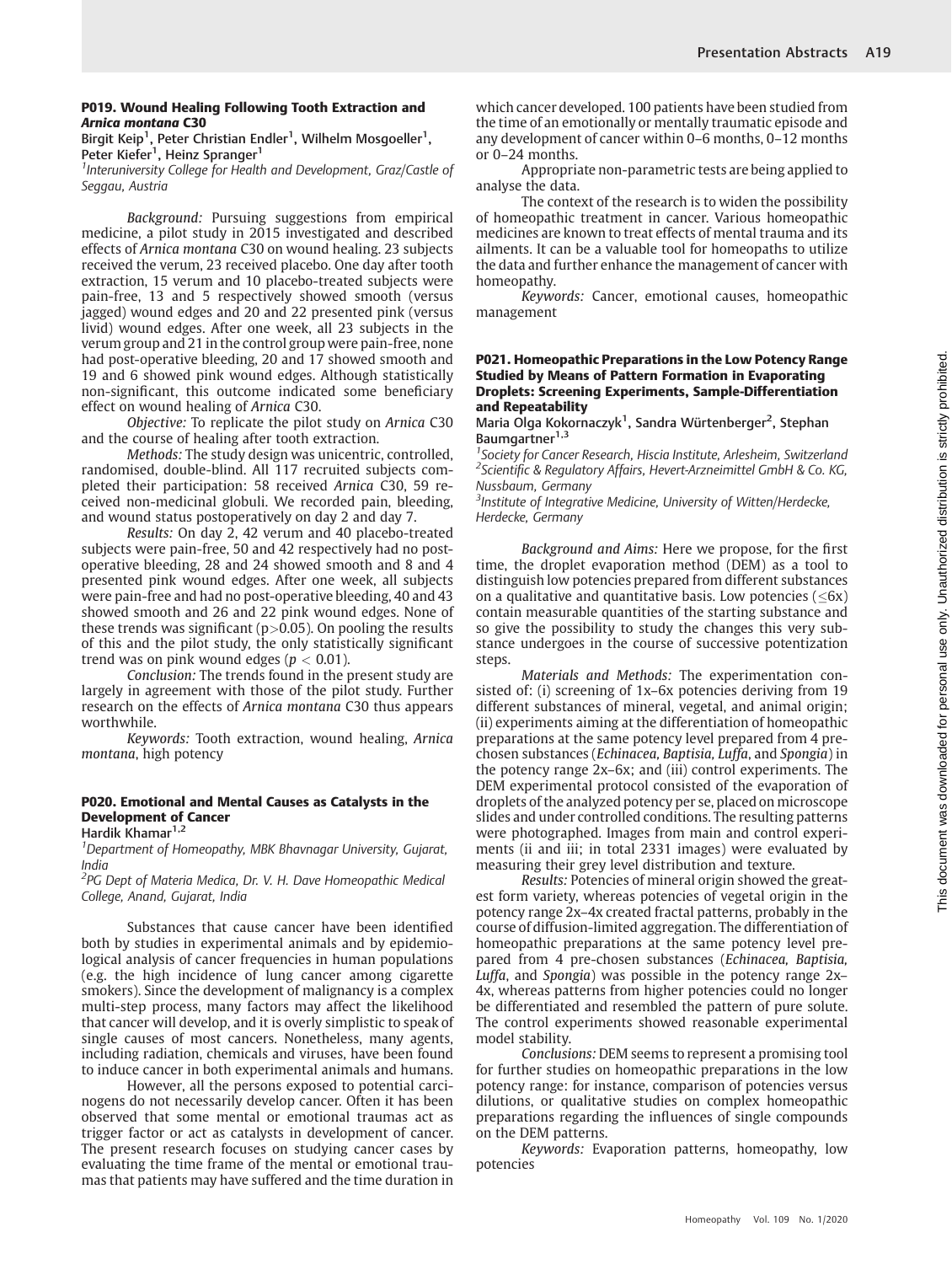#### P022. Homeopathy in the NHS (National Health Service): Diluted but Active

Christel Lombaerts<sup>1</sup>, Lois H. Thomas<sup>1</sup>, Jean E. Duckworth<sup>1</sup>, Susan Williamson<sup>1</sup>

<sup>1</sup>University of Central Lancashire, United Kingdom

Background: Despite being used satisfactorily by millions of people worldwide for a range of conditions, and the homeopathy community's efforts to integrate homeopathy into NHS services, homeopathy provision has been declining.

Aim: A pragmatic investigation of the integration of homeopathy in the UK NHS.

Method: A nationwide postal survey among 144 members of the Faculty of Homeopathy mapped demographic data and integration of homeopathy services in the NHS, building on a Canadian integration model proposed by Boon in 2004. To enable a comprehensive understanding, 10 semistructured interviews explored homeopaths' strategies to integrate homeopathy successfully into NHS services.

Results: A sample of 72 respondents revealed that 27 were actively offering homeopathy treatment in their NHS service. According to the continuum proposed by Boon, UK services integrating homeopathy treatment are characterised as collaborative and multidisciplinary. Seven profiles of homeopathic providers in the NHS could be distinguished. In the interviews, several suggestions were put forward to restore the badly damaged image of homeopathy. The interviewees disagreed about whether integration was the preferred strategy to reach this goal, or even whether integration was desirable at all, but the accreditation of homeopathy within the healthcare system was deemed vital for the survival of homeopathy, even for the success of private practices. A lack of resources and the dwindling numbers of newly trained homeopathy practitioners were mentioned as a matter of concern. A major frustration was the negation of existing evidence for homeopathy, leaving homeopaths questioning what kind of evidence – from fundamental research or from outcome studies – would be the best way forward.

Conclusion: Despite positive results regarding the integration of homeopathic services in the NHS, the information disclosed in the interviews revealed a concern about the survival of homeopathy.

Keywords: Health service, homeopathy, integration

#### P023. Symptom Severity and Functional Status in Patients with Joint Pain, Back Pain, Headache, and Cough: A 10-year Retrospective Analysis of The Swaziland Homeopathy **Project**

Elizabeth Macera<sup>1</sup>, Barbara Braun<sup>2</sup>, Kathryn Braun<sup>2</sup> <sup>1</sup>University of Eswatini, Swaziland

<sup>2</sup> Swaziland Homeopathy Project, Swaziland

Background and Aims: Over the past 10 years, the Swaziland Homeopathy Project has treated 9,866 patients in Eswatini and Mozambique in Southern Africa. The patients ranged in age from under 10 to over 79 years and 79% were female. Most lived in rural areas. The Project practices classical homeopathy.

Research Questions: What are the most common presenting symptoms?What are the characteristics of the patients reporting these symptoms? Do these patients report improvement in their symptom intensity and functional scores?

Method: We conducted a retrospective analysis using de-identified chart data. We collapsed similar symptoms into categories and ascertained the most frequent presenting complaints. Patients reported symptom severity on a visual analogue scale and overall function on a modified Karnofsky Performance Scale Index at each visit. We extracted the scores as reported on initial and follow-up visits.

Results: The most common symptoms treated were joint pain, back pain, headache, and cough. These four symptoms were reported at 33,649 visits, 50% of which have at least one follow-up. Of the patients seen for each of these complaints, 11–19% were male and 81–89% were female. Symptom severity improved in 49–63% of patients, with the complaint of headache showing the greatest improvement. Approximately 10% of patients reported a worsening of symptom severity. Regarding the functional scale, 41–49% of patients reported improvement, while 11% reported deterioration in their overall function regardless the symptom. Those who were treated for cough reported the greatest functional improvement.

Future Direction: In this retrospective chart analysis, patients reported improvement in their symptoms. Patients complaining of headache and cough possibly incurred the greatest benefit, so these symptoms will be the focus of the next phase. The future prospective study will investigate statistical significance and attempt to differentiate improvement beyond that expected from placebo.

Keywords: Symptoms, retrospective, pain, cough, Africa

#### P024. Usage Protocol Study of Calendula officinalis compared to Chlorhexidine in Oral Hygiene of Patients Admitted in the Intensive Care Unit

Leila Cristina Mourão<sup>1,2</sup>, Sarah Noslien<sup>1</sup>, Fortune Homsani<sup>1</sup>, Gleyce Moreno Barbosa<sup>3</sup>, Francisco de Freitas<sup>4</sup>, Paulo Neufeld<sup>5</sup>, Roseli V. Riveiro<sup>5</sup>, Adriana Passos Oliveira<sup>6</sup>, Antonio Canabarro<sup>2,7</sup>, Carla Holandino<sup>1</sup> <sup>1</sup>Universidade Federal do Rio de Janeiro, Brazil

<sup>2</sup>Universidade Veiga de Almeida, Brazil

<sup>3</sup> Laboratório de Homeopatia Prof<sup>a</sup> Marta Cortez Duarte, Farmácia Universitária, UFRJ, Brazil

4 Hospital Grafèe Guinlle, Brazil

5 Laboratório de Micologia Médica, Departamento de Análises Clínicas e Toxicológicas, Faculdade de Farmácia, Brazil

6 Laboratório Multidisciplinar de Ciências Farmacêuticas e de Pesquisa e Desenvolvimento de Práticas Integrativas e Complementares, Departamento de Fármacos e Medicamentos da Faculdade de Farmácia, UFRJ, Brazil

<sup>7</sup>Universidade do Estado do Rio de Janeiro, Brazil

Background: Pneumonia is defined as the presence of pulmonary infiltrate of infectious origin, with the onset of fever, purulent sputum, leukocytosis and oxygenation reduction. Ventilation-associated pneumonia (VAP) is the one that occurs after 48 h of endotracheal intubation and affects 9– 27% of patients in the Intensive Care Unit (ICU). In order to prevent patients from developing VAP, intervention protocols were drafted. One of those was oral hygiene using chlorhexidine (CLX) as mouthwash at the concentration of 0.2% or 2%, the latter being more effective. Depending on the length of use and the concentration increase, the bacteria will develop resistance to CLX, while some studies show the use of Calendula officinalis (Cal off) as beneficial.

Aims: The present study aims to develop pharmaceutic gel formulations, using Cal off in 1 DH potency and CLX in 2% concentration, for further evaluation of their physicochemical, microbiological and biological response characteristics in ICU patients.

Methods: The two formulations were prepared according to the Brazilian Pharmacopeia (FB) 5th ed. and the Brazilian Homeopathic Pharmacopeia (FHB) 3rd ed. Stability studies were performed during their storage in a greenhouse, at room temperature or in a refrigerator, and according to appropriate standards.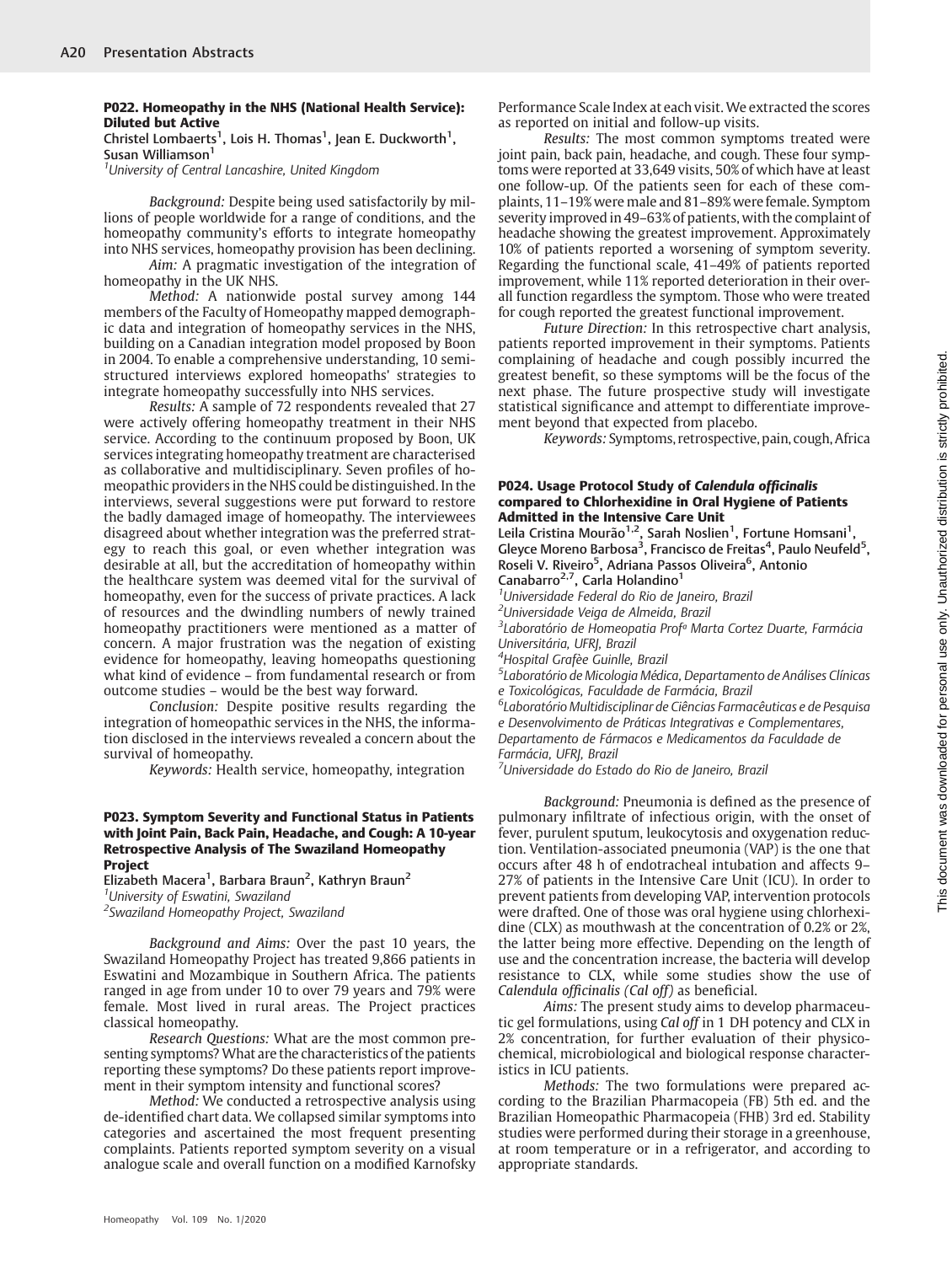Results and Conclusions: Preliminary results show the mother tincture of Calendula presents all the quality parameters required for use in homeopathic medicine. The formulations developed showed a pH drop in all gels as well as a viscosity decrease for gels stored in the greenhouse for 30 days. The gels stored at room temperature did not have alterations in their organoleptic characteristics. The gels were applied in 8 ICU patients and it was observed that the treatment with Calendula gel was more effective, as it inhibited microbial growth in 50% of the patients, after 3 sample collections. The study is underway with an expected duration of 6 months.

Keywords: Intensive care unit, ventilator-associated pneumonia, chlorhexidine, Calendula officinalis, homeopathy

#### P025. In-vitro Anti-fungal Activity of Aloysia polystachya Essential Oil in High Dilution on Aspergillus flavus Isolated from the Brazil Nut (Bertholletia excelsa)

Talita Nader<sup>1,2</sup>, Alexandre Leonel<sup>1</sup>, Camila Henrique<sup>1</sup>, Bianca Bertoni<sup>3</sup>, Ana Pereira<sup>3</sup>

<sup>1</sup> Homeopatia Brasil, Brazil

<sup>2</sup>Homeopathy Commission of Sao Paulo, Brazil

<sup>3</sup>University of Ribeirão Preto (UNAERP), Brazil

Background: Bertholletia excelsa, Brazil nut, has significant participation in the food and cosmetic industry. However, contamination by Aspergillus flavus, an aflatoxinproducing fungus that causes post-harvest rot, is a serious impediment to its commercialization. Substances of plant origin are an important therapeutic resource and the dynamization of essential oils is a safe and efficient pharmacotechnical technique. Aloysia polystachya is a plant native to South America whose essential oil has a considerable biocidal effect.

Aim: To determine the ability of the original and dynamized essential oil of A. polystachya to inhibit the invitro multiplication of the fungus A. flavus isolated from Brazil nuts.

Methods: The essential oil of A. polystachya, obtained by hydro-distillation, was diluted with Tween 80 (1%) and then dynamized. The activity of the original and dynamized essential oils of A. polystachya was evaluated by the Minimum Inhibitory Concentration (MIC) and Minimum Fungicidal Concentration (MFC) methods. The vehicle control was performed and resazurin was used for the reading. The analyses were performed in triplicate and the results were submitted to ANOVA, the means of the treatments being compared by the Scott-Knott test ( $p < 0.05$ ).

Results: The original essential oil of A. polystachya presented an MIC of 1.56  $\mu$ g.mL $^{-1}$ , differing statistically from the MIC of the dynamized form, which was 0.01  $\mu$ g.mL<sup>-1</sup>. In the MFC evaluation, both treatments presented fungistatic activity against A. flavus.

Conclusions: The highly diluted essential oil of A. polystachya presented significant fungistatic activity against A. flavus and, therefore, may be a promising resource in the control of post-harvest contamination in Brazil nuts.

Keywords: Aloysia polystachya, Aspergillus flavus, Bertholletia excelsa, dynamization, anti-fungal activity

#### P026. Use of Homeopathic Complex in the Control of Dairy Cattle Ticks

Talita Nader<sup>1,2</sup>, Alexandre Leonel<sup>1</sup>, Camila Henrique<sup>1</sup>,

Marcia Mendes<sup>3</sup>, Fabio Manhoso<sup>4</sup>

<sup>1</sup> Homeopatia Brasil, Brazil

<sup>2</sup> Homeopathy Commission of Sao Paulo, Brazil 3 Instituto Biológico, Brazil

4 Unimar, Brazil

Background: Rhipicephalus (Boophilus) microplus parasitism causes large losses in bovine herds, and its control by means of synthetic carrapaticides causes resistance problems, as well as the risk of residues in food and environment.

Aim: To evaluate the effectiveness of a homeopathic complex in the control of the natural infestation of lactating dairy cows and its in vitro effect on engorged females.

Methods: The tests were carried out in two dairy farms between May and October 2018. One farm is certified organic, with 70 animals, and the other uses the conventional production model, with 16 animals. The homeopathic formulation was composed of Staphysagria 3 DH, Cina 6 CH, Sulphur 6 CH and auto-isotherapic of tick 30 CH. The bovine females received orally 10 grams per day of the homeopathic complex, incorporated into sucrose. The outcome parameters, as designated by the producers, were degree of infestation (%) and physical appearance of the parasites. For in vitro evaluation engorged females of Rhipicephalus (Boophilus) microplus, collected from naturally infested animals, were submitted to the immersion test.

Results: According to the producers' designation, in both farms there was a mean reduction of infestation by 80% in the treatment period and alteration in the coloration of the lighter parasites, with a more wrinkled appearance. In the in vitro test, the homeopathic complex showed an efficacy of 13% and 55%, in the organic and conventional farm respectively.

Conclusion: The homeopathic complex presented effective control in the natural infestation of ticks in dairy cows of organic and conventional farms.

Keywords: Rhipicephalus microplus, high dilution, organic

#### P027. The Homeopathic Approach to Treatment of Polycystic Ovarian Syndrome in a Rural Set-up Sujata Naik<sup>1</sup>

<sup>1</sup> Dr Sujata Naik's Homoeopathy Clinic, Mumbai, Maharashtra, India

Background: Polycystic Ovarian Syndrome (PCOS) is a complex, chronic lifestyle-linked disorder associated with hyperandrogenism, oligo-anovulation and polycystic ovarian morphology.

According to Indian Council of Medical Research, one out of ten women in India suffers from PCOS and the number is increasing alarmingly, even in rural areas. Changing dietary habits (consumption of fatty, processed foods) and sedentary lifestyles result in decreased metabolism, insulin resistance and obesity – factors contributing to menstrual irregularities.

Aim: The objective of the study was to assess the efficacy of homeopathy as a treatment option for PCOS.

Methods: A retrospective observational study of 72 patients, who were diagnosed cases of PCOS, was carried out at a community hospital in rural Maharashtra.

In a mass setting with a large number of patients from poor socio-economic strata, presenting with common symptoms of PCOS, there was paucity of characteristic symptoms. Therefore, the keynote method of prescribing was employed. The data regarding each patient's presenting symptoms was noted. The protocol followed in this study was formed based on totality of common symptoms of PCOS (irregular menses, obesity, secondary hirsutism, lethargy, acne, infertility). One characteristic symptom (keynote) was selected as a differentiating rubric to choose the most similar remedy from the ones derived.

Each patient's monthly progress and clinical outcomes, up to one year of starting therapy, were noted.

Results: Out of common symptoms of PCOS, lethargy, loss of general feeling of well-being and irregular menses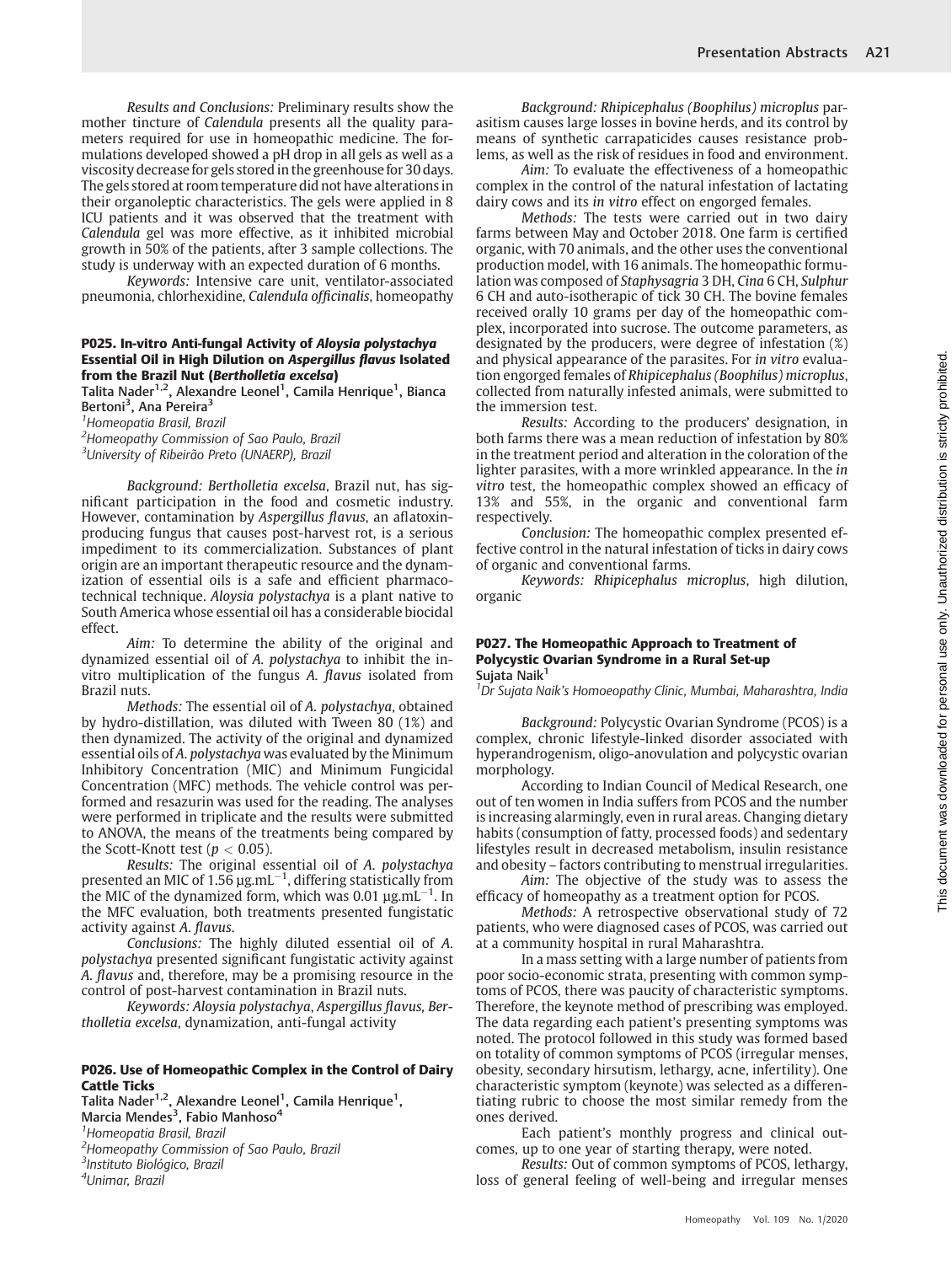were the first ones to be ameliorated, which indicates the correct direction of homeopathic action.

Conclusion: Homeopathy as a treatment modality may add substantial value to the paradigm of PCOS management.

Keywords: PCOS, homeopathy, keynote

#### P028. Homeopathic Management of Tomato Leaf Curl Virus Using Psorinum

# Amjith Naisam<sup>1,2</sup>

<sup>1</sup>Department of Research, Sarada Krishna Homoeopathic Medical College, Kanyakumari, Tamil Nadu, India

<sup>2</sup>The Tamil Nadu Dr. M.G.R. Medical University, Chennai, Tamil Nadu, India

Background: Tomato leaf curl virus (ToLCV) disease vectored by whitefly Bemisia tabaci, is the most devastating disease of cultivated tomato (Lycopersicon esculentum), causing 38-100% yield loss, depending on the stage of the crop at the time of infection. This has stimulated research to find a suitable remedy. Use of the homeopathic nosode Psorinum in agriculture was to validate the potential of agro-homeopathy in viral infection. According to Dr. Samuel Hahnemann, 'Psorinum is not a simple biotherapy, rather it is a homoeopathic remedy having been the object of experiment, according to the methodology of proving'.

Methods: The study was conducted in Sarada Krishna Homoeopathic Medical College, Kulasekharam, Kanyakumari district, Tamil Nadu, India during the years 2017-18. The study aims at observing variation in Psorinum treated and untreated groups of tomato plants susceptible to ToLCV infection. The observations identified for study were growth parameters and yield attributes such as duration of flowering and fruiting events. Fruit weight, yield/plant etc. were also calculated. Biochemical characters, such as lycopene and ascorbic acid, were inferred by suitable laboratory protocol. All parameters were expressed as mean  $\pm$  SE. Disease incidence by ToLCV was observed at regular intervals by the appearance of key symptoms. Real-time PCR methods were used for the quantification of viral load in Psorinum 30 treated sets of tomato plants along with the control.

Results: Significant variation was observed in growth parameters, especially in height of the plant and fruit weight; yield showed 42.6% greater increase than the control group. Biochemical parameters, especially ascorbic acid showed 12.4% greater increase when compared with the control group. Analysis of virus DNA by RT-PCR showed 31.6% greater reduction of viral load when compared to control group. Statistical analysis of treatments revealed significance at  $p < 0.001$ .

Keywords: Agro-homeopathy, tomato leaf curl virus disease, real-time PCR

# P029. Implication for Hydrogen Free Radical Formation in the Presence of Hydrogen Nanobubbles

Ichiro Otsuka<sup>1</sup>

<sup>1</sup> Ex-affiliation Department of Chemistry, Ohu University, Japan

Strong vertical shaking in the traditional homeopathic preparation can cause the generation of air nanobubbles in water. Nanoparticle Tracking Analysis (NTA) images of 4CH and 30CH water may reveal Brownian bubbles with a mean diameter of around 100nm and concentration of  $3-4 \times 10^7$ particles/mL. Nanobubble research may provide a new approach to understanding of homeopathy as there exists a close parallelism between homeopathic dilution and nanobubble water.

Using NTA, we have studied a puzzling phenomenon of size-dependent spontaneous combustion inside  $H_2/O_2$ nanobubbles in the mixture of hydrogen and oxygen nanobubble water. We measured time-dependent NTA size distributions of  $H_2/O_2$  nanobubbles after mixing  $H_2$  and  $O_2$ nanobubble water to determine the size of the mixed gas nanobubbles pertaining to the combustion. We found an initial increase and subsequent decrease in the total volume of the nanobubbles, showing a significant reduction in the number density of the nanobubbles with less than 100 nm. This implies water formation at room temperature through hydrogen free radical generation that is conjectured from the experiments of hydrogen nanobubble effects found by electron spin resonance and fluorescence spectroscopy and by simulations.

Keywords: Hydrogen, nanobubbles, water, hydrogen, free radical generation

#### P030. Urticaria and Homeopathy: The Unmet Clinical Needs Vinita Pandey<sup>1</sup>

<sup>1</sup> Health Zone Clinic, Wimbledon, London, United Kingdom

Background: Chronic urticaria (CU) is a disturbing allergic condition of the skin, defined as the occurrence of hives, pruritus and/or angioedema for more than 6 weeks.

Aim: To assess the clinical outcome associated with individualised homeopathic remedies on CU symptoms in patients who had remained symptomatic despite concomitant antihistamine therapy.

Methods: We performed a clinical observational study of ten patients in the treatment of CU symptoms over a twoyear period (2015 and 2016). Informed consent was obtained from each patient. End points were measured from a daily diary that reflected weekly hive score (WHS) and weekly itch score (WIS). QoL was evaluated using a CU quality of life questionnaire (CU-Q2oL) score.

Results: Overall average WHS at baseline was 18.2 (standard deviation, SD, 3.6) and WIS was 21 (SD, 0). At 4 weeks, 8 weeks and 12 weeks the mean (SD) change from baseline in the WHS was  $-9.7$  (4.4),  $-13.3$  (4.8) and  $-18.2$ (3.6) respectively. Mean (SD) changes from baseline in WIS after 4 weeks, 8 weeks and 12 weeks were  $-8.6$  (2.4),  $-15$ (2.8) and -20.9 (0.3) respectively.

Overall mean CU-Q2oL scores at baseline of all ten patients were 76.0 (1.0) which improved to 43.7 (0.5) at week 4, 28.2 (0.4) at week 8 and 23.9 (0.2) at week 12. In all patients, use of antihistamine decreased from 10 mg twice daily at study baseline to none at week 12.

Conclusion: Individualised homeopathic treatment was associated with alleviation of CU symptoms, enabling reduction in use of conventional treatment. The results presented in this study can be considered as a step towards a pilot pragmatic study using homeopathy.

Keywords: Chronic urticaria, weekly hive score, weekly itch score

#### P031. Exploring the Tools for Large-Scale Data Collection and Analysis in Clinical Practice in Africa. Developing Methodologies for Measurement of Patient Outcome Richard Pitt<sup>T</sup>, Barbara Braun<sup>2</sup>

<sup>1</sup> Kenya School for Integrated Medicine, Kwale, Kenya 2 Swaziland Homeopathy Project, Swaziland

The utilization of data collection systems and analysis tools is a key component of health information systems and used to formulate health policy and analyse operational efficiencies and health outcomes. In the quest to find scientific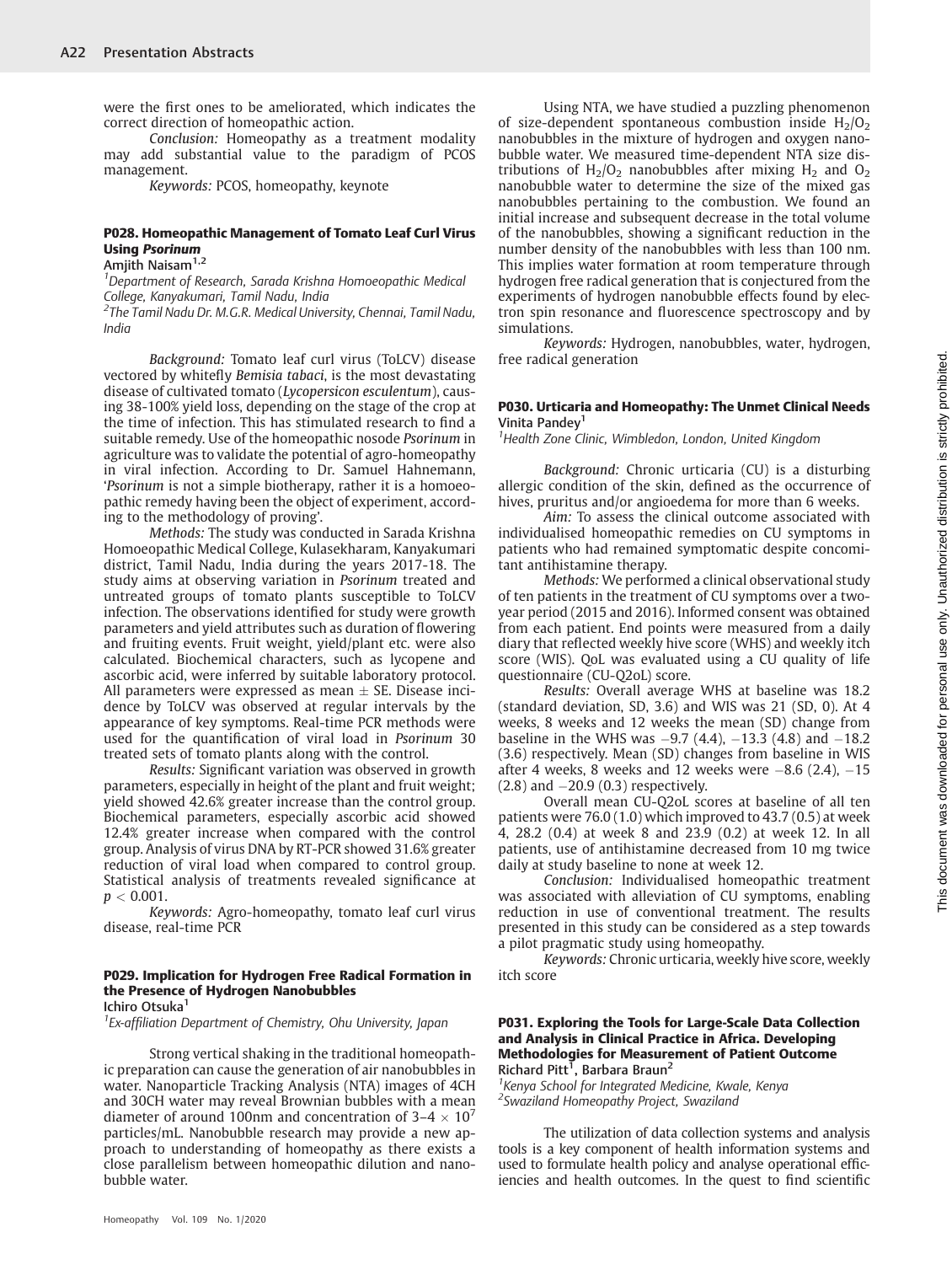evidence to validate homeopathy, emphasis on the clinical outcome of homeopathic treatments as part of operational research is a valid and important contribution to homeopathic research.

Two homeopathy projects have been exploring ways in which evidence from clinical practice can support homeopathy in their countries for ten years. The Swaziland Homeopathy Project (SHP) and the Kenya School for Integrated Medicine (KSIM) have been collaborating in producing clinical evidence and together have over 10,000 cases in their database system.

SHP uses the Access database to evaluate outcomes, using a Visual Analogue Scale (VAS) which is a psychometric response scale that can be used in questionnaires. It also uses a Karnofsky/Lansky Performance Status to evaluate overall functionality. These scoring mechanisms were chosen to evaluate overall wellbeing and individual symptom scores in an African context. KSIM is working on a five-year project sponsored through the European Union with the Ministry of Health, Kenya. It has introduced an innovative data collection system based on DHIS2 (District Health Information System 2), an open-source software platform used by 55 countries worldwide. KSIM has adapted DHIS2 to homeopathy data collection, also using VAS and Karnofsky scores to evaluate homeopathic outcomes. Both data collection approaches (Access and DHIS2) are being evaluated and monitored for their efficiency and usefulness.

Each innovative data collection model has the potential to create a very large database of clinical outcomes in homeopathy. VAS and Karnofsky scores have been shown to be useful tools for evaluating clinical outcomes in an African country. Homeopathic outcomes show positive results, and developing an online data collection system with DHIS2 shows especial potential in clinical situations in Africa and beyond.

Keywords: Evidence, clinical outcomes, information systems

#### P032. Hypericum perforatum to Improve Post-Operative Pain Outcome After Lumbar Mono-segmental Spinal Microdiscectomy (HYPOS) – Preliminary Results of a Randomized Controlled Trial

Christa Raak<sup>1</sup>, Thomas Ostermann<sup>2</sup>, Bettina Berger<sup>1</sup>, David Martin<sup>1</sup>, Peter Krüger<sup>3</sup>, Rene Geissen<sup>4</sup>, Wolfram Scharbrodt<sup>5</sup> <sup>1</sup> Institute of Integrative Medicine, Witten/Herdecke University, Herdecke, Germany

<sup>2</sup>Department of Psychology and Psychotherapy, Witten/Herdecke University, Witten, Germany

<sup>3</sup> IFOM - Institute for Research in Operative Medicine, University Witten/Herdecke, Cologne, Germany

<sup>4</sup>Centre for Clinical Trials, University of Witten/Herdecke, Germany 5 Integrative Neuromedicine, Witten/Herdecke University, Herdecke, Germany

Background: Potentized Hypericum perforatum is known as a remedy for lancinating pain when nerval damage is involved. We aimed at investigating whether additional intake of Hypericum C200 might lead to a significant decrease of perceived pain and conventional pain medication compared to placebo in patients undergoing spinal microdiscectomy.

Methods: Between 2015 and 2018 a randomized controlled trial was conducted in the Department of Neurosurgery at the Community Hospital Herdecke. In-patients undergoing spinal microdiscectomy were randomly selected into homeopathic treatment or placebo, both in addition to usual pain management. 3 globuli of either verum or placebo were administered after surgery every 12 hours for 3–5 days. The primary outcome was pain reduction at these 3–5 postoperative days, measured on a visual analogue scale. Statistical analysis was done by means of a repeated measures model.

Results: A total of 95 patients were included in this preliminary analysis, of which 47 patients (49.5%) received homeopathic treatment. No significant between-group difference was found with respect to patient demographics such as gender (Control: 25 (52.1%) versus Verum: 21 (44.7%) male patients; age (mean:  $52.5 \pm 14.2$  versus  $52.2 \pm 13.5$  years); body mass index (mean:  $26.8 \pm 4.2$  versus  $27.9 \pm 5.2$  years); and duration of surgery (mean:  $62.5 \pm 20.6$  versus  $66.4 \pm 28.3$  min). With respect to pain reduction, there was a similar decrease in pain intensity from  $5.6 \pm 2.3$  (Control) and  $5.8 \pm 2.6$  (Verum) to  $3.0 \pm 2.6$  (Control) and  $3.0 \pm 2.5$  (Verum), with no significant group differences based on complete case analysis ( $N = 66$ ).

Discussion: This preliminary data analysis showed comparable socio-medical parameters between the two groups. The results however did not confirm any difference in pain reduction between them. Further analyses of the intake of pain medication and the evaluation of sensory and affective pain perception are currently underway.

Keywords: Microdiscectomy, Hypericum perforatum, pain, RCT

#### P033. Systematic Observations Suggest a Non-material Mode of Action in Substances Diluted beyond Inverse Avogadro's Number – A Pre-Pilot Study in Human Volunteers

Karin Reinhart<sup>1</sup>, Verena Cucci<sup>2</sup>, Klaus von Ammon<sup>3,4</sup> 1 Private practice, Erlenbach ZH, Switzerland <sup>2</sup>Private practice, Staefa ZH, Switzerland <sup>3</sup>GP practice, Staefa ZH, Switzerland <sup>4</sup>Institute of Complementary and Integrative Medicine, University of Bern, Switzerland

Background: The mode of action of potentised substances beyond inverse Avogadro's number is yet unknown, despite proven effects on complex biological systems, such as plant and animal laboratory experiments, homeopathic drug provings and therapeutic use in humans.

Objectives: To demonstrate (i) individual susceptibility to homeopathic ultra-high diluted remedies (HUHDRs) and (ii) non-material effects of HUHDRs in humans.

Method: Healthy volunteers participated in an observational application trial of different HUHDRs in various potencies using a gas discharge visualisation (GDV, biowell.com) camera for biometric measurement of changes in the bioelectric field taken from electrophotonic emissions of the fingertips.

Results: In all three participants, without ingesting but holding the respective probes of HUHDRs, (i) individual reactions to certain remedies, (ii) non material-transferred effects, (iii) time-related instant or post-withdrawal vanishing effects, and (iv) individual specific reaction patterns to socalled constitutional remedies were detected, on both the psycho-emotional and the physiological level.

Conclusion: This is the first published systematic approach to demonstrate a non-material field-like mode of action of HUHDRs in humans by GDV. This non-invasive, wellestablished and safe biometric method is a promising step of biomarker development in HUHDR research. Furthermore, these preliminary results might draw attention to this way of demonstrating effects of HUHDRs and encourage further indepth research in this field.

Keywords: Mode of action, ultra-high dilution, biometric method, gas discharge visualization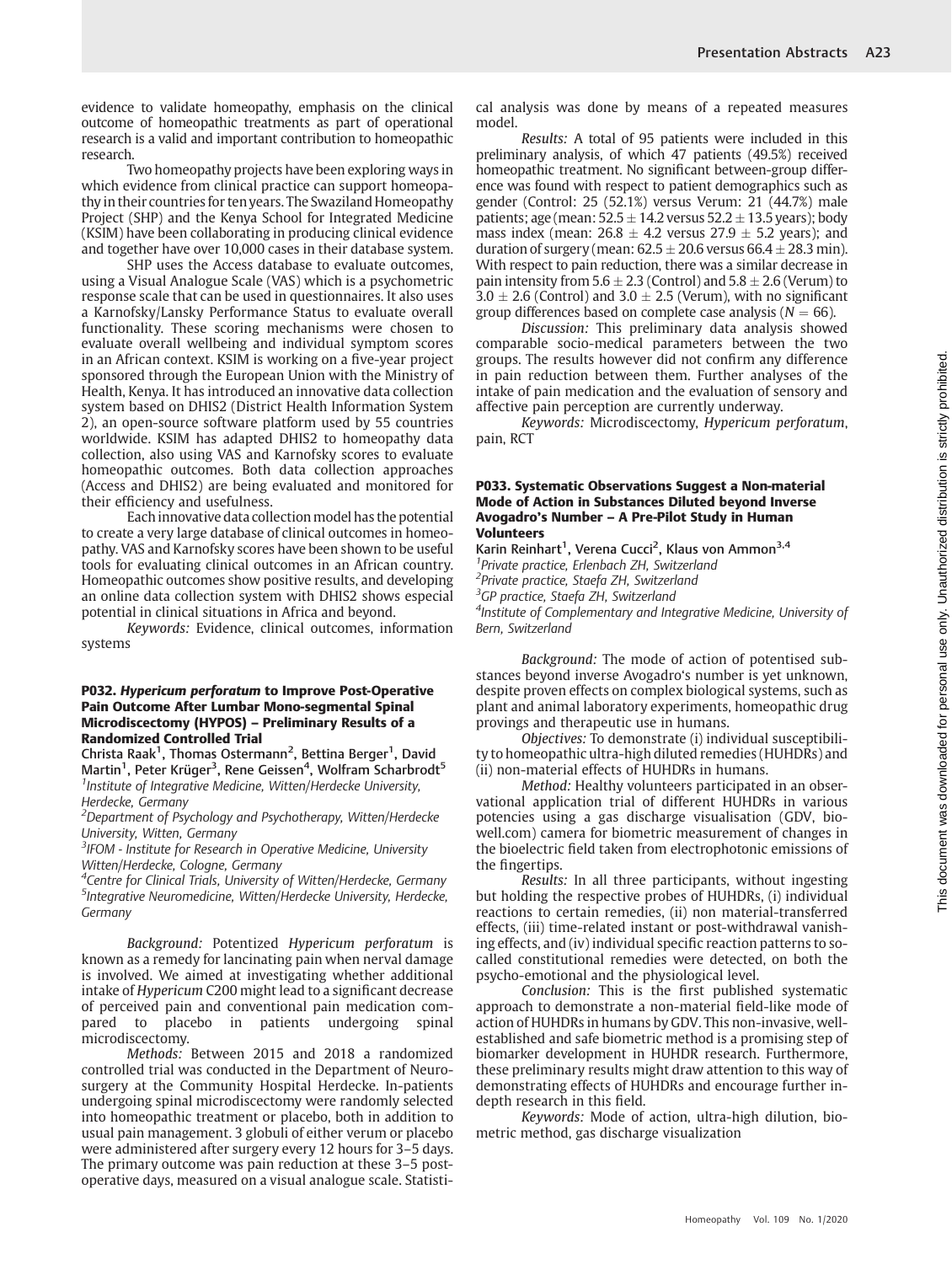#### P034. Clificol: First Results from Carcinosinum Patient Cases Carlo Maria Rezzani<sup>1</sup>

<sup>1</sup> Homeopathia Europea - Internationalis, Italy

Background and Aims: Clificol (Clinical File Collection) is an International databank able to store and analyse clinical cases collected from over 20,000 RadarOpus users and from You-Cure.

The homeopaths first collect the data in WinCHIP, which guarantees the completeness and the standardization of the information (thanks to the use of a dedicated pick-list).

The stored data is then validated by WinCHIP and sent to the Clificol databank where it is checked by a qualified staff member to ensure the integrity of all the data.

The data, according to the General Data Protection Regulation (GDPR) rules, is sent in an anonymous way.

Method: We analysed the output of the data (4,659 cases) from different perspectives:

- Epidemiological: patient age, gender, acute and chronic illness distribution.
- Homeopathic: we studied the pathologies most frequently treated with Carcinosinum and the frequency of the repertorial symptoms.

Results and Conclusion: The author will show the cases studied with the help of technology to obtain high-quality data. The open problems that the homeopathic clinical research involves are described.

Keywords: Clificol, WinCHIP, RadarOpus, You-cure, methodology

# P035. A Randomized Controlled Study on Cognitive Effects of Anti-cancer Therapy in Patients with Breast Cancer Treated with Rehabilitation Exercises, Diet and Add-on Homeopathy and Acupuncture/Auriculotherapy

Elio Rossi<sup>1</sup>, Stefania Tocchini<sup>2</sup>, Marco Picchi<sup>1</sup>, Cristina Noberasco<sup>1</sup>, Lucia Da Valle<sup>2</sup>

<sup>1</sup> Homeopathic Clinic Campo di Marte Hospital, Lucca, Italy <sup>2</sup>O.U. Psycology, ASL Tuscany North West, Lucca, Italy

Background and Aims: Chemotherapy-related cognitive impairment (CRCI) – 'chemobrain' – includes mental fatigue, and impairment in attention, processing speed and short-term memory.

Aims: This study evaluates the efficacy of complementary integrative medicine (CIM), acupuncture and homeopathy, compared to standard care in relieving CRCI.

Material and Methods: Inclusion criteria: females aged 18 to 70 years, with a primary diagnosis of early breast cancer (stage I-IIIA), treated with adjuvant chemotherapy regimens and/or endocrine therapy; written informed consent; educational level sufficient to understand the neurocognitive tests. Stratification: menopausal status; chemotherapy regimens; endocrine therapy.

Treatment: Acupuncture: basic acupuncture formulas Baihui (GB20), ExYintang1, Taixi (KI3). Sessions will be scheduled once a week for 4 weeks, followed by one month of auriculotherapy; at the end another 4 weekly sessions of acupuncture. Homeopathy: a magistral preparation including Helleborus niger 15 CH, Plumbum metallicum 6 CH, Phosphorus 15 CH, Cerebral cortex 5 CH and Nerves 5 CH, three granules three times a day for 3 months.

All the patients will receive dietary advice to reduce body inflammatory state and at the end of chemotherapy they will undergo a neuropsychological visit performed by a psychologist properly trained for cognitive function assessment. During the study, blood samples for plasma/serum analysis of BDNF (brain-derived neurotrophic factor), IL-6 and TNF (at baseline and 12 months) will also be collected.

The number of patients recruited will be 300, divided in three groups: 1) 100 with rehabilitation exercises and dietary advice, plus homeopathy; 2) 100 with rehabilitation exercises and dietary advice, plus acupuncture and auriculotherapy; 3) 100 with rehabilitation exercises and dietary advice as control group.

Results: The study is currently in its early stages, so there are no results at the time of writing. We expect to present the first preliminary results during HRI Congress.

Keywords: Breast cancer patients, anticancer therapy, cognitive impairments, homeopathy, complementary medicine

## P036. A Quantitative Analysis on Effectiveness of Homeopathic Treatment in the Management of Allergic Rhinitis in Children

Kanika Sabharwal<sup>1</sup>

<sup>1</sup>Department of Obstetrics and Gynaecology, Smt. C.M.P Homeopathic Medical College, Mumbai, Maharashtra, India

Background: Allergic rhinitis affects about 10–40% people globally. About three-fourths of Indian children suffering from allergic rhinitis are found to be symptomatic, hampering quality of life and emerging as a leading cause of school absenteeism. Homeopathy aims to boost immunity, alter susceptibility and decrease the predisposition towards allergies.

Aim: To determine the role of homeopathy in treating allergic rhinitis – reducing the frequency and intensity of attacks, boosting immunity and increasing tolerance towards various allergens.

#### Methods:

- A descriptive, observational study, including 30 cases.
- An evaluation tool, ARIA (Allergic Rhinitis & its Impact on Asthma), was used to stage the allergic rhinitis before and after treatment, and paired t-test was applied.
- During homeopathic treatment a 2-fold approach was used – a medicine to boost immunity and modify the allergic tendency during symptom-free periods, and an acute remedy during exacerbation of the allergic episode.
- Outcome measurement was done based on the posttreatment stage. Symptoms persisting in stage 1 and 2 were considered as improvement, and symptoms  $\leq$ 4 days a week or  $\leq$ 4 weeks were considered as stage 0 or cured.

Results: Analysis of the cases after 6 months of treatment revealed that 70% of included cases were cured, 27% showed improvement at 3% were drop-outs.

## Conclusion:

- Based on the results, the null hypothesis was rejected and it was concluded that homeopathy is effective in treating paediatric allergic rhinitis by modifying the allergic tendency.
- The objective of reducing the frequency and intensity of episodes after treatment with homeopathy was attained, as evident from the post-treatment analysis.
- Allergen tolerance towards weather change and coloured food was achieved.

Keywords: Allergic rhinitis, homeopathy, immunity, susceptibility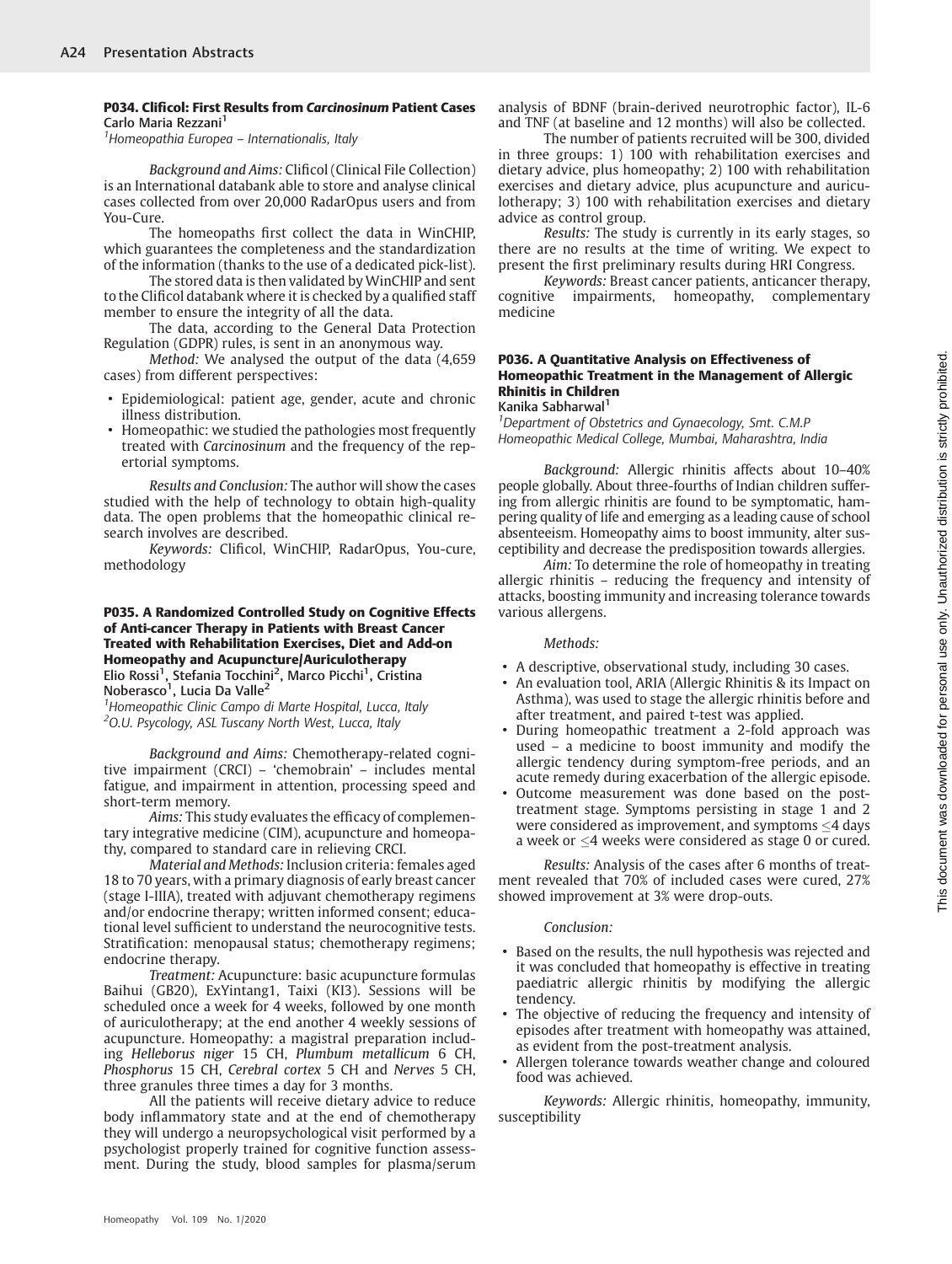# P037. Systematic Review of Conceptual Criticism of Homeopathy

Viola Schulz<sup>1,2</sup>, Claudia Scherr<sup>2</sup>, Tim Jäger<sup>1</sup>, Stephan Baumgartner<sup>1,2</sup>

<sup>1</sup> Institute of Integrative Medicine, University of Witten/Herdecke, Herdecke, Germany

<sup>2</sup>Society for Cancer Research, Hiscia Research Institute, Arlesheim, Switzerland

Background: Homeopathy, with its long tradition as complementary medicine therapy, is often a subject of debate, especially in non-peer-reviewed media, in which its effects and plausibility are highly discussed. Due to the lack of knowledge on a remedy-specific mode of action, pre-clinical and clinical effects of homeopathy are questioned, and lack of scientific evidence emphasized. This systematic review aims to summarize and evaluate peer-reviewed scientific articles regarding conceptual criticism of homeopathy.

Methods: The literature search strategy included original peer-reviewed scientific articles on conceptual criticism of homeopathy, following the current recommendations of PRISMA (Preferred Reporting Items for Systematic reviews and Meta-analysis Approach). The databases Cochrane Library, EMBASE, Europe PMC, PhilPapers, PubMed and Web of Science provided the basis of the literature search. Editorials, comments, reviews, meta-analyses, clinical trials and experimental studies were not considered.

Results and Conclusion: Only a few articles were found. Implausibility of homeopathic basic principles (law of similars, potentization procedure) according to the current state of scientific knowledge is one of the statements made. In some cases, further conclusions are drawn, such as that homeopathy is ethically unacceptable. Based on the present analysis of the scientific peer-reviewed literature, the current discussion in the public media is not mirrored by a corresponding scientific debate.

Keywords: Homeopathy, conceptual criticism, scientific evidence

P038. Integration of Homeopathy in Indian Healthcare Deepti Singh Chalia<sup>1</sup>, Harleen Kaur<sup>1</sup>, Raj K. Manchanda<sup>1</sup> <sup>1</sup> Central Council for Research in Homoeopathy, New Delhi, India

Background (Why to Integrate): WHO endorses health service delivery to become more integrated and peoplecentric by re-orienting the model of care and coordinating services within and across sectors. It is thus essential to integrate homeopathy in national health programs of countries that can aid in reducing healthcare burden and diminish costs. India's current healthcare system is not sustainable for its population. With rapid health transition, India is facing a 'triple burden of disease' in the form of unfinished cases of communicable diseases, rising non-communicable diseases that are related to lifestyle, and the emerging threat of infectious diseases. On other hand, there is lack of sufficiently trained healthcare manpower.

Method (How to Integrate): Homeopathy is playing a considerable role in meeting the health care needs of the population in India by its integration at appropriate levels, within specified areas of responsibility and functioning, in the overall healthcare delivery system, especially with regard to the preventive, promotive and public health objectives. The Government of India has launched several schemes and national programs wherein homeopathy is being utilized for its inherent advantages of its patient-centric approach, cost-effectiveness, ease of administration and gentle action.

Result and Discussion (Current Integrated Scenario in India): The results of a nationally representative health survey, 2014, reveals that homeopathy has significant presence in India, with popularity more among children (<5 years), particularly in urban areas. Homeopathy is widely practiced in Uttar Pradesh, Kerala, West Bengal, Orissa, Andhra Pradesh, Maharashtra, Punjab, Tamil Nadu, Bihar, Gujarat and the north-eastern states of India. India has a very conducive infrastructure, with 284,471 homeopathy doctors, 201 under-graduate and 50 post-graduation colleges, 7,544 government-run clinics and 164 hospitals pertaining to homeopathy that are run by state governments and municipal bodies – all of which exists as a sustainable support to public health. The growth rate of homeopathy has increased from 1,935 doctors per 10 million population in 2007 to 2,136 doctors per 10 million population in the year 2017.

Through the Indian model of meaningful integration of homeopathy in healthcare, we are focusing on providing education through the university system, adequate drug control measures, high quality research and participating in public health initiatives. The resulting improvement in health outcomes of the country thereby contributes towards achieving Universal Health Coverage.

Keywords: Homeopathy, integrated health service, national health profile, universal health coverage

#### P039. Medicinal and Placebo Effects of Homeopathic Remedies: A Comparative Study of Patients with Somatoform Low Back Pain and Patients with Pathological Low Back Pain

K. T. Subhadra $1,2$ 

<sup>1</sup>Dr Padiar Memorial Homoeopathic Medical College, Ernakulam, Kerala, India

<sup>2</sup>Indian Homoeopathic Medical Association, India

Introduction: Low back pain is the most common musculoskeletal disorder reported in clinical practice. Chronic low back pain is also a leading symptom of somatoform pain disorder, where the physical symptoms often are not physically explainable. The study was intended to find whether there was any difference in the effect of individualized homeopathic medicines, compared with individualized homeopathic medicines when given along with placebo, compared with placebo alone, in pain and functional disability, anxiety, depression and wellbeing in patients with pathological low back pain and in patients with somatoform low back pain.

Methods: A pre-post experimental design was used for the study, with pain as the primary outcome variable and anxiety, depression and wellbeing as the secondary outcome variables based on the Oswestry low back pain scale, the Hamilton Anxiety Rating Scale, the Beck Depression Inventory and the PGI General Wellbeing Measure. 225 patients with pathological low back pain and 225 patients with somatoform low back pain were each divided into three separate categories, receiving either homeopathic medicine alone or homeopathic medicine with placebo or placebo alone. Institutional ethical committee clearance was obtained, and patients were enrolled only after giving their informed consent. Data were analysed using ANCOVA.

Conclusions: Major findings showed that homeopathic medicine when used alone can be more effective in managing pain and other co-morbid conditions in patients with low back pain of a pathological nature. Homeopathic medicine in combination with placebo had an effect in some cases. Placebo alone was found to be mostly ineffective on pain and disability, anxiety and depression, but was effective on the wellbeing of patients with somatoform low back pain.

Keywords: Homeopathy, placebo, low back pain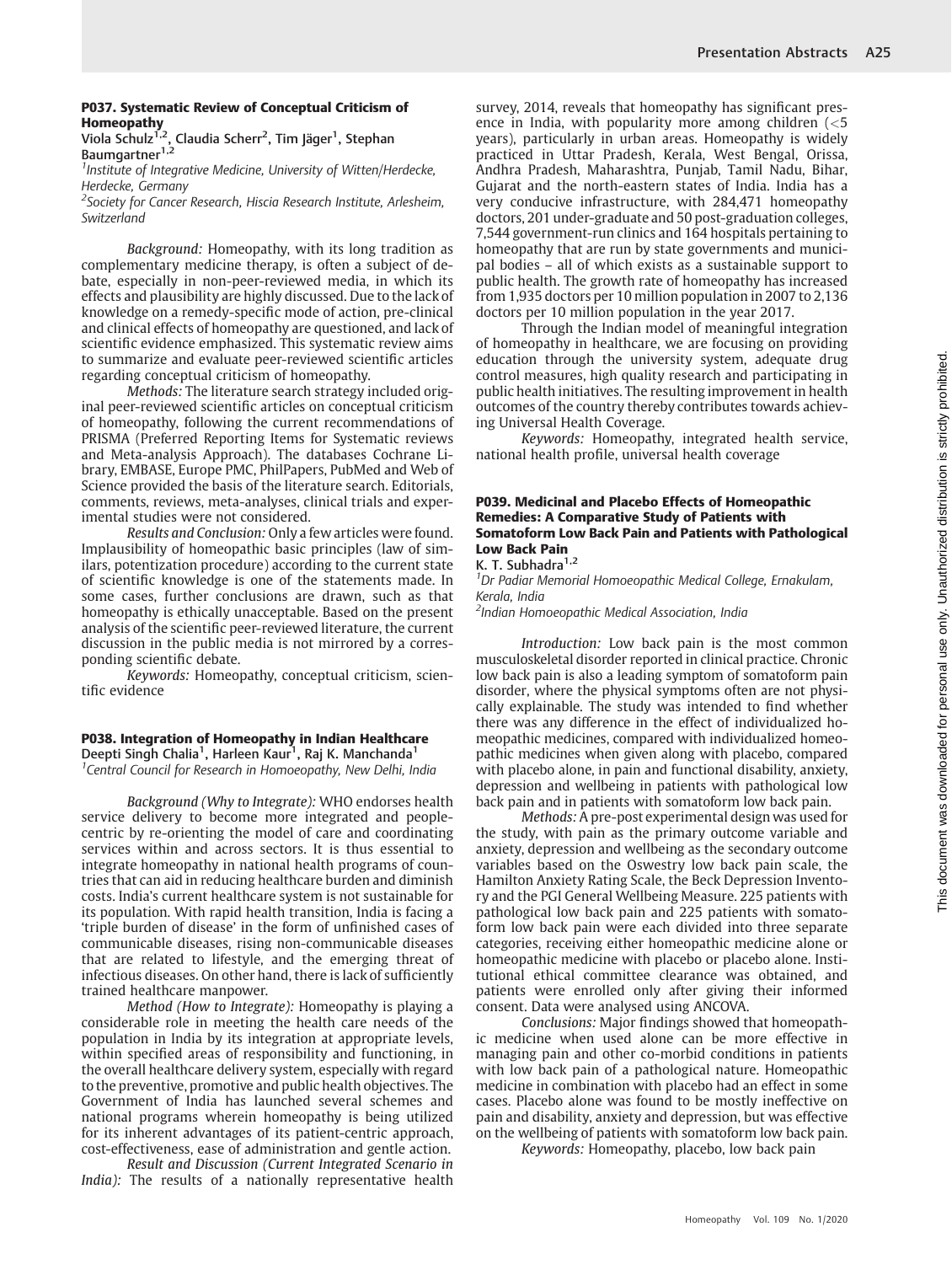#### P040. A Time-to-Deterioration (TTD) N-of-1 Clinical Trial Design for Use in Homeopathy Research Susanne Ulbrich-Zürni<sup>1</sup>, Klaus von Ammon<sup>2</sup>, Stephan

Baumgartner<sup>3</sup>

<sup>1</sup> Swiss Homeopathy Association, Zürich, Switzerland <sup>2</sup> Institute of Complementary and Integrative Medicine, University of Bern, Bern, Switzerland

 $3$ Institute of Integrative Medicine, University of Witten/Herdecke, Herdecke, Germany

Background: Application of the randomised controlled trial (RCT) in research into individualized homeopathy has several known limitations, such as selecting the appropriate individual remedy, and inherent ethical problems of placebo interventions.

Methods: Based on recent considerations of the possible use of N-of-1 trials in homeopathy and its limitations, we developed a modification of the N-of-1 trial design.

Results: The key element of the proposed study design is to select 'time to deterioration' (TTD) after intervention as primary outcome in an N-of-1 trial. We assume a positive homeopathic treatment effect relative to baseline on a given measurement scale (e.g. Conners Global Index (CGI) in ADHD). If treatment consists e.g. of a few doses of Q-potencies, deterioration can be expected after some time. After reaching a particular threshold value (TV) in the outcome scale (e.g. 30% decrease of CGI), the next trial medication is given. Verum and placebo are administered double-blind and randomly in time. Assuming that verum has stronger effects than placebo, the timespan until TV is reached is longer after verum application compared to placebo. The adequate homeopathic remedy can be determined in an open or singleblind screening phase with an adequate success criterion (e.g. 50% improvement in CGI). Data from TTD N-of-1 trials can be easily aggregated and synthesized in meta-analysis, since the outcome is always measured in time units.

Discussion: The TTD trial design is appropriate for chronic stable conditions. Major advantages are: placebo phases are self-limiting and as short as possible, thus minimising ethical problems and patient drop-out; carry-over effects are limited by the choice of the threshold value; TTD data yield information on duration and time-course of homeopathic as well as placebo treatments. Placebo could be replaced by another homeopathic remedy to compare efficacy of different treatment options.

Keywords: N-of-1 trial, research methodology, homeopathy

# P041. Ultradiluted Viscum album in the Treatment of Melanoma in a Dog (Canis familiaris) – Case Report

Ana Catarina Valle<sup>1,2</sup>, Rosangela Andrade<sup>1,4</sup>, Marcelo Sibata<sup>3,4</sup>, Aloisio Carvalho<sup>5</sup>

<sup>1</sup> Catholic University, Brasilia, Brazil 2 Naturalpet, Brasilia, Brazil 3 São Paulo University, São Paulo, Brazil 4 IDIS, Ribeirão Preto, Brazil <sup>5</sup>Paulista University, São Paulo, Brazil

Introduction: Melanoma is the sixth most common leading cancer worldwide and its incidence is continuously rising. The management of patients with melanoma has been historically challenging, with extremely low survival rate. Thus, the emergence of innovative treatments becomes a necessity. Homeopathy, introduced by Hahnemann, becomes an interesting treatment option, especially taking into account the levels of similarity. Ultradiluted Viscum album (mistletoe) has been used, based on the anatomic-pathological similitude model for cancer control. The aim of this work

Material and Methods: A 10-year-old male non-pedigree dog, weighing 22 kg, attended the NaturalPet Vet Clinic, in Brasilia, Brazil, in August 2018. Physical examination showed a black skin wound, 2 cm in diameter, in the medial face of the scapula, present for 2 days. Material for biopsy was collected. The patient was medicated with V. album D3, peritumoral subcutaneously, every 7 days for 4 weeks. After that time the animal was medicated with V. album D3, D6, D9, D12, D30 in combination, 3 times per week.

Results: The biopsy revealed melanocytic melanoma. A reduction of the wound was observed at the end of 4 weeks. The patient was periodically assisted and returned to the veterinarian's office once a month for a follow-up analysis. At the time of writing, after 6 months of treatment, the animal remains unchanged and in perfect health.

Conclusion: V. album proved to be an important therapeutic tool for the treatment of canine melanocytic melanoma: the therapy significantly reduced the wound manifestation of the disease, with no side effects such as leucopenia. Throughout the treatment period the patient remained without physical, hematological and biochemical alterations. The patient's overall health was preserved, and the quality of life was improved, with no alterations similar to the original lesion. However, further studies are needed to fully understand how homeopathic medicines act in the treatment of this disease.

Keywords: Mistletoe, cancer, homeopathy

#### P042. Mixed Methods Homeopathy Research of the '3 Hs': History; Health-Related Quality of Life; Hearing the Voices of Parents

Desislava Vankova<sup>1</sup>, Iskra Kapincheva<sup>2</sup> <sup>1</sup> Medical University of Varna, Bulgaria <sup>2</sup> Association of Homeopathic Physicians, Bulgaria

Background: Homeopathy is a charismatic medical practice but an under-investigated clinical field. We present a research contribution from Bulgaria. The aim is three-fold, within the '3Hs' framework:  $1)$  to review the History of homeopathy in a post-communist country; 2) to investigate the Health-related Quality of Life (HrQoL) of chronically ill homeopathy patients; and 3) to Hear parents' voices.

Methods: The observational multi-centered study (Ethical approval, 2016) followed a mixed methods convergent-parallel design. The EQ-5D-3L instrument was used during the quantitative phase for assessing HrQoL of patients receiving individualized homeopathic medical treatment (IHMT) for more than a year ( $n = 211$ ; >18 years old); there were no restrictions on the consultation length and prescribed homeopathic remedies. The qualitative phases included historical research and in-depth interviews with parents who choose homeopathy for their children  $(n = 19)$ . The research settings were out-patient homeopathic clinics.

## Results:

- 1. Homeopathy was introduced into Bulgaria by Dr Mirkovic in 1885; its use was forbidden in 1944. Its modern history began in 1992 with the first teaching course; legal recognition was granted in 2001.
- 2. HrQoL results: patients without problems in any of the five domains of EQ-5D represented 29.5% of the total ( $n = 65$ ); only 6.2% ( $n = 13$ ) reported any extreme problem. The mean state of health/VAS was 75.3 (SD, 18.2). More than half of the patients ( $n = 137, 64\%)$  had used IHMT for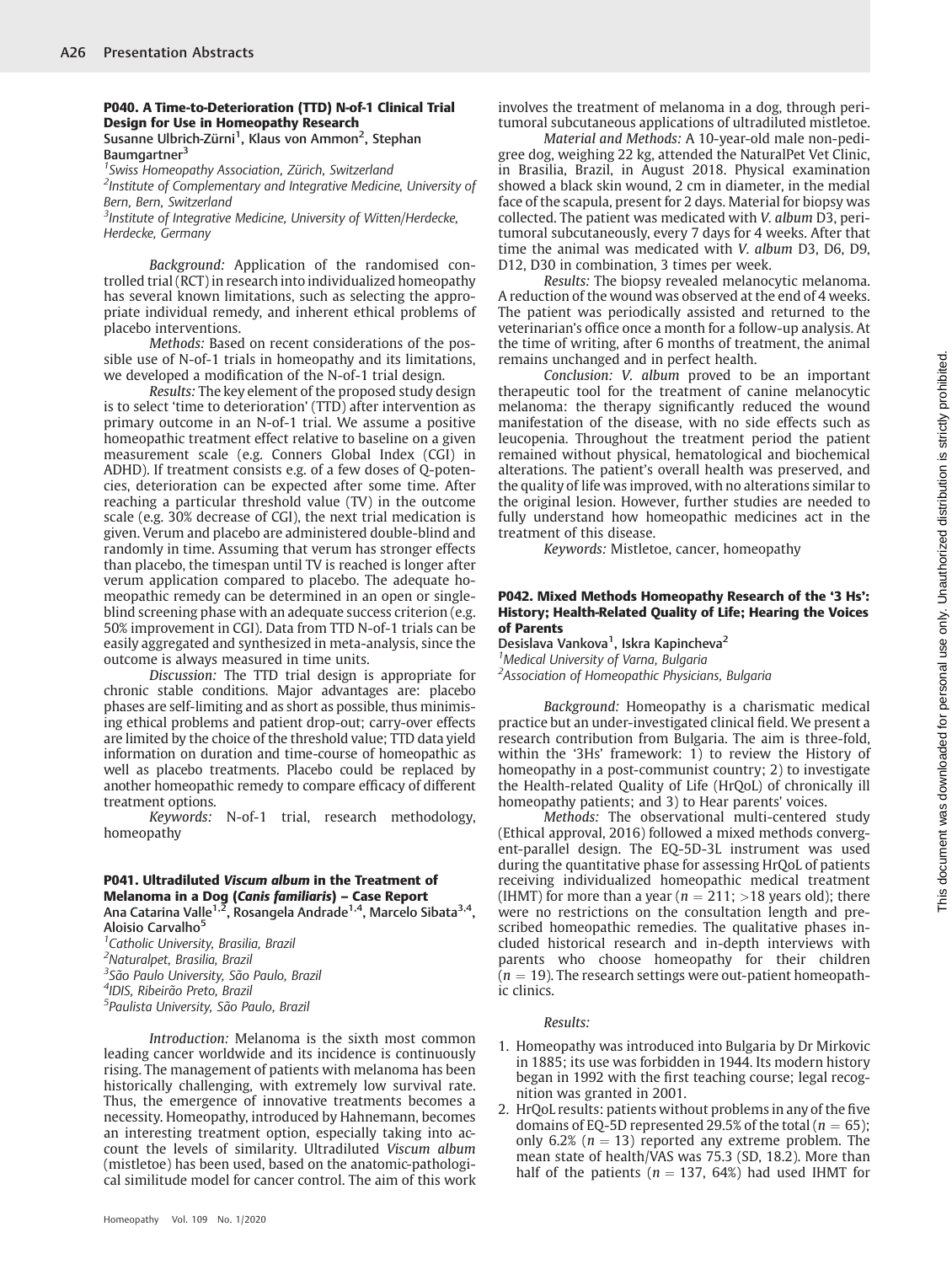longer than 3 years. There was a positive correlation between duration of IHMT and VAS-self-rated valuation  $(r = 0.171; p = 0.013)$ . More than a quarter of the patients  $(n = 64, 30.3%)$  were using homeopathic remedies as complementary to conventional ( $n = 39, 18.5\%$ ) or to non-conventional therapies ( $n = 25$ , 11.8%). Further research is needed to prove causality of the intervention.

3. Hearing parents' voices was considered in four fields: Choice of homeopathy; Family dynamics; Supportive environment; Relationships (parent–child–homeopath).

Conclusion: The presented research promotes integration of homeopathy in the national healthcare of Bulgaria. Keywords: Homeopathy research, history, EQ-5D-3L,

Bulgaria

#### P043. Developing Homeopathic Treatment Guidelines for Patients with Hepatitis C

Domingos Jose Vaz Do Cabo<sup>1,2,3</sup>, Silvia Helena Grosso Esher<sup>4,5,6</sup>, Maria Filomena Xavier Mendes<sup>2,7,8</sup>, Romeu Carillo Jr<sup>5,6</sup>, Maria Solange Gosik<sup>6</sup>

<sup>1</sup> Secretaria Municipal de Saúde do Rio de Janeiro, Brazil

<sup>2</sup>Associação Brasileira de Reciclagem e Assistência em Homeopatia, RJ, Brazil

3 Escola Nacional de Saúde Pública Sérgio Arouca – ENSP-FIOCRUZ, Brazil

4 Universidade de São Paulo, USP, Brazil

<sup>5</sup>Hospital do Servidor Público Municipal de São Paulo, HSPM, Brazil 6 Associação Brasileira de Reciclagem e Assistência em Homeopatia, SP, Brazil

 $^7$ Universidade Federal do Rio de Janeiro, UFRJ, Brazil

<sup>8</sup>Hospital Federal da Lagoa and SMS, RJ, Brazil

Hepatitis C has been studied for a long time. Despite consensus that, overall, reduction in inflammatory activity prevents progression to fibrosis and increased mortality, that same reduction usually prevents progression to cirrhosis and hepatocellular carcinoma thus improving the quality of life of patients. In the Hepatology Service of the Hospital Universitário Antonio Pedro, linked to the Faculty of Medicine of the Universidade Federal Fluminense (UFF), many patients, even though they are regularly followed, are unable to follow the recommendations of conventional treatment – due to medication side effects or because they have achieved cure criteria at the end of therapy. Faced with this demand, we assume the challenge of designing homeopathic treatment guidelines for hepatitis C, based on the assumptions of this integrative practice and guided by Carillo's Theory of Complex Systems. The project initially involved the participation of 42 patients. As a result, we studied the materia medica of Zincum metallicum and China officinalis for liver support, given their tropism for the liver, initiating one or another (or combining both).

Of the 42 initial patients, 4 withdrew from the protocol for personal reasons, leaving 38 participants. In the first consultation we prescribed the liver support remedies. In addition, we proceeded with semi-structured interviews, asking the patients about the most significant changes they were experiencing in their quality of life. Patients' selfreported major symptoms were determined using the validated Likert-scale questionnaire, WHO–QOL 100 (World Health Organization–Evaluation of Quality of Life). After 14 months of homeopathic treatment, there was significant improvement in all symptoms reported by patients, in the order of 75%, demonstrating that homeopathy is a feasible adjunctive therapy, particularly addressing improvement in quality of life. Further studies are indicated.

Keywords: Homeopathy, hepatitis C, liver, welfare

# P044. Constitutional Homeopathic Treatment in Cases of Pre-diabetes and Insulin Resistance at a Primary Health Centre: A Feasibility Study

Gyandas Wadhwani<sup>1,2</sup>

<sup>1</sup> Holistic Homoeopathic Clinic & Research Center, New Delhi, India <sup>2</sup>Former Chief Medical Officer (NFSG) (Homeopathy), Directorate of AYUSH, Government of the National Capital Territory of Delhi, New Delhi, India

Background: India, a recognized epicentre of the global diabetes mellitus pandemic, is witnessing an increasing number of people being diagnosed with pre-diabetes and insulin resistance. Having pre-diabetes initiates the longterm damage of diabetes, and without intervention it is likely to become type 2 diabetes in 10 years or less.

Aim: To assess the feasibility of constitutional homeopathic treatment along with therapeutic lifestyle changes in cases of pre-diabetes and insulin resistance.

Methods: Between 1st April 2014 and 29th July 2016, all patients who were diagnosed either with pre-diabetes [ICD10: R73.09; abnormal fasting blood glucose level (100– 125 mg/dl), an elevated HbA1c level (between 5.7 and 6.4%), or an abnormal glucose tolerance test (140–199 mg/dl)] or with insulin resistance [ICD10: E88.81] at the World University Services Health Centre, South Campus, Delhi University (Primary Health Centre), were referred to the co-located Delhi Government Homeopathic Dispensary and enrolled after obtaining due consent. These registered patients were treated with constitutional homeopathic medicines along with therapeutic lifestyle changes and followed up every 4–6 weeks. They were not on any supplements or hormonal medications during the course of observation.

Results: Out of the 32 registered cases, results were analysed clinically and serologically in 25 [12 females and 13 males; aged 14 to 67 years] at 6-monthly intervals, based on the pre-defined inclusion criteria. 22 different remedies were prescribed in these cases, after individualization, in centesimal potencies. Only one person required the same remedy in LM potency due to failure of response to the centesimal. Serological markers normalized under homeopathic treatment in 88% of cases.

Conclusion: The results of the study suggest the feasibility of constitutional homeopathic treatment in cases of pre-diabetes and insulin resistance. However, a pragmatic comparative study would more effectively evaluate the role of homeopathic treatment in these clinical conditions.

Keywords: Pre-diabetes, insulin resistance, homeopathy

# P045. An Open-Label Pilot Study to Explore Usefulness of Homeopathic Treatment in Scabies in a Primary Health **Centre Catering to a Low Socioeconomic Populace**<br>Gyandas Wadhwani<sup>1,2,3</sup>

<sup>1</sup> Holistic Homoeopathic Clinic & Research Center, New Delhi, India <sup>2</sup>Former Chief Medical Officer (NFSG) (Homeopathy), Directorate of AYUSH, Government of the National Capital Territory of Delhi, New Delhi, India

<sup>3</sup>Aude Sapere Group, South Africa

Background and Aim: Scabies affects around 200 million people at any one time, causes an intensely itchy rash, and may lead to secondary bacterial infection, autoimmune disease and poor QOL (quality of life). The WHO recommends that scabies be added to the neglected tropical disease portfolio and calls for action to improve control efforts. There are a number of medicines cited in homeopathic literature which can be used for treatment of scabious infestation. A pilot study was therefore undertaken to explore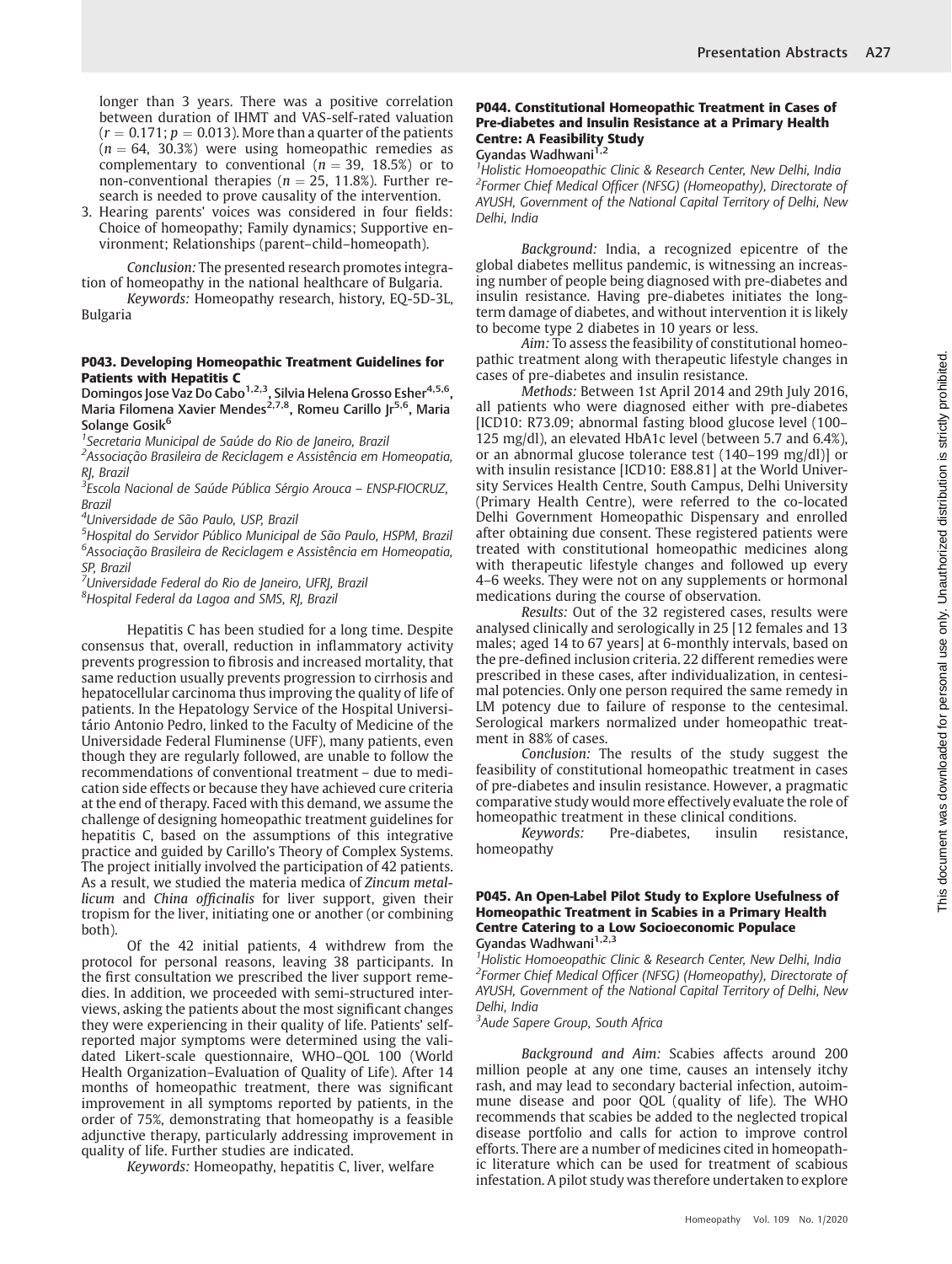the usefulness of homeopathic medicines in the treatment of scabies.

Methods: In this study, more than 5,000 patients were screened at Delhi Government Homeopathic Dispensary Aali Village (DGHDAV), New Delhi, India between 1<sup>st</sup> April 2014 and 31<sup>st</sup> March 2015, and 146 were enrolled on the basis of pre-defined inclusion criteria. A single homeopathic medicine was prescribed for each patient with the help of materia medica and/or repertory on the basis of presenting symptoms. Response to homeopathic treatment was assessed on VAS (visual analogue scale) for itching and ORIDL (Outcome in Relation to Impact on Daily Living) scores for QOL.

Results: Remedial response was gauged in most of the patients within 48 hours and complete recovery was seen in 79.5% cases in a mean time of about 22 days. Significant differences were recorded in patients in their pre- and posttreatment VAS and ORIDL scores.

Conclusion: Homeopathic medicines have potential to treat scabious infestation by removing pruritus, eradicating lesions, restoring sleep and improving QOL. Homeopathy may provide a cost-effective treatment for scabies and a randomized controlled trial should be considered.

Keywords: Scabies, homeopathy, pilot study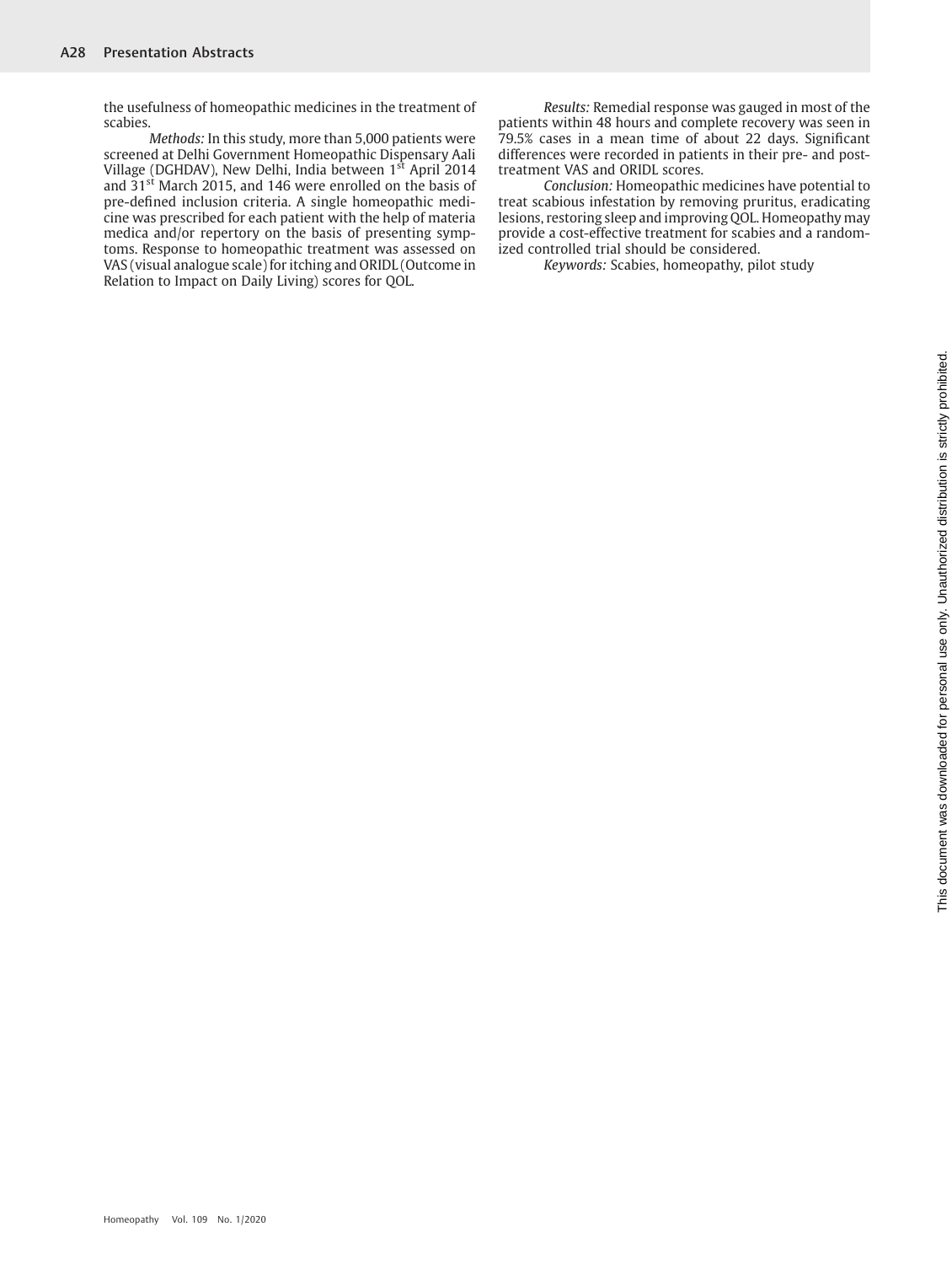# HRI London 2019—Cutting Edge Research in Homeopathy: Presentation Abstracts— Author Index

Numbers in bold following author names refer to page numbers.

Adams, Peter A13 Aguilar, Carolina A16 Aguilar-Velazquez, Gustavo A13 Andersen, Jens-Otto A3 Andrade, Rosangela A26 Aparicio, Ana Carla Caparica A15

Bagadia, Leena A14 Bagot, Jean-Lionel A1 Balmy, Sylvaine A2 Barbosa, Gleyce Moreno A20 Baumgartner, Stephan A2, A3, A4, A10, A11, A19, A25, A26 Bawaskar, Ramesh A9 Bellare, Jayesh A15 Bellavite, Paolo A5 Berger, Bettina A23 Bertoni, Bianca A21 Bhouraskar, Shilpa A18 Block, Janice A14 Bonamin, Leoni V. **A1, A13, A15** Boon, Heather A14 Braun, Barbara A20, A22 Braun, Kathryn A20 Brodie, Gabrielle A18 Brulé, David A14 Buchheim-Schmidt, Susann A2 Buchi, Dorly A16

Cabo, Domingos Jose Vaz A27 Canabarro, Antonio A20 Carillo Jr, Romeu A27 Cartwright, Steven J. A2, 15 Carvalho, Aloisio A26 Casas, Ana Viejo A2 Ceballos, Adriana A16 Chadha, Vishal A6 Chalia, Deepti Singh A25 Chandrakar, Neha A15 Coelho, Cidéli A6, A11, A13 Cucci, Verena A23 Dayal, Arvind A11

Di Stefano, Mariella A8

Diez, Susana Conde A2 Doesburg, Paul A3, A11 Dubashi, Ramesh A11 Duckworth, Jean E. A20 Duysburgh, Cindy A2

Eizayaga, José Enrique A12 Eizayaga, Francisco A13, A16 Endler, Peter Christian A5, A19 Esher, Silvia Helena Grosso A27

Fok, Yvonne A10 Fontes, Clarissa A17 Freed, Yakov A3, 17 Freitas, Francisco A20

Gaertner, Katharina A3, A17 Geissen, Rene A23 Gosik, Maria Solange A27 Greenland, Joanne A18 Gupta, A. K. A7 Gupta, Arun Kumar A9

Hahn, Robert A4 Henrique, Camila A21 Holandino, Carla A17, A20 Homsani, Fortune A17, A20 Huber, Roman A11

Ijaz, Nadine A14 Ilkhanizadeh, Behrooz A8 Ivanova, Desislava A9 Ivanova, Diana A9

Jäger, Tim **A4, A11, A25** Jain, Shruti A6 Jordan, Linlee A18

Kapincheva, Iskra A26 Karp, Jean-Claude A1 Kaur, Harleen A25

Keip, Birgit A19 Keller, Thomas A2 Khamar, Hardik A19 Khan, Tariq A7 Khurana, Anil A6, A9 Kiefer, Peter A19 Kiselova-Kaneva, Yoana A9 Klein, Sabine A10 Klement, Petra A2 Kokornaczyk, Maria Olga A4, A19 Kolli, Raju A11 Konovalov, Alexander A12 Kraus, Corinne A5 Krüger, Peter A23

Lavallée, Véronique A1 Leonel, Alexandre A21 Levy, David A18 Lilas, Theodoros A18 Lombaerts, Christel A20 Lozzo, Eneida A16

Macera, Elizabeth A20 Malcolm, Russell A5 Manchanda, Raj K. A6, A7, A9, A11, A25 Manhoso, Fabio A21 Manning, Ann A18 Martin, David A23 Marzorati, Massimo A2 Marzotto, Marta A5 Mathie, Robert T. A6 Mattiolo, Lorena A18 Mazloomi, Ebrahim A8 Mendes, Maria Filomena Xavier A27 Mendes, Marcia A21 Messerschmitt, Christiane A1 Mittal, Renu **A9** Mosgoeller, Wilhelm A19 Mosley, Angelina **A7** Mota, Hannah Maureen G. A15 Mourão, Leila Cristina A20

Nader, Talita A21 Naik, Sujata A21